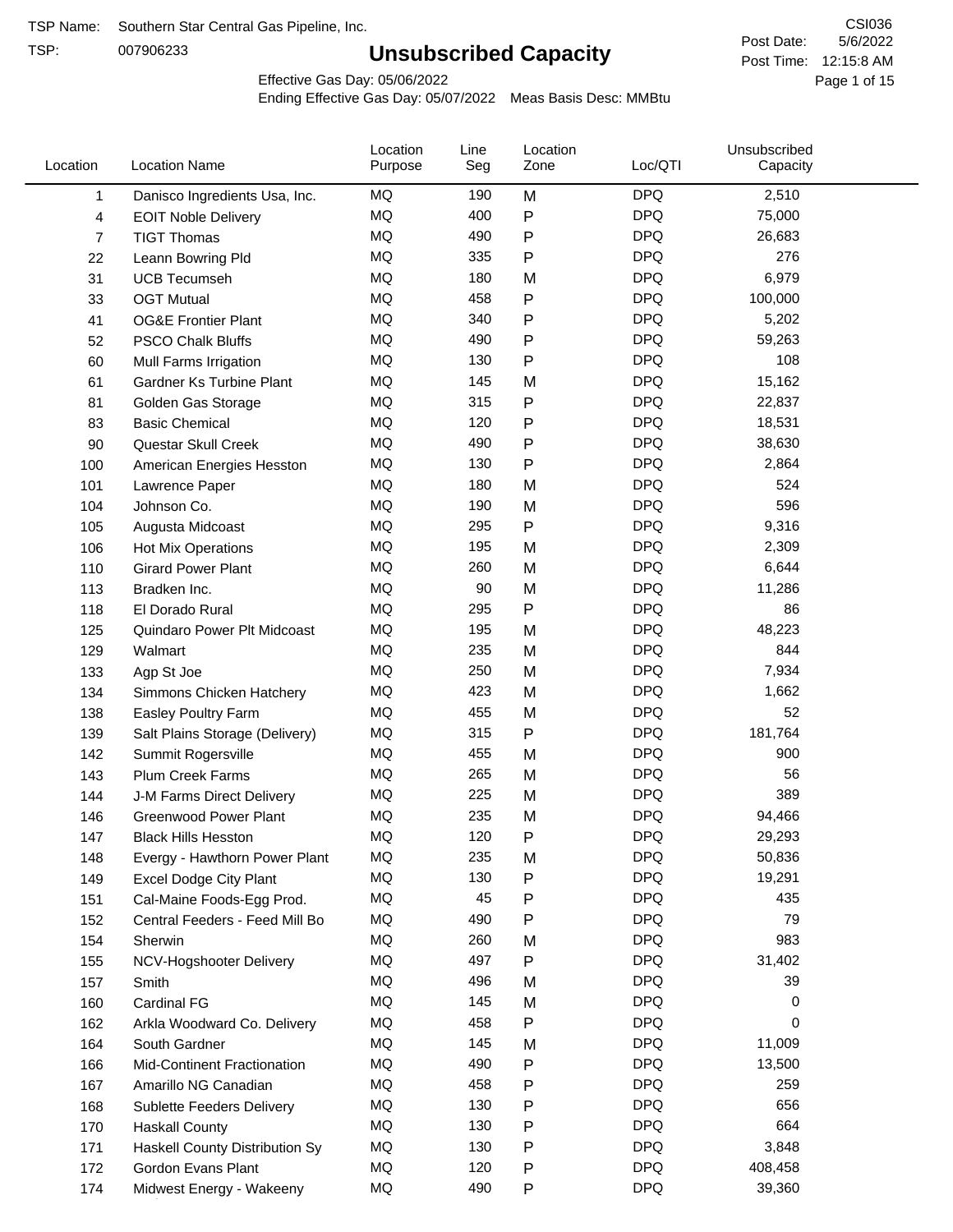TSP:

# **Unsubscribed Capacity**

5/6/2022 Page 2 of 15 Post Time: 12:15:8 AM CSI036 Post Date:

Effective Gas Day: 05/06/2022

| Location | <b>Location Name</b>                  | Location<br>Purpose | Line<br>Seg | Location<br>Zone | Loc/QTI    | Unsubscribed<br>Capacity |  |
|----------|---------------------------------------|---------------------|-------------|------------------|------------|--------------------------|--|
| 175      | <b>Industrial Park</b>                | <b>MQ</b>           | 455         | M                | <b>DPQ</b> | 18,613                   |  |
| 176      | Uc Flint Oaks Hunt Club               | MQ                  | 498         | M                | <b>DPQ</b> | 3                        |  |
| 178      | ONG-Enid                              | MQ                  | 405         | P                | <b>DPQ</b> | 6,050                    |  |
| 179      | ONG-SW Oklahoma City                  | MQ                  | 340         | P                | <b>DPQ</b> | 33,833                   |  |
| 180      | <b>Superior Carney</b>                | MQ                  | 390         | Ρ                | <b>DPQ</b> | 12,290                   |  |
| 181      | DCP NW Booster                        | MQ                  | 390         | P                | <b>DPQ</b> | 3,761                    |  |
| 183      | <b>DCP West Edmond</b>                | MQ                  | 400         | P                | <b>DPQ</b> | 2,865                    |  |
| 184      | <b>Constellation NewEnergy -</b>      | MQ                  | 493         | M                | <b>DPQ</b> | 1,847                    |  |
| 185      | <b>Constellation NewEnergy -</b>      | MQ                  | 333         | P                | <b>DPQ</b> | 3,502                    |  |
| 186      | Dennis Langley                        | MQ                  | 190         | M                | <b>DPQ</b> | 239                      |  |
| 189      | Dogwood Energy Power Plant            | MQ                  | 235         | M                | <b>DPQ</b> | 118,246                  |  |
| 193      | <b>KGS Cessna Delivery</b>            | MQ                  | 120         | P                | <b>DPQ</b> | 5,410                    |  |
| 195      | <b>Black Hills Lyons</b>              | <b>MQ</b>           | 45          | P                | <b>DPQ</b> | 4,300                    |  |
| 197      | High Plains Ranch, LLC                | <b>MQ</b>           | 130         | Ρ                | <b>DPQ</b> | 1,180                    |  |
| 198      | West Drumright                        | <b>MQ</b>           | 390         | P                | <b>DPQ</b> | 3,216                    |  |
| 202      | Evergy - West Gardner                 | <b>MQ</b>           | 145         | M                | <b>DPQ</b> | 96,401                   |  |
| 203      | <b>Black Hills- Southern Terminal</b> | MQ                  | 333         | P                | <b>DPQ</b> | 65                       |  |
| 204      | Welch                                 | MQ                  | 225         | M                | <b>DPQ</b> | 290                      |  |
| 206      | Arma-Girard-Pittsburg                 | <b>MQ</b>           | 260         | M                | <b>DPQ</b> | 29,402                   |  |
| 207      | Cher-Scam-W. Min-Carona-              | MQ                  | 260         | M                | <b>DPQ</b> | 546                      |  |
| 208      | <b>KGST Alden Interconnect</b>        | <b>MQ</b>           | 490         | P                | <b>DPQ</b> | 25,000                   |  |
| 501      | <b>Arkansas City</b>                  | <b>MQ</b>           | 333         | M                | <b>DPQ</b> | 16,895                   |  |
| 510      | Clearwater                            | <b>MQ</b>           | 120         | Ρ                | <b>DPQ</b> | 492                      |  |
| 512      | <b>Conway Springs</b>                 | <b>MQ</b>           | 120         | P                | <b>DPQ</b> | 1,499                    |  |
| 525      | Harper                                | <b>MQ</b>           | 120         | P                | <b>DPQ</b> | 7,336                    |  |
| 530      | Kiowa                                 | <b>MQ</b>           | 315         | P                | <b>DPQ</b> | 1,217                    |  |
| 540      | Oxford                                | <b>MQ</b>           | 333         | Ρ                | <b>DPQ</b> | 6,335                    |  |
| 590      | Wellington                            | MQ                  | 333         | Ρ                | <b>DPQ</b> | 14,713                   |  |
| 610      | <b>Ks Prd Domestics</b>               | <b>MQ</b>           | 120         | P                | <b>DPQ</b> | 82                       |  |
| 620      | Ok Prd Domestics                      | <b>MQ</b>           | 400         | P                | <b>DPQ</b> | 45                       |  |
| 710      | <b>Ks Mkt Domestics</b>               | <b>MQ</b>           | 90          | M                | <b>DPQ</b> | 961                      |  |
| 720      | <b>Ok Mkt Domestics</b>               | MQ                  | 225         | M                | <b>DPQ</b> | 44                       |  |
| 730      | Mo Mkt Domestics                      | MQ                  | 455         | M                | <b>DPQ</b> | 8                        |  |
| 904      | Arnett                                | MQ                  | 458         | P                | <b>DPQ</b> | 1,069                    |  |
| 912      | Capron                                | $\sf{MQ}$           | 315         | Ρ                | <b>DPQ</b> | 110                      |  |
| 1103     | Olathe, KS                            | $\sf{MQ}$           | 190         | M                | <b>DPQ</b> | 92                       |  |
| 2008     | Barnsdall                             | MQ                  | 357         | P                | <b>DPQ</b> | 839                      |  |
| 2009     | <b>Bartlesville &amp; Dewey</b>       | MQ                  | 357         | P                | <b>DPQ</b> | 47,112                   |  |
| 2016     | Delaware                              | MQ                  | 497         | Ρ                | <b>DPQ</b> | 224                      |  |
| 2056     | Nowata                                | $\sf{MQ}$           | 497         | Ρ                | <b>DPQ</b> | 7,113                    |  |
| 2064     | Pawhuska                              | $\sf{MQ}$           | 334         | Ρ                | <b>DPQ</b> | 7,755                    |  |
| 2101     | Vinita                                | MQ                  | 225         | M                | <b>DPQ</b> | 7,655                    |  |
| 3504     | Alden                                 | MQ                  | 490         | P                | <b>DPQ</b> | 185                      |  |
| 3508     | Barnard                               | MQ                  | 265         | M                | <b>DPQ</b> | 157                      |  |
| 3512     | Chase                                 | $\sf{MQ}$           | 45          | Ρ                | <b>DPQ</b> | 340                      |  |
| 3520     | Ellsworth                             | MQ                  | 265         | M                | <b>DPQ</b> | 1,692                    |  |
| 3524     | Frederick                             | MQ                  | 265         | M                | <b>DPQ</b> | 60                       |  |
| 3528     | Geneseo                               | MQ                  | 265         | M                | <b>DPQ</b> | 712                      |  |
| 3544     | Kanopolis                             | $\sf{MQ}$           | 265         | M                | <b>DPQ</b> | 457                      |  |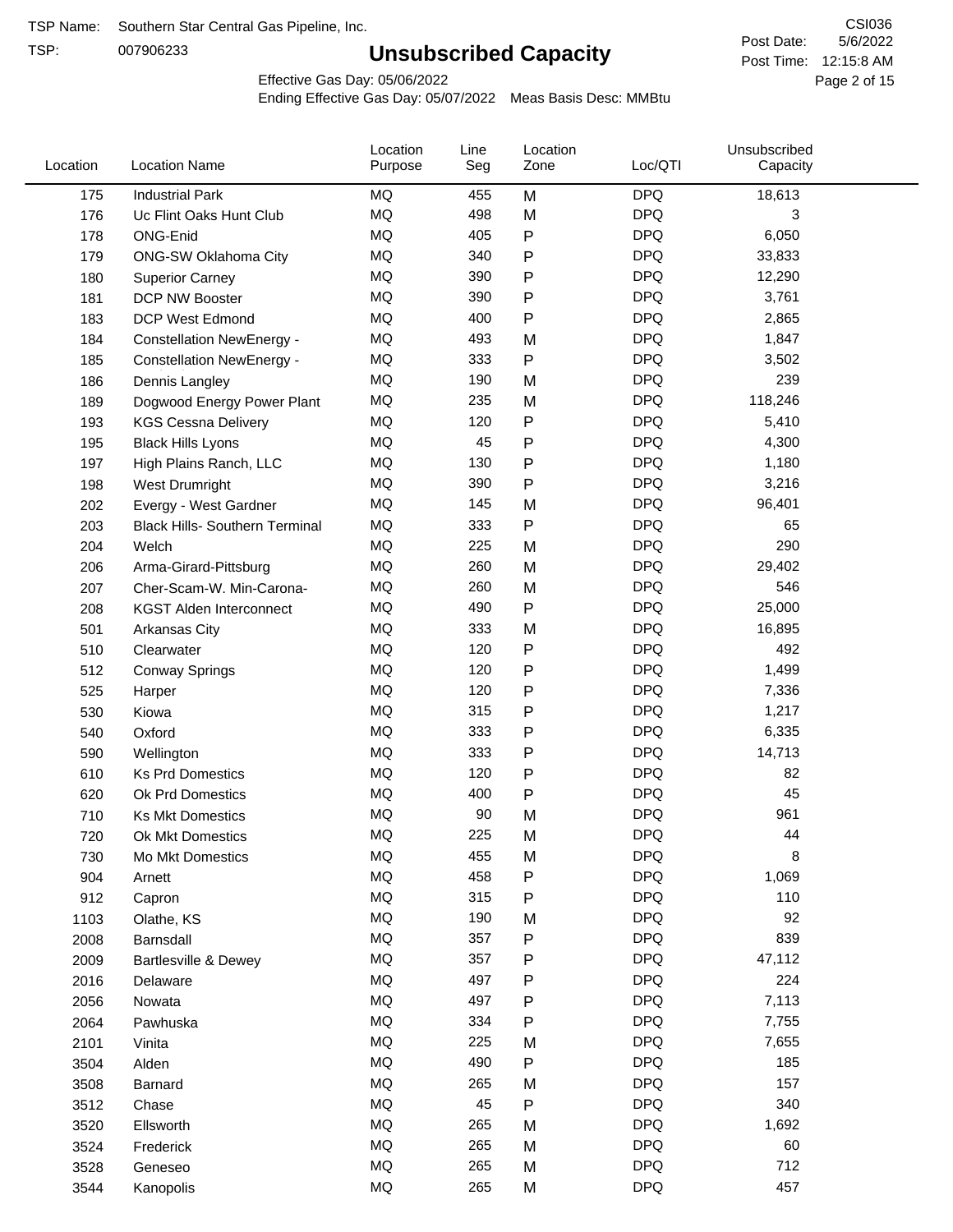TSP: 

# **Unsubscribed Capacity**

5/6/2022 Page 3 of 15 Post Time: 12:15:8 AM CSI036 Post Date:

Effective Gas Day: 05/06/2022

| Location | <b>Location Name</b>      | Location<br>Purpose | Line<br>Seg | Location<br>Zone | Loc/QTI    | Unsubscribed<br>Capacity |  |
|----------|---------------------------|---------------------|-------------|------------------|------------|--------------------------|--|
| 3548     | Lincoln                   | MQ                  | 265         | M                | <b>DPQ</b> | 4,528                    |  |
| 3551     | Lucas                     | MQ                  | 265         | M                | <b>DPQ</b> | 711                      |  |
| 3553     | Luray                     | MQ                  | 265         | M                | <b>DPQ</b> | 77                       |  |
| 3555     | Minneapolis               | MQ                  | 265         | M                | <b>DPQ</b> | 1,424                    |  |
| 3572     | Raymond                   | <b>MQ</b>           | 490         | ${\sf P}$        | <b>DPQ</b> | 75                       |  |
| 3576     | Sylvan Grove              | MQ                  | 265         | M                | <b>DPQ</b> | 134                      |  |
| 3588     | Vesper                    | MQ                  | 265         | M                | <b>DPQ</b> | 42                       |  |
| 3608     | <b>Beloit</b>             | MQ                  | 265         | M                | <b>DPQ</b> | 12,605                   |  |
| 3610     | <b>Burr Oak</b>           | MQ                  | 265         | M                | <b>DPQ</b> | 168                      |  |
| 3612     | Cawker City               | MQ                  | 265         | M                | <b>DPQ</b> | 625                      |  |
| 3616     | Downs                     | MQ                  | 265         | M                | <b>DPQ</b> | 382                      |  |
| 3620     | Esbon                     | MQ                  | 265         | M                | <b>DPQ</b> | 63                       |  |
| 3624     | Formosa                   | MQ                  | 265         | M                | <b>DPQ</b> | 120                      |  |
| 3628     | Glen Elder                | MQ                  | 265         | M                | <b>DPQ</b> | 125                      |  |
| 3640     | Jewell                    | <b>MQ</b>           | 265         | M                | <b>DPQ</b> | 66                       |  |
| 3648     | Lebanon                   | MQ                  | 265         | M                | <b>DPQ</b> | 178                      |  |
| 3652     | Mankato                   | MQ                  | 265         | M                | <b>DPQ</b> | 1,807                    |  |
| 3654     | Montrose                  | <b>MQ</b>           | 265         | M                | <b>DPQ</b> | 192                      |  |
| 3660     | Osborne                   | MQ                  | 265         | M                | <b>DPQ</b> | 4,776                    |  |
| 3676     | Smith Center              | MQ                  | 265         | M                | <b>DPQ</b> | 1,401                    |  |
| 4812     | Carthage, Jasper, & Lamar | MQ                  | 450         | M                | <b>DPQ</b> | 5,570                    |  |
| 5002     | East Liberty Receipt      | M <sub>2</sub>      | 260         | M                | <b>RPQ</b> | 42,602                   |  |
| 6565     | Murray Gil Plant          | <b>MQ</b>           | 120         | $\mathsf{P}$     | <b>DPQ</b> | 166,038                  |  |
| 6704     | Atlanta                   | <b>MQ</b>           | 333         | M                | <b>DPQ</b> | 107                      |  |
| 6706     | Augusta & Leon            | MQ                  | 295         | Ρ                | <b>DPQ</b> | 46,347                   |  |
| 6712     | Benton                    | MQ                  | 300         | M                | <b>DPQ</b> | 22                       |  |
| 6714     | <b>Burden</b>             | <b>MQ</b>           | 333         | M                | <b>DPQ</b> | 137                      |  |
| 6716     | Cambridge                 | MQ                  | 333         | M                | <b>DPQ</b> | 83                       |  |
| 6720     | Dexter                    | MQ                  | 333         | M                | <b>DPQ</b> | 128                      |  |
| 6722     | Douglas                   | MQ                  | 295         | P                | <b>DPQ</b> | 4,069                    |  |
| 6724     | El Dorado                 | MQ                  | 300         | M                | <b>DPQ</b> | 14,336                   |  |
| 6764     | Potwin                    | $\sf{MQ}$           | 300         | M                | <b>DPQ</b> | 125                      |  |
| 6780     | Towanda                   | MQ                  | 300         | M                | <b>DPQ</b> | 6                        |  |
| 6828     | Grenola                   | MQ                  | 333         | M                | <b>DPQ</b> | 127                      |  |
| 6852     | Madison                   | MQ                  | 140         | M                | <b>DPQ</b> | 379                      |  |
| 6860     | Olpe                      | MQ                  | 140         | M                | <b>DPQ</b> | 129                      |  |
| 7158     | <b>OFS Maysville</b>      | M <sub>2</sub>      | 385         | P                | <b>RPQ</b> | 2,486                    |  |
| 9012     | Circleville               | MQ                  | 90          | M                | <b>DPQ</b> | 133                      |  |
| 9020     | Everest                   | MQ                  | 90          | M                | <b>DPQ</b> | 167                      |  |
| 9024     | Fairview                  | MQ                  | 90          | M                | <b>DPQ</b> | 171                      |  |
| 9026     | <b>Falls City</b>         | MQ                  | 90          | M                | <b>DPQ</b> | 12,490                   |  |
| 9032     | Hamlin                    | MQ                  | 90          | M                | <b>DPQ</b> | 50                       |  |
| 9034     | Hiawatha                  | MQ                  | 90          | M                | <b>DPQ</b> | 2,895                    |  |
| 9036     | Holton                    | MQ                  | 90          | M                | <b>DPQ</b> | 4,675                    |  |
| 9038     | Horton                    | MQ                  | 90          | M                | <b>DPQ</b> | 1,821                    |  |
| 9040     | Huron                     | MQ                  | 90          | M                | <b>DPQ</b> | 30                       |  |
| 9042     | Highland & Robinson       | MQ                  | 90          | M                | <b>DPQ</b> | 844                      |  |
| 9052     | Morrill                   | MQ                  | 90          | M                | <b>DPQ</b> | 228                      |  |
| 9054     | Muscotah                  | MQ                  | 90          | M                | <b>DPQ</b> | 612                      |  |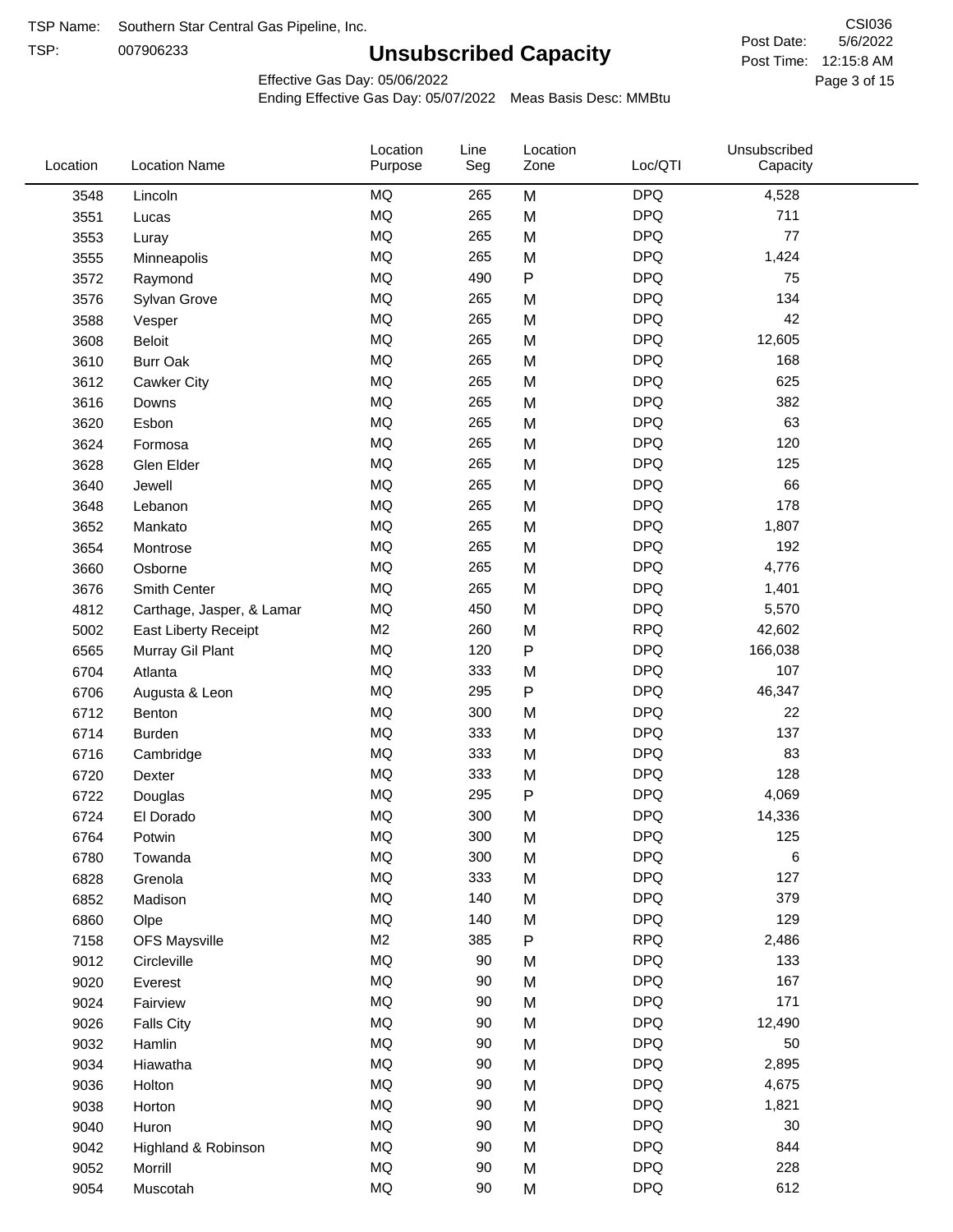TSP:

# **Unsubscribed Capacity**

5/6/2022 Page 4 of 15 Post Time: 12:15:8 AM CSI036 Post Date:

Effective Gas Day: 05/06/2022

| <b>MQ</b><br><b>DPQ</b><br>9057<br>Netawaka<br>90<br>M<br>48<br>MQ<br><b>DPQ</b><br>12<br>180<br>M<br>9059<br>Nortonville & Winchester<br><b>DPQ</b><br>MQ<br>180<br>M<br>177<br>9064<br>Oskaloosa<br><b>MQ</b><br><b>DPQ</b><br>231<br>180<br>M<br>9066<br>Ozawkie<br><b>MQ</b><br><b>DPQ</b><br>72<br>90<br>M<br>9075<br>Reserve<br><b>MQ</b><br><b>DPQ</b><br>90<br>11,276<br>Sabetha<br>M<br>9079<br>MQ<br><b>DPQ</b><br>1,271<br>180<br>M<br>9091<br><b>Valley Falls</b><br>MQ<br><b>DPQ</b><br>250<br>6,996<br>M<br>9093<br>Wathena, Elwood & Troy<br>MQ<br>90<br><b>DPQ</b><br>40<br>M<br>9095<br>Whiting<br><b>MQ</b><br><b>DPQ</b><br>208<br>90<br>M<br>9097<br>Willis<br><b>MQ</b><br><b>DPQ</b><br>36,000<br>145<br>M<br>9657<br>South Glavin, KS TB<br>P<br><b>DPQ</b><br>MQ<br>490<br>279<br>9835<br>Hutchinson<br>M <sub>2</sub><br><b>RPQ</b><br>12,086<br>315<br>P<br>10731<br>Chelin Pld<br><b>MQ</b><br><b>DPQ</b><br>145<br>1,000<br>10847<br>M<br>Olathe, KS East TB<br>M <sub>2</sub><br><b>RPQ</b><br>423<br>146,982<br>M<br>10997<br>EGT Jane - Receipt<br>M <sub>2</sub><br><b>RPQ</b><br>90<br>M<br>23,860<br>11138<br>Anr Brown Emergency<br><b>RPQ</b><br>M <sub>2</sub><br>458<br>P<br>56,705<br>11377<br>Transwestern Canadian - Rec.<br><b>RPQ</b><br>M <sub>2</sub><br>458<br>Ρ<br>11435<br>47,447<br><b>OkTex Marsh Interconnect</b><br><b>MQ</b><br><b>DPQ</b><br>450<br>77<br>11704<br>Alba-Purcell-Neck City<br>M<br><b>MQ</b><br><b>DPQ</b><br>260<br>M<br>3,766<br>11709<br>Carl Junction<br><b>MQ</b><br><b>DPQ</b><br>450<br>6,134<br>M<br>11712<br>Carterville<br><b>MQ</b><br><b>DPQ</b><br>450<br>M<br>1,984<br>11716<br>Duenweg<br><b>MQ</b><br><b>DPQ</b><br>450<br>M<br>44,900<br>11740<br>Joplin-Galloway<br><b>MQ</b><br><b>DPQ</b><br>225<br>370<br>M<br>11772<br><b>Reddings Mill</b><br><b>MQ</b><br><b>DPQ</b><br>450<br>M<br>82<br>11776<br>Saginaw<br><b>MQ</b><br><b>DPQ</b><br>50<br>260<br>M<br>11778<br>Smithfield<br><b>MQ</b><br><b>DPQ</b><br>67<br>450<br>M<br>11779<br><b>Stones Corner</b><br><b>MQ</b><br><b>DPQ</b><br>450<br>3,052<br>11792<br>Webb City<br>M<br>M <sub>2</sub><br>P<br><b>RPQ</b><br>400<br>12,876<br>12723<br>DCP - Kingfisher<br><b>RPQ</b><br>M <sub>2</sub><br>333<br>2,822<br>12782<br>M<br>Herndon Pld<br>M <sub>2</sub><br>458<br>P<br><b>RPQ</b><br>102,797<br>13011<br><b>OGT Mutual</b><br>490<br>P<br><b>RPQ</b><br>M <sub>2</sub><br>29,475<br>13144<br>Own Resources - Waverly<br>M <sub>2</sub><br>390<br>P<br><b>RPQ</b><br>36,616<br>13194<br><b>Superior Carney Plant</b><br><b>RPQ</b><br>M <sub>2</sub><br>490<br>Ρ<br>17,798<br>13565<br>St. Francis<br>MQ<br><b>DPQ</b><br>4,000<br>190<br>M<br>13604<br>Olathe, KS Naval Base TB<br>MQ<br>115<br><b>DPQ</b><br>170,108<br>13644<br>M<br>Kansas City, Kansas<br><b>RPQ</b><br>M <sub>2</sub><br>490<br>P<br>15,750<br>13735<br>State Line Pld<br><b>MQ</b><br><b>DPQ</b><br>195<br>165,756<br>M<br>13745<br>Kansas City, MO<br>MQ<br>235<br><b>DPQ</b><br>223,050<br>13746<br>M<br>Grain Valley & Lake Lotawana<br>MQ<br>235<br><b>DPQ</b><br>60,000<br>13747<br>Kentucky Avenue<br>M<br>115<br><b>DPQ</b><br>MQ<br>267,453<br>13748<br>47th & 71st & Stateline<br>M<br><b>RPQ</b><br>M <sub>2</sub><br>490<br>Ρ<br>44,606<br>13906<br>Bonny Reservoir Pld<br>M <sub>2</sub><br>335<br><b>RPQ</b><br>6,646<br>P<br>14027<br>Mullendore Pld<br>M <sub>2</sub><br><b>RPQ</b><br>3,841<br>140<br>M<br>14155<br>Chase County Pld<br>M <sub>2</sub><br>340<br><b>RPQ</b><br>11,744<br>Ρ<br>14377<br>DCP Mustang Plt<br>M <sub>2</sub><br>495<br><b>RPQ</b><br>32,434<br>14391<br><b>REP - North Williams</b><br>M<br><b>RPQ</b><br>M <sub>2</sub><br>315<br>9,761<br>P<br>14513<br>Cimarron Pipeline<br>M <sub>2</sub><br>490<br>P<br><b>RPQ</b><br>16,513<br>14872<br>Own Resources - Wray<br>M <sub>2</sub><br><b>RPQ</b><br>CIG Riner<br>490<br>Ρ<br>51,538<br>14965 | Location | <b>Location Name</b> | Location<br>Purpose | Line<br>Seg | Location<br>Zone | Loc/QTI | Unsubscribed<br>Capacity |  |
|----------------------------------------------------------------------------------------------------------------------------------------------------------------------------------------------------------------------------------------------------------------------------------------------------------------------------------------------------------------------------------------------------------------------------------------------------------------------------------------------------------------------------------------------------------------------------------------------------------------------------------------------------------------------------------------------------------------------------------------------------------------------------------------------------------------------------------------------------------------------------------------------------------------------------------------------------------------------------------------------------------------------------------------------------------------------------------------------------------------------------------------------------------------------------------------------------------------------------------------------------------------------------------------------------------------------------------------------------------------------------------------------------------------------------------------------------------------------------------------------------------------------------------------------------------------------------------------------------------------------------------------------------------------------------------------------------------------------------------------------------------------------------------------------------------------------------------------------------------------------------------------------------------------------------------------------------------------------------------------------------------------------------------------------------------------------------------------------------------------------------------------------------------------------------------------------------------------------------------------------------------------------------------------------------------------------------------------------------------------------------------------------------------------------------------------------------------------------------------------------------------------------------------------------------------------------------------------------------------------------------------------------------------------------------------------------------------------------------------------------------------------------------------------------------------------------------------------------------------------------------------------------------------------------------------------------------------------------------------------------------------------------------------------------------------------------------------------------------------------------------------------------------------------------------------------------------------------------------------------------------------------------------------------------------------------------------------------------------------------------------------------------------------------------------------------------------------------------------------------------------------------------------------------------------------------------------------------------------------------------------------------------------------------------------------------------------------------------------------------------------------------------------------------------------------------------------------------------------------------------------------------------------------------------------|----------|----------------------|---------------------|-------------|------------------|---------|--------------------------|--|
|                                                                                                                                                                                                                                                                                                                                                                                                                                                                                                                                                                                                                                                                                                                                                                                                                                                                                                                                                                                                                                                                                                                                                                                                                                                                                                                                                                                                                                                                                                                                                                                                                                                                                                                                                                                                                                                                                                                                                                                                                                                                                                                                                                                                                                                                                                                                                                                                                                                                                                                                                                                                                                                                                                                                                                                                                                                                                                                                                                                                                                                                                                                                                                                                                                                                                                                                                                                                                                                                                                                                                                                                                                                                                                                                                                                                                                                                                                                            |          |                      |                     |             |                  |         |                          |  |
|                                                                                                                                                                                                                                                                                                                                                                                                                                                                                                                                                                                                                                                                                                                                                                                                                                                                                                                                                                                                                                                                                                                                                                                                                                                                                                                                                                                                                                                                                                                                                                                                                                                                                                                                                                                                                                                                                                                                                                                                                                                                                                                                                                                                                                                                                                                                                                                                                                                                                                                                                                                                                                                                                                                                                                                                                                                                                                                                                                                                                                                                                                                                                                                                                                                                                                                                                                                                                                                                                                                                                                                                                                                                                                                                                                                                                                                                                                                            |          |                      |                     |             |                  |         |                          |  |
|                                                                                                                                                                                                                                                                                                                                                                                                                                                                                                                                                                                                                                                                                                                                                                                                                                                                                                                                                                                                                                                                                                                                                                                                                                                                                                                                                                                                                                                                                                                                                                                                                                                                                                                                                                                                                                                                                                                                                                                                                                                                                                                                                                                                                                                                                                                                                                                                                                                                                                                                                                                                                                                                                                                                                                                                                                                                                                                                                                                                                                                                                                                                                                                                                                                                                                                                                                                                                                                                                                                                                                                                                                                                                                                                                                                                                                                                                                                            |          |                      |                     |             |                  |         |                          |  |
|                                                                                                                                                                                                                                                                                                                                                                                                                                                                                                                                                                                                                                                                                                                                                                                                                                                                                                                                                                                                                                                                                                                                                                                                                                                                                                                                                                                                                                                                                                                                                                                                                                                                                                                                                                                                                                                                                                                                                                                                                                                                                                                                                                                                                                                                                                                                                                                                                                                                                                                                                                                                                                                                                                                                                                                                                                                                                                                                                                                                                                                                                                                                                                                                                                                                                                                                                                                                                                                                                                                                                                                                                                                                                                                                                                                                                                                                                                                            |          |                      |                     |             |                  |         |                          |  |
|                                                                                                                                                                                                                                                                                                                                                                                                                                                                                                                                                                                                                                                                                                                                                                                                                                                                                                                                                                                                                                                                                                                                                                                                                                                                                                                                                                                                                                                                                                                                                                                                                                                                                                                                                                                                                                                                                                                                                                                                                                                                                                                                                                                                                                                                                                                                                                                                                                                                                                                                                                                                                                                                                                                                                                                                                                                                                                                                                                                                                                                                                                                                                                                                                                                                                                                                                                                                                                                                                                                                                                                                                                                                                                                                                                                                                                                                                                                            |          |                      |                     |             |                  |         |                          |  |
|                                                                                                                                                                                                                                                                                                                                                                                                                                                                                                                                                                                                                                                                                                                                                                                                                                                                                                                                                                                                                                                                                                                                                                                                                                                                                                                                                                                                                                                                                                                                                                                                                                                                                                                                                                                                                                                                                                                                                                                                                                                                                                                                                                                                                                                                                                                                                                                                                                                                                                                                                                                                                                                                                                                                                                                                                                                                                                                                                                                                                                                                                                                                                                                                                                                                                                                                                                                                                                                                                                                                                                                                                                                                                                                                                                                                                                                                                                                            |          |                      |                     |             |                  |         |                          |  |
|                                                                                                                                                                                                                                                                                                                                                                                                                                                                                                                                                                                                                                                                                                                                                                                                                                                                                                                                                                                                                                                                                                                                                                                                                                                                                                                                                                                                                                                                                                                                                                                                                                                                                                                                                                                                                                                                                                                                                                                                                                                                                                                                                                                                                                                                                                                                                                                                                                                                                                                                                                                                                                                                                                                                                                                                                                                                                                                                                                                                                                                                                                                                                                                                                                                                                                                                                                                                                                                                                                                                                                                                                                                                                                                                                                                                                                                                                                                            |          |                      |                     |             |                  |         |                          |  |
|                                                                                                                                                                                                                                                                                                                                                                                                                                                                                                                                                                                                                                                                                                                                                                                                                                                                                                                                                                                                                                                                                                                                                                                                                                                                                                                                                                                                                                                                                                                                                                                                                                                                                                                                                                                                                                                                                                                                                                                                                                                                                                                                                                                                                                                                                                                                                                                                                                                                                                                                                                                                                                                                                                                                                                                                                                                                                                                                                                                                                                                                                                                                                                                                                                                                                                                                                                                                                                                                                                                                                                                                                                                                                                                                                                                                                                                                                                                            |          |                      |                     |             |                  |         |                          |  |
|                                                                                                                                                                                                                                                                                                                                                                                                                                                                                                                                                                                                                                                                                                                                                                                                                                                                                                                                                                                                                                                                                                                                                                                                                                                                                                                                                                                                                                                                                                                                                                                                                                                                                                                                                                                                                                                                                                                                                                                                                                                                                                                                                                                                                                                                                                                                                                                                                                                                                                                                                                                                                                                                                                                                                                                                                                                                                                                                                                                                                                                                                                                                                                                                                                                                                                                                                                                                                                                                                                                                                                                                                                                                                                                                                                                                                                                                                                                            |          |                      |                     |             |                  |         |                          |  |
|                                                                                                                                                                                                                                                                                                                                                                                                                                                                                                                                                                                                                                                                                                                                                                                                                                                                                                                                                                                                                                                                                                                                                                                                                                                                                                                                                                                                                                                                                                                                                                                                                                                                                                                                                                                                                                                                                                                                                                                                                                                                                                                                                                                                                                                                                                                                                                                                                                                                                                                                                                                                                                                                                                                                                                                                                                                                                                                                                                                                                                                                                                                                                                                                                                                                                                                                                                                                                                                                                                                                                                                                                                                                                                                                                                                                                                                                                                                            |          |                      |                     |             |                  |         |                          |  |
|                                                                                                                                                                                                                                                                                                                                                                                                                                                                                                                                                                                                                                                                                                                                                                                                                                                                                                                                                                                                                                                                                                                                                                                                                                                                                                                                                                                                                                                                                                                                                                                                                                                                                                                                                                                                                                                                                                                                                                                                                                                                                                                                                                                                                                                                                                                                                                                                                                                                                                                                                                                                                                                                                                                                                                                                                                                                                                                                                                                                                                                                                                                                                                                                                                                                                                                                                                                                                                                                                                                                                                                                                                                                                                                                                                                                                                                                                                                            |          |                      |                     |             |                  |         |                          |  |
|                                                                                                                                                                                                                                                                                                                                                                                                                                                                                                                                                                                                                                                                                                                                                                                                                                                                                                                                                                                                                                                                                                                                                                                                                                                                                                                                                                                                                                                                                                                                                                                                                                                                                                                                                                                                                                                                                                                                                                                                                                                                                                                                                                                                                                                                                                                                                                                                                                                                                                                                                                                                                                                                                                                                                                                                                                                                                                                                                                                                                                                                                                                                                                                                                                                                                                                                                                                                                                                                                                                                                                                                                                                                                                                                                                                                                                                                                                                            |          |                      |                     |             |                  |         |                          |  |
|                                                                                                                                                                                                                                                                                                                                                                                                                                                                                                                                                                                                                                                                                                                                                                                                                                                                                                                                                                                                                                                                                                                                                                                                                                                                                                                                                                                                                                                                                                                                                                                                                                                                                                                                                                                                                                                                                                                                                                                                                                                                                                                                                                                                                                                                                                                                                                                                                                                                                                                                                                                                                                                                                                                                                                                                                                                                                                                                                                                                                                                                                                                                                                                                                                                                                                                                                                                                                                                                                                                                                                                                                                                                                                                                                                                                                                                                                                                            |          |                      |                     |             |                  |         |                          |  |
|                                                                                                                                                                                                                                                                                                                                                                                                                                                                                                                                                                                                                                                                                                                                                                                                                                                                                                                                                                                                                                                                                                                                                                                                                                                                                                                                                                                                                                                                                                                                                                                                                                                                                                                                                                                                                                                                                                                                                                                                                                                                                                                                                                                                                                                                                                                                                                                                                                                                                                                                                                                                                                                                                                                                                                                                                                                                                                                                                                                                                                                                                                                                                                                                                                                                                                                                                                                                                                                                                                                                                                                                                                                                                                                                                                                                                                                                                                                            |          |                      |                     |             |                  |         |                          |  |
|                                                                                                                                                                                                                                                                                                                                                                                                                                                                                                                                                                                                                                                                                                                                                                                                                                                                                                                                                                                                                                                                                                                                                                                                                                                                                                                                                                                                                                                                                                                                                                                                                                                                                                                                                                                                                                                                                                                                                                                                                                                                                                                                                                                                                                                                                                                                                                                                                                                                                                                                                                                                                                                                                                                                                                                                                                                                                                                                                                                                                                                                                                                                                                                                                                                                                                                                                                                                                                                                                                                                                                                                                                                                                                                                                                                                                                                                                                                            |          |                      |                     |             |                  |         |                          |  |
|                                                                                                                                                                                                                                                                                                                                                                                                                                                                                                                                                                                                                                                                                                                                                                                                                                                                                                                                                                                                                                                                                                                                                                                                                                                                                                                                                                                                                                                                                                                                                                                                                                                                                                                                                                                                                                                                                                                                                                                                                                                                                                                                                                                                                                                                                                                                                                                                                                                                                                                                                                                                                                                                                                                                                                                                                                                                                                                                                                                                                                                                                                                                                                                                                                                                                                                                                                                                                                                                                                                                                                                                                                                                                                                                                                                                                                                                                                                            |          |                      |                     |             |                  |         |                          |  |
|                                                                                                                                                                                                                                                                                                                                                                                                                                                                                                                                                                                                                                                                                                                                                                                                                                                                                                                                                                                                                                                                                                                                                                                                                                                                                                                                                                                                                                                                                                                                                                                                                                                                                                                                                                                                                                                                                                                                                                                                                                                                                                                                                                                                                                                                                                                                                                                                                                                                                                                                                                                                                                                                                                                                                                                                                                                                                                                                                                                                                                                                                                                                                                                                                                                                                                                                                                                                                                                                                                                                                                                                                                                                                                                                                                                                                                                                                                                            |          |                      |                     |             |                  |         |                          |  |
|                                                                                                                                                                                                                                                                                                                                                                                                                                                                                                                                                                                                                                                                                                                                                                                                                                                                                                                                                                                                                                                                                                                                                                                                                                                                                                                                                                                                                                                                                                                                                                                                                                                                                                                                                                                                                                                                                                                                                                                                                                                                                                                                                                                                                                                                                                                                                                                                                                                                                                                                                                                                                                                                                                                                                                                                                                                                                                                                                                                                                                                                                                                                                                                                                                                                                                                                                                                                                                                                                                                                                                                                                                                                                                                                                                                                                                                                                                                            |          |                      |                     |             |                  |         |                          |  |
|                                                                                                                                                                                                                                                                                                                                                                                                                                                                                                                                                                                                                                                                                                                                                                                                                                                                                                                                                                                                                                                                                                                                                                                                                                                                                                                                                                                                                                                                                                                                                                                                                                                                                                                                                                                                                                                                                                                                                                                                                                                                                                                                                                                                                                                                                                                                                                                                                                                                                                                                                                                                                                                                                                                                                                                                                                                                                                                                                                                                                                                                                                                                                                                                                                                                                                                                                                                                                                                                                                                                                                                                                                                                                                                                                                                                                                                                                                                            |          |                      |                     |             |                  |         |                          |  |
|                                                                                                                                                                                                                                                                                                                                                                                                                                                                                                                                                                                                                                                                                                                                                                                                                                                                                                                                                                                                                                                                                                                                                                                                                                                                                                                                                                                                                                                                                                                                                                                                                                                                                                                                                                                                                                                                                                                                                                                                                                                                                                                                                                                                                                                                                                                                                                                                                                                                                                                                                                                                                                                                                                                                                                                                                                                                                                                                                                                                                                                                                                                                                                                                                                                                                                                                                                                                                                                                                                                                                                                                                                                                                                                                                                                                                                                                                                                            |          |                      |                     |             |                  |         |                          |  |
|                                                                                                                                                                                                                                                                                                                                                                                                                                                                                                                                                                                                                                                                                                                                                                                                                                                                                                                                                                                                                                                                                                                                                                                                                                                                                                                                                                                                                                                                                                                                                                                                                                                                                                                                                                                                                                                                                                                                                                                                                                                                                                                                                                                                                                                                                                                                                                                                                                                                                                                                                                                                                                                                                                                                                                                                                                                                                                                                                                                                                                                                                                                                                                                                                                                                                                                                                                                                                                                                                                                                                                                                                                                                                                                                                                                                                                                                                                                            |          |                      |                     |             |                  |         |                          |  |
|                                                                                                                                                                                                                                                                                                                                                                                                                                                                                                                                                                                                                                                                                                                                                                                                                                                                                                                                                                                                                                                                                                                                                                                                                                                                                                                                                                                                                                                                                                                                                                                                                                                                                                                                                                                                                                                                                                                                                                                                                                                                                                                                                                                                                                                                                                                                                                                                                                                                                                                                                                                                                                                                                                                                                                                                                                                                                                                                                                                                                                                                                                                                                                                                                                                                                                                                                                                                                                                                                                                                                                                                                                                                                                                                                                                                                                                                                                                            |          |                      |                     |             |                  |         |                          |  |
|                                                                                                                                                                                                                                                                                                                                                                                                                                                                                                                                                                                                                                                                                                                                                                                                                                                                                                                                                                                                                                                                                                                                                                                                                                                                                                                                                                                                                                                                                                                                                                                                                                                                                                                                                                                                                                                                                                                                                                                                                                                                                                                                                                                                                                                                                                                                                                                                                                                                                                                                                                                                                                                                                                                                                                                                                                                                                                                                                                                                                                                                                                                                                                                                                                                                                                                                                                                                                                                                                                                                                                                                                                                                                                                                                                                                                                                                                                                            |          |                      |                     |             |                  |         |                          |  |
|                                                                                                                                                                                                                                                                                                                                                                                                                                                                                                                                                                                                                                                                                                                                                                                                                                                                                                                                                                                                                                                                                                                                                                                                                                                                                                                                                                                                                                                                                                                                                                                                                                                                                                                                                                                                                                                                                                                                                                                                                                                                                                                                                                                                                                                                                                                                                                                                                                                                                                                                                                                                                                                                                                                                                                                                                                                                                                                                                                                                                                                                                                                                                                                                                                                                                                                                                                                                                                                                                                                                                                                                                                                                                                                                                                                                                                                                                                                            |          |                      |                     |             |                  |         |                          |  |
|                                                                                                                                                                                                                                                                                                                                                                                                                                                                                                                                                                                                                                                                                                                                                                                                                                                                                                                                                                                                                                                                                                                                                                                                                                                                                                                                                                                                                                                                                                                                                                                                                                                                                                                                                                                                                                                                                                                                                                                                                                                                                                                                                                                                                                                                                                                                                                                                                                                                                                                                                                                                                                                                                                                                                                                                                                                                                                                                                                                                                                                                                                                                                                                                                                                                                                                                                                                                                                                                                                                                                                                                                                                                                                                                                                                                                                                                                                                            |          |                      |                     |             |                  |         |                          |  |
|                                                                                                                                                                                                                                                                                                                                                                                                                                                                                                                                                                                                                                                                                                                                                                                                                                                                                                                                                                                                                                                                                                                                                                                                                                                                                                                                                                                                                                                                                                                                                                                                                                                                                                                                                                                                                                                                                                                                                                                                                                                                                                                                                                                                                                                                                                                                                                                                                                                                                                                                                                                                                                                                                                                                                                                                                                                                                                                                                                                                                                                                                                                                                                                                                                                                                                                                                                                                                                                                                                                                                                                                                                                                                                                                                                                                                                                                                                                            |          |                      |                     |             |                  |         |                          |  |
|                                                                                                                                                                                                                                                                                                                                                                                                                                                                                                                                                                                                                                                                                                                                                                                                                                                                                                                                                                                                                                                                                                                                                                                                                                                                                                                                                                                                                                                                                                                                                                                                                                                                                                                                                                                                                                                                                                                                                                                                                                                                                                                                                                                                                                                                                                                                                                                                                                                                                                                                                                                                                                                                                                                                                                                                                                                                                                                                                                                                                                                                                                                                                                                                                                                                                                                                                                                                                                                                                                                                                                                                                                                                                                                                                                                                                                                                                                                            |          |                      |                     |             |                  |         |                          |  |
|                                                                                                                                                                                                                                                                                                                                                                                                                                                                                                                                                                                                                                                                                                                                                                                                                                                                                                                                                                                                                                                                                                                                                                                                                                                                                                                                                                                                                                                                                                                                                                                                                                                                                                                                                                                                                                                                                                                                                                                                                                                                                                                                                                                                                                                                                                                                                                                                                                                                                                                                                                                                                                                                                                                                                                                                                                                                                                                                                                                                                                                                                                                                                                                                                                                                                                                                                                                                                                                                                                                                                                                                                                                                                                                                                                                                                                                                                                                            |          |                      |                     |             |                  |         |                          |  |
|                                                                                                                                                                                                                                                                                                                                                                                                                                                                                                                                                                                                                                                                                                                                                                                                                                                                                                                                                                                                                                                                                                                                                                                                                                                                                                                                                                                                                                                                                                                                                                                                                                                                                                                                                                                                                                                                                                                                                                                                                                                                                                                                                                                                                                                                                                                                                                                                                                                                                                                                                                                                                                                                                                                                                                                                                                                                                                                                                                                                                                                                                                                                                                                                                                                                                                                                                                                                                                                                                                                                                                                                                                                                                                                                                                                                                                                                                                                            |          |                      |                     |             |                  |         |                          |  |
|                                                                                                                                                                                                                                                                                                                                                                                                                                                                                                                                                                                                                                                                                                                                                                                                                                                                                                                                                                                                                                                                                                                                                                                                                                                                                                                                                                                                                                                                                                                                                                                                                                                                                                                                                                                                                                                                                                                                                                                                                                                                                                                                                                                                                                                                                                                                                                                                                                                                                                                                                                                                                                                                                                                                                                                                                                                                                                                                                                                                                                                                                                                                                                                                                                                                                                                                                                                                                                                                                                                                                                                                                                                                                                                                                                                                                                                                                                                            |          |                      |                     |             |                  |         |                          |  |
|                                                                                                                                                                                                                                                                                                                                                                                                                                                                                                                                                                                                                                                                                                                                                                                                                                                                                                                                                                                                                                                                                                                                                                                                                                                                                                                                                                                                                                                                                                                                                                                                                                                                                                                                                                                                                                                                                                                                                                                                                                                                                                                                                                                                                                                                                                                                                                                                                                                                                                                                                                                                                                                                                                                                                                                                                                                                                                                                                                                                                                                                                                                                                                                                                                                                                                                                                                                                                                                                                                                                                                                                                                                                                                                                                                                                                                                                                                                            |          |                      |                     |             |                  |         |                          |  |
|                                                                                                                                                                                                                                                                                                                                                                                                                                                                                                                                                                                                                                                                                                                                                                                                                                                                                                                                                                                                                                                                                                                                                                                                                                                                                                                                                                                                                                                                                                                                                                                                                                                                                                                                                                                                                                                                                                                                                                                                                                                                                                                                                                                                                                                                                                                                                                                                                                                                                                                                                                                                                                                                                                                                                                                                                                                                                                                                                                                                                                                                                                                                                                                                                                                                                                                                                                                                                                                                                                                                                                                                                                                                                                                                                                                                                                                                                                                            |          |                      |                     |             |                  |         |                          |  |
|                                                                                                                                                                                                                                                                                                                                                                                                                                                                                                                                                                                                                                                                                                                                                                                                                                                                                                                                                                                                                                                                                                                                                                                                                                                                                                                                                                                                                                                                                                                                                                                                                                                                                                                                                                                                                                                                                                                                                                                                                                                                                                                                                                                                                                                                                                                                                                                                                                                                                                                                                                                                                                                                                                                                                                                                                                                                                                                                                                                                                                                                                                                                                                                                                                                                                                                                                                                                                                                                                                                                                                                                                                                                                                                                                                                                                                                                                                                            |          |                      |                     |             |                  |         |                          |  |
|                                                                                                                                                                                                                                                                                                                                                                                                                                                                                                                                                                                                                                                                                                                                                                                                                                                                                                                                                                                                                                                                                                                                                                                                                                                                                                                                                                                                                                                                                                                                                                                                                                                                                                                                                                                                                                                                                                                                                                                                                                                                                                                                                                                                                                                                                                                                                                                                                                                                                                                                                                                                                                                                                                                                                                                                                                                                                                                                                                                                                                                                                                                                                                                                                                                                                                                                                                                                                                                                                                                                                                                                                                                                                                                                                                                                                                                                                                                            |          |                      |                     |             |                  |         |                          |  |
|                                                                                                                                                                                                                                                                                                                                                                                                                                                                                                                                                                                                                                                                                                                                                                                                                                                                                                                                                                                                                                                                                                                                                                                                                                                                                                                                                                                                                                                                                                                                                                                                                                                                                                                                                                                                                                                                                                                                                                                                                                                                                                                                                                                                                                                                                                                                                                                                                                                                                                                                                                                                                                                                                                                                                                                                                                                                                                                                                                                                                                                                                                                                                                                                                                                                                                                                                                                                                                                                                                                                                                                                                                                                                                                                                                                                                                                                                                                            |          |                      |                     |             |                  |         |                          |  |
|                                                                                                                                                                                                                                                                                                                                                                                                                                                                                                                                                                                                                                                                                                                                                                                                                                                                                                                                                                                                                                                                                                                                                                                                                                                                                                                                                                                                                                                                                                                                                                                                                                                                                                                                                                                                                                                                                                                                                                                                                                                                                                                                                                                                                                                                                                                                                                                                                                                                                                                                                                                                                                                                                                                                                                                                                                                                                                                                                                                                                                                                                                                                                                                                                                                                                                                                                                                                                                                                                                                                                                                                                                                                                                                                                                                                                                                                                                                            |          |                      |                     |             |                  |         |                          |  |
|                                                                                                                                                                                                                                                                                                                                                                                                                                                                                                                                                                                                                                                                                                                                                                                                                                                                                                                                                                                                                                                                                                                                                                                                                                                                                                                                                                                                                                                                                                                                                                                                                                                                                                                                                                                                                                                                                                                                                                                                                                                                                                                                                                                                                                                                                                                                                                                                                                                                                                                                                                                                                                                                                                                                                                                                                                                                                                                                                                                                                                                                                                                                                                                                                                                                                                                                                                                                                                                                                                                                                                                                                                                                                                                                                                                                                                                                                                                            |          |                      |                     |             |                  |         |                          |  |
|                                                                                                                                                                                                                                                                                                                                                                                                                                                                                                                                                                                                                                                                                                                                                                                                                                                                                                                                                                                                                                                                                                                                                                                                                                                                                                                                                                                                                                                                                                                                                                                                                                                                                                                                                                                                                                                                                                                                                                                                                                                                                                                                                                                                                                                                                                                                                                                                                                                                                                                                                                                                                                                                                                                                                                                                                                                                                                                                                                                                                                                                                                                                                                                                                                                                                                                                                                                                                                                                                                                                                                                                                                                                                                                                                                                                                                                                                                                            |          |                      |                     |             |                  |         |                          |  |
|                                                                                                                                                                                                                                                                                                                                                                                                                                                                                                                                                                                                                                                                                                                                                                                                                                                                                                                                                                                                                                                                                                                                                                                                                                                                                                                                                                                                                                                                                                                                                                                                                                                                                                                                                                                                                                                                                                                                                                                                                                                                                                                                                                                                                                                                                                                                                                                                                                                                                                                                                                                                                                                                                                                                                                                                                                                                                                                                                                                                                                                                                                                                                                                                                                                                                                                                                                                                                                                                                                                                                                                                                                                                                                                                                                                                                                                                                                                            |          |                      |                     |             |                  |         |                          |  |
|                                                                                                                                                                                                                                                                                                                                                                                                                                                                                                                                                                                                                                                                                                                                                                                                                                                                                                                                                                                                                                                                                                                                                                                                                                                                                                                                                                                                                                                                                                                                                                                                                                                                                                                                                                                                                                                                                                                                                                                                                                                                                                                                                                                                                                                                                                                                                                                                                                                                                                                                                                                                                                                                                                                                                                                                                                                                                                                                                                                                                                                                                                                                                                                                                                                                                                                                                                                                                                                                                                                                                                                                                                                                                                                                                                                                                                                                                                                            |          |                      |                     |             |                  |         |                          |  |
|                                                                                                                                                                                                                                                                                                                                                                                                                                                                                                                                                                                                                                                                                                                                                                                                                                                                                                                                                                                                                                                                                                                                                                                                                                                                                                                                                                                                                                                                                                                                                                                                                                                                                                                                                                                                                                                                                                                                                                                                                                                                                                                                                                                                                                                                                                                                                                                                                                                                                                                                                                                                                                                                                                                                                                                                                                                                                                                                                                                                                                                                                                                                                                                                                                                                                                                                                                                                                                                                                                                                                                                                                                                                                                                                                                                                                                                                                                                            |          |                      |                     |             |                  |         |                          |  |
|                                                                                                                                                                                                                                                                                                                                                                                                                                                                                                                                                                                                                                                                                                                                                                                                                                                                                                                                                                                                                                                                                                                                                                                                                                                                                                                                                                                                                                                                                                                                                                                                                                                                                                                                                                                                                                                                                                                                                                                                                                                                                                                                                                                                                                                                                                                                                                                                                                                                                                                                                                                                                                                                                                                                                                                                                                                                                                                                                                                                                                                                                                                                                                                                                                                                                                                                                                                                                                                                                                                                                                                                                                                                                                                                                                                                                                                                                                                            |          |                      |                     |             |                  |         |                          |  |
|                                                                                                                                                                                                                                                                                                                                                                                                                                                                                                                                                                                                                                                                                                                                                                                                                                                                                                                                                                                                                                                                                                                                                                                                                                                                                                                                                                                                                                                                                                                                                                                                                                                                                                                                                                                                                                                                                                                                                                                                                                                                                                                                                                                                                                                                                                                                                                                                                                                                                                                                                                                                                                                                                                                                                                                                                                                                                                                                                                                                                                                                                                                                                                                                                                                                                                                                                                                                                                                                                                                                                                                                                                                                                                                                                                                                                                                                                                                            |          |                      |                     |             |                  |         |                          |  |
|                                                                                                                                                                                                                                                                                                                                                                                                                                                                                                                                                                                                                                                                                                                                                                                                                                                                                                                                                                                                                                                                                                                                                                                                                                                                                                                                                                                                                                                                                                                                                                                                                                                                                                                                                                                                                                                                                                                                                                                                                                                                                                                                                                                                                                                                                                                                                                                                                                                                                                                                                                                                                                                                                                                                                                                                                                                                                                                                                                                                                                                                                                                                                                                                                                                                                                                                                                                                                                                                                                                                                                                                                                                                                                                                                                                                                                                                                                                            |          |                      |                     |             |                  |         |                          |  |
|                                                                                                                                                                                                                                                                                                                                                                                                                                                                                                                                                                                                                                                                                                                                                                                                                                                                                                                                                                                                                                                                                                                                                                                                                                                                                                                                                                                                                                                                                                                                                                                                                                                                                                                                                                                                                                                                                                                                                                                                                                                                                                                                                                                                                                                                                                                                                                                                                                                                                                                                                                                                                                                                                                                                                                                                                                                                                                                                                                                                                                                                                                                                                                                                                                                                                                                                                                                                                                                                                                                                                                                                                                                                                                                                                                                                                                                                                                                            |          |                      |                     |             |                  |         |                          |  |
|                                                                                                                                                                                                                                                                                                                                                                                                                                                                                                                                                                                                                                                                                                                                                                                                                                                                                                                                                                                                                                                                                                                                                                                                                                                                                                                                                                                                                                                                                                                                                                                                                                                                                                                                                                                                                                                                                                                                                                                                                                                                                                                                                                                                                                                                                                                                                                                                                                                                                                                                                                                                                                                                                                                                                                                                                                                                                                                                                                                                                                                                                                                                                                                                                                                                                                                                                                                                                                                                                                                                                                                                                                                                                                                                                                                                                                                                                                                            |          |                      |                     |             |                  |         |                          |  |
|                                                                                                                                                                                                                                                                                                                                                                                                                                                                                                                                                                                                                                                                                                                                                                                                                                                                                                                                                                                                                                                                                                                                                                                                                                                                                                                                                                                                                                                                                                                                                                                                                                                                                                                                                                                                                                                                                                                                                                                                                                                                                                                                                                                                                                                                                                                                                                                                                                                                                                                                                                                                                                                                                                                                                                                                                                                                                                                                                                                                                                                                                                                                                                                                                                                                                                                                                                                                                                                                                                                                                                                                                                                                                                                                                                                                                                                                                                                            |          |                      |                     |             |                  |         |                          |  |
|                                                                                                                                                                                                                                                                                                                                                                                                                                                                                                                                                                                                                                                                                                                                                                                                                                                                                                                                                                                                                                                                                                                                                                                                                                                                                                                                                                                                                                                                                                                                                                                                                                                                                                                                                                                                                                                                                                                                                                                                                                                                                                                                                                                                                                                                                                                                                                                                                                                                                                                                                                                                                                                                                                                                                                                                                                                                                                                                                                                                                                                                                                                                                                                                                                                                                                                                                                                                                                                                                                                                                                                                                                                                                                                                                                                                                                                                                                                            |          |                      |                     |             |                  |         |                          |  |
|                                                                                                                                                                                                                                                                                                                                                                                                                                                                                                                                                                                                                                                                                                                                                                                                                                                                                                                                                                                                                                                                                                                                                                                                                                                                                                                                                                                                                                                                                                                                                                                                                                                                                                                                                                                                                                                                                                                                                                                                                                                                                                                                                                                                                                                                                                                                                                                                                                                                                                                                                                                                                                                                                                                                                                                                                                                                                                                                                                                                                                                                                                                                                                                                                                                                                                                                                                                                                                                                                                                                                                                                                                                                                                                                                                                                                                                                                                                            |          |                      |                     |             |                  |         |                          |  |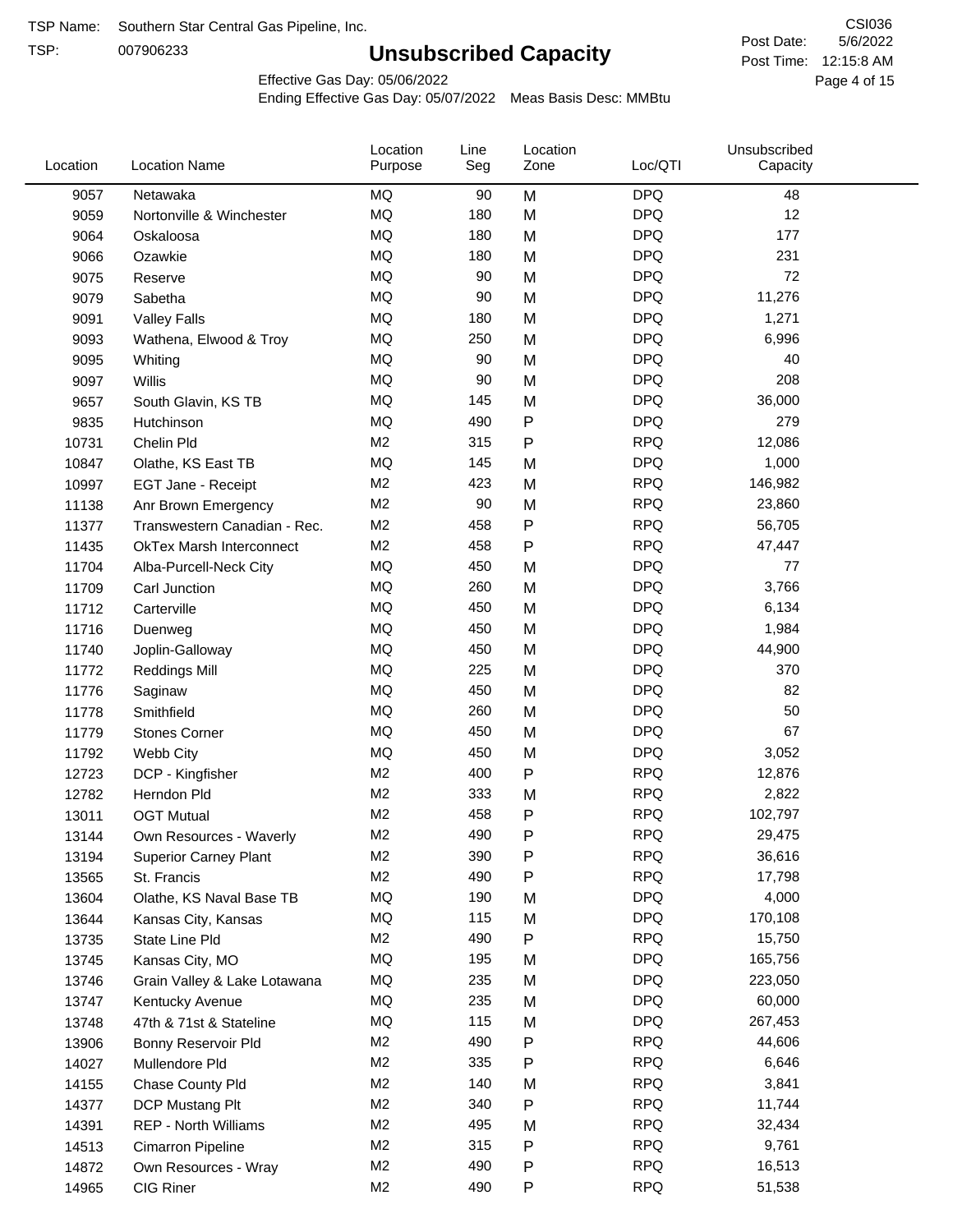TSP:

# **Unsubscribed Capacity**

5/6/2022 Page 5 of 15 Post Time: 12:15:8 AM CSI036 Post Date:

Effective Gas Day: 05/06/2022

| Location | <b>Location Name</b>               | Location<br>Purpose | Line<br>Seg | Location<br>Zone | Loc/QTI    | Unsubscribed<br>Capacity |  |
|----------|------------------------------------|---------------------|-------------|------------------|------------|--------------------------|--|
| 14971    | <b>KGST Ark River</b>              | M2                  | 130         | P                | <b>RPQ</b> | 56,934                   |  |
| 15011    | <b>EOIT Noble</b>                  | M <sub>2</sub>      | 400         | P                | <b>RPQ</b> | 46,050                   |  |
| 15012    | Cleveland Mo                       | <b>MQ</b>           | 235         | M                | <b>DPQ</b> | 26                       |  |
| 15020    | East Lynne & Garden City           | <b>MQ</b>           | 235         | M                | <b>DPQ</b> | 830                      |  |
| 15024    | Freeman                            | <b>MQ</b>           | 235         | M                | <b>DPQ</b> | 76                       |  |
| 15032    | Holden                             | <b>MQ</b>           | 235         | M                | <b>DPQ</b> | 4,017                    |  |
| 15044    | Kingsville                         | MQ                  | 235         | M                | <b>DPQ</b> | 41                       |  |
| 15050    | Lone Jack                          | <b>MQ</b>           | 235         | M                | <b>DPQ</b> | 288                      |  |
| 15064    | Peculiar                           | <b>MQ</b>           | 235         | M                | <b>DPQ</b> | 2,265                    |  |
| 15066    | Pleasant Hill                      | <b>MQ</b>           | 235         | M                | <b>DPQ</b> | 4,776                    |  |
| 15117    | Hulah                              | M <sub>2</sub>      | 335         | P                | <b>RPQ</b> | 2,730                    |  |
| 15142    | <b>EOIT McClain</b>                | M <sub>2</sub>      | 385         | P                | <b>RPQ</b> | 91,338                   |  |
| 15216    | Dearborn MO                        | MQ                  | 250         | M                | <b>DPQ</b> | 1,372                    |  |
| 15223    | Nimrod                             | M <sub>2</sub>      | 340         | P                | <b>RPQ</b> | 23,446                   |  |
| 15236    | Questar Skull Creek                | M <sub>2</sub>      | 490         | P                | <b>RPQ</b> | 49,874                   |  |
| 15253    | DCP - Cimarron Plant               | M <sub>2</sub>      | 458         | Ρ                | <b>RPQ</b> | 117,425                  |  |
| 15256    | New Market & Trimble               | <b>MQ</b>           | 250         | M                | <b>DPQ</b> | 92                       |  |
| 15266    | <b>CIG Floris</b>                  | M <sub>2</sub>      | 315         | Ρ                | <b>RPQ</b> | 81,012                   |  |
| 15300    | <b>OFS Stateline</b>               | M <sub>2</sub>      | 458         | Ρ                | <b>RPQ</b> | 48,284                   |  |
| 15343    | St. Francis Pld                    | M <sub>2</sub>      | 490         | P                | <b>RPQ</b> | 13,960                   |  |
| 15405    | Golden Gas Pld                     | M <sub>2</sub>      | 315         | P                | <b>RPQ</b> | 25,274                   |  |
| 15430    | Velma Gas Plant                    | M <sub>2</sub>      | 385         | Ρ                | <b>RPQ</b> | 53,846                   |  |
| 15433    | Scout - Satanta                    | M <sub>2</sub>      | 130         | Ρ                | <b>RPQ</b> | 185,442                  |  |
| 15857    | DCP - Sholem                       | M <sub>2</sub>      | 385         | P                | <b>RPQ</b> | 2,182                    |  |
| 15907    | Cowley Gas Systems, LLC            | M <sub>2</sub>      | 333         | M                | <b>RPQ</b> | 3,084                    |  |
| 16013    | South Olathe TB                    | MQ                  | 145         | M                | <b>DPQ</b> | 24,000                   |  |
| 16289    | Scout - Jayhawk                    | M2                  | 130         | P                | <b>RPQ</b> | 125,886                  |  |
| 16294    | Wamsutter - Echo Springs           | M <sub>2</sub>      | 490         | P                | <b>RPQ</b> | 223,278                  |  |
| 16376    | Salt Plains Storage                | M <sub>2</sub>      | 315         | P                | <b>RPQ</b> | 225,257                  |  |
| 16453    | <b>ETC Texas Pipeline Beaver</b>   | M <sub>2</sub>      | 315         | P                | <b>RPQ</b> | 86,510                   |  |
| 16478    | Envirotek Fuel Systems Inc         | M <sub>2</sub>      | 497         | P                | <b>RPQ</b> | 4,818                    |  |
| 16508    | Blue Jacket                        | <b>MQ</b>           | 225         | M                | <b>DPQ</b> | 81                       |  |
| 16516    | Commerce                           | MQ                  | 225         | M                | <b>DPQ</b> | 6,869                    |  |
| 16532    | Hockerville                        | $\sf{MQ}$           | 225         | M                | <b>DPQ</b> | 219                      |  |
| 16534    | Quapaw                             | M <sub>2</sub>      | 225         | M                | <b>RPQ</b> | 29,362                   |  |
| 16552    | Miami                              | MQ                  | 225         | M                | <b>DPQ</b> | 28,664                   |  |
| 16562    | Republican                         | M2                  | 490         | P                | <b>RPQ</b> | 108,219                  |  |
| 16568    | Quapaw                             | <b>MQ</b>           | 225         | M                | <b>DPQ</b> | 342                      |  |
| 16582    | EnergyVest - W Lenapah             | M2                  | 225         | M                | <b>RPQ</b> | 17,625                   |  |
| 16583    | Cranor Tap                         | M <sub>2</sub>      | 497         | Ρ                | <b>RPQ</b> | 6,060                    |  |
| 16584    | Oneok Westex Hemphill              | M <sub>2</sub>      | 458         | Ρ                | <b>RPQ</b> | 39,428                   |  |
| 16592    | <b>TIGT Sugar Creek</b>            | M2                  | 235         | M                | <b>RPQ</b> | 15,186                   |  |
| 16593    | <b>TIGT Glavin</b>                 | M <sub>2</sub>      | 190         | M                | <b>RPQ</b> | 113,678                  |  |
| 16604    | Osage Hills                        | M <sub>2</sub>      | 357         | Ρ                | <b>RPQ</b> | 10,303                   |  |
| 16620    | ETC Texas Pipeline Canadian        | M <sub>2</sub>      | 458         | Ρ                | <b>RPQ</b> | 39,194                   |  |
| 16621    | <b>ETC Texas Pipeline Hemphill</b> | M <sub>2</sub>      | 458         | Ρ                | <b>RPQ</b> | 61,340                   |  |
| 16667    | ECQ Pipeline - Powell              | M <sub>2</sub>      | 117         | M                | <b>RPQ</b> | 13,610                   |  |
| 16679    | Fox Plant                          | M <sub>2</sub>      | 385         | P                | <b>RPQ</b> | 5,174                    |  |
| 16746    | Roxanna                            | M2                  | 495         | M                | <b>RPQ</b> | 4,505                    |  |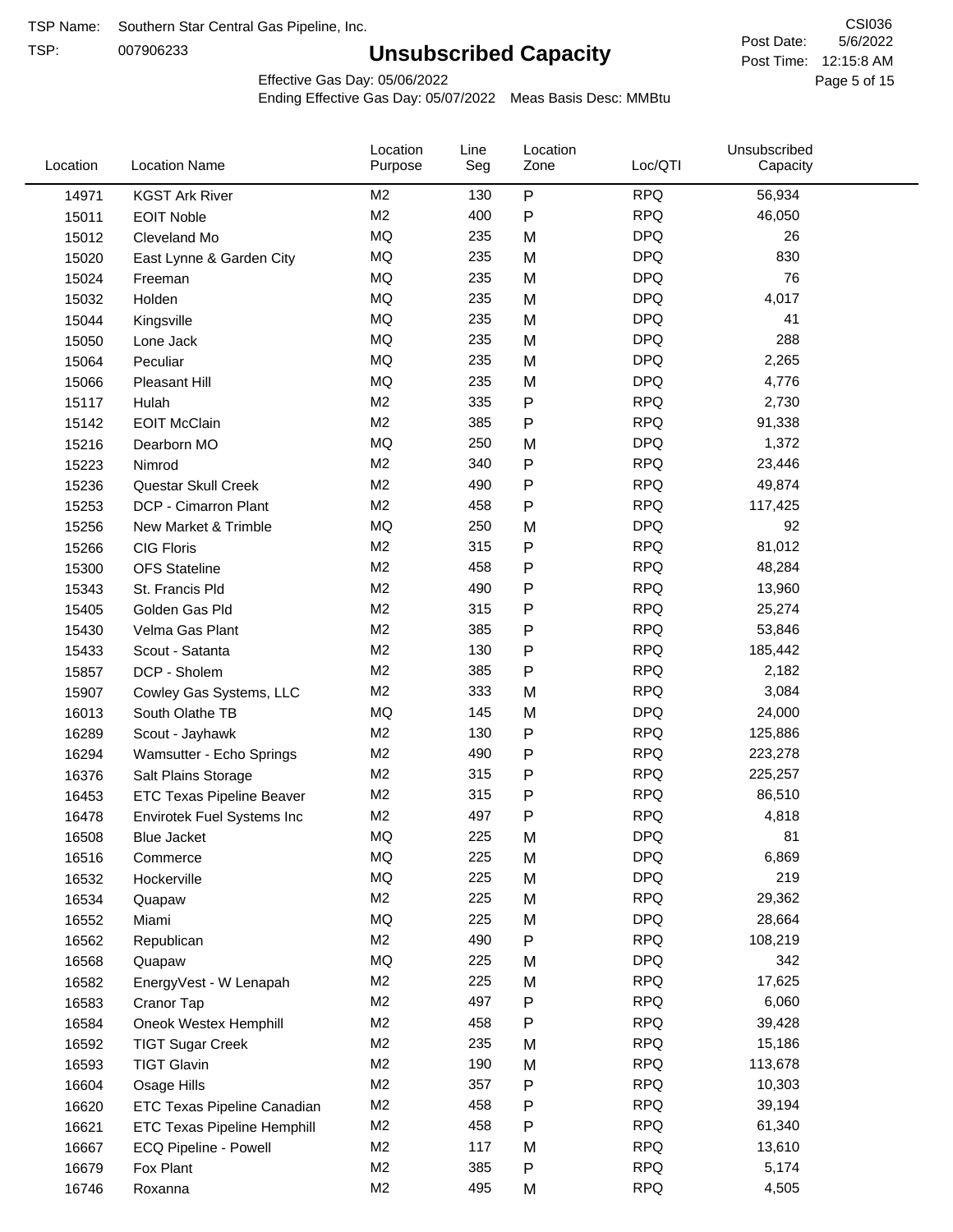TSP:

# **Unsubscribed Capacity**

5/6/2022 Page 6 of 15 Post Time: 12:15:8 AM CSI036 Post Date:

Effective Gas Day: 05/06/2022

| Location | <b>Location Name</b>             | Location<br>Purpose | Line<br>Seg | Location<br>Zone | Loc/QTI    | Unsubscribed<br>Capacity |  |
|----------|----------------------------------|---------------------|-------------|------------------|------------|--------------------------|--|
| 16747    | RedBud-Thayer Tap                | M2                  | 495         | M                | <b>RPQ</b> | 4,872                    |  |
| 16750    | Dilworth Rms                     | M <sub>2</sub>      | 333         | P                | <b>RPQ</b> | 5,334                    |  |
| 16757    | River Rock - Fireside            | M <sub>2</sub>      | 495         | M                | <b>RPQ</b> | 66,400                   |  |
| 16774    | River Rock - E Lenapah           | M <sub>2</sub>      | 225         | M                | <b>RPQ</b> | 17,605                   |  |
| 16794    | <b>NNG Kiowa</b>                 | M <sub>2</sub>      | 130         | P                | <b>RPQ</b> | 73,872                   |  |
| 16798    | <b>Endeavor Energy Resources</b> | M <sub>2</sub>      | 225         | M                | <b>RPQ</b> | 9,982                    |  |
| 16802    | Sunwest                          | M <sub>2</sub>      | 117         | M                | <b>RPQ</b> | 6,183                    |  |
| 16806    | Bluco- East Wann                 | M <sub>2</sub>      | 225         | M                | <b>RPQ</b> | 8,850                    |  |
| 16807    | Bitter Creek Eckley Pld-Yuma     | M <sub>2</sub>      | 490         | $\mathsf{P}$     | <b>RPQ</b> | 35,096                   |  |
| 16812    | <b>RiverGas</b>                  | M <sub>2</sub>      | 95          | M                | <b>RPQ</b> | 5,590                    |  |
| 16813    | Cheyenne Plains - Sand Dune      | M <sub>2</sub>      | 130         | P                | <b>RPQ</b> | 395,434                  |  |
| 16817    | <b>Midwest Energy</b>            | M <sub>2</sub>      | 495         | M                | <b>RPQ</b> | 7,179                    |  |
| 16819    | River Rock- Keeton               | M <sub>2</sub>      | 225         | M                | <b>RPQ</b> | 9,535                    |  |
| 16820    | Superior - Hemphill              | M <sub>2</sub>      | 458         | P                | <b>RPQ</b> | 50,052                   |  |
| 16821    | Yuma West                        | M <sub>2</sub>      | 490         | P                | <b>RPQ</b> | 15,688                   |  |
| 16822    | Jayhawk PLD                      | M <sub>2</sub>      | 95          | M                | <b>RPQ</b> | 4,292                    |  |
| 16824    | Coon Creek                       | M <sub>2</sub>      | 497         | P                | <b>RPQ</b> | 8,858                    |  |
| 16835    | Shiloh                           | M2                  | 495         | M                | <b>RPQ</b> | 8,573                    |  |
| 16836    | Evergy - South Harper            | MQ                  | 235         | M                | <b>DPQ</b> | 86,400                   |  |
| 16837    | <b>EKAE Ethanol Plant</b>        | MQ                  | 496         | M                | <b>DPQ</b> | 1,397                    |  |
| 16840    | Nearman Creek Power Plant        | MQ                  | 195         | M                | <b>DPQ</b> | 28,800                   |  |
| 16844    | <b>Montgomery County</b>         | M <sub>2</sub>      | 260         | M                | <b>RPQ</b> | 8,000                    |  |
| 16848    | Colt-Liberty                     | M <sub>2</sub>      | 260         | M                | <b>RPQ</b> | 4,000                    |  |
| 16849    | City of Mulvane Power Plant      | MQ                  | 120         | ${\sf P}$        | <b>DPQ</b> | 2,880                    |  |
| 16850    | Escalera - Cow Creek             | M <sub>2</sub>      | 490         | P                | <b>RPQ</b> | 66,094                   |  |
| 16852    | Southeastern KS P/L Wilson       | M <sub>2</sub>      | 495         | M                | <b>RPQ</b> | 60,000                   |  |
| 16857    | Superior - Cashion               | M2                  | 400         | P                | <b>RPQ</b> | 10,482                   |  |
| 16862    | Superior - Perkins               | M <sub>2</sub>      | 390         | P                | <b>RPQ</b> | 21,660                   |  |
| 16865    | RedBud-Mound Valley              | M <sub>2</sub>      | 260         | M                | <b>RPQ</b> | 8,000                    |  |
| 16871    | <b>TIGT Grant</b>                | M <sub>2</sub>      | 130         | P                | <b>RPQ</b> | 50,000                   |  |
| 16872    | River Rock - Jayhawk             | M <sub>2</sub>      | 495         | M                | <b>RPQ</b> | 57,579                   |  |
| 16873    | Layne Energy Sycamore            | M <sub>2</sub>      | 495         | M                | <b>RPQ</b> | 15,000                   |  |
| 16875    | Crenshaw Road                    | MQ                  | 455         | M                | <b>DPQ</b> | 33,611                   |  |
| 16877    | Acme Energy Services, Inc.       | M <sub>2</sub>      | 260         | M                | <b>RPQ</b> | 8,000                    |  |
| 16880    | Cottonwood                       | M <sub>2</sub>      | 235         | M                | <b>RPQ</b> | 1,000                    |  |
| 16883    | Cherryvale Boorigie PLd          | M <sub>2</sub>      | 495         | M                | <b>RPQ</b> | 34,135                   |  |
| 16884    | Keystone Delivery                | MQ                  | 390         | P                | <b>DPQ</b> | 6,067                    |  |
| 16890    | ADM/Deerfield                    | MQ                  | 95          | M                | <b>DPQ</b> | 6,078                    |  |
| 16891    | <b>KP Liberty</b>                | M <sub>2</sub>      | 260         | M                | <b>RPQ</b> | 8,300                    |  |
| 16897    | <b>REP - South Williams</b>      | M <sub>2</sub>      | 117         | M                | <b>RPQ</b> | 30,198                   |  |
| 16905    | NEOK Production Company,         | M <sub>2</sub>      | 225         | M                | <b>RPQ</b> | 7,970                    |  |
| 16908    | River Rock - Ft. Scott           | M2                  | 495         | M                | <b>RPQ</b> | 54,600                   |  |
| 16911    | Evergy - Lake Road               | MQ                  | 250         | M                | <b>DPQ</b> | 34,400                   |  |
| 16912    | Targa - Waynoka                  | M <sub>2</sub>      | 315         | P                | <b>RPQ</b> | 157,111                  |  |
| 16916    | Kansas Ethanol, LLC              | MQ                  | 490         | P                | <b>DPQ</b> | 3,500                    |  |
| 16917    | Downstream Casino                | MQ                  | 225         | M                | <b>DPQ</b> | 1,510                    |  |
| 16918    | Show Me Ethanol                  | MQ                  | 425         | M                | <b>DPQ</b> | 6,623                    |  |
| 16922    | <b>Timberline Energy</b>         | M <sub>2</sub>      | 340         | P                | <b>RPQ</b> | 6,846                    |  |
| 16923    | Mid-Continent Market             | MQ                  | 120         | P                | <b>DPQ</b> | 30,000                   |  |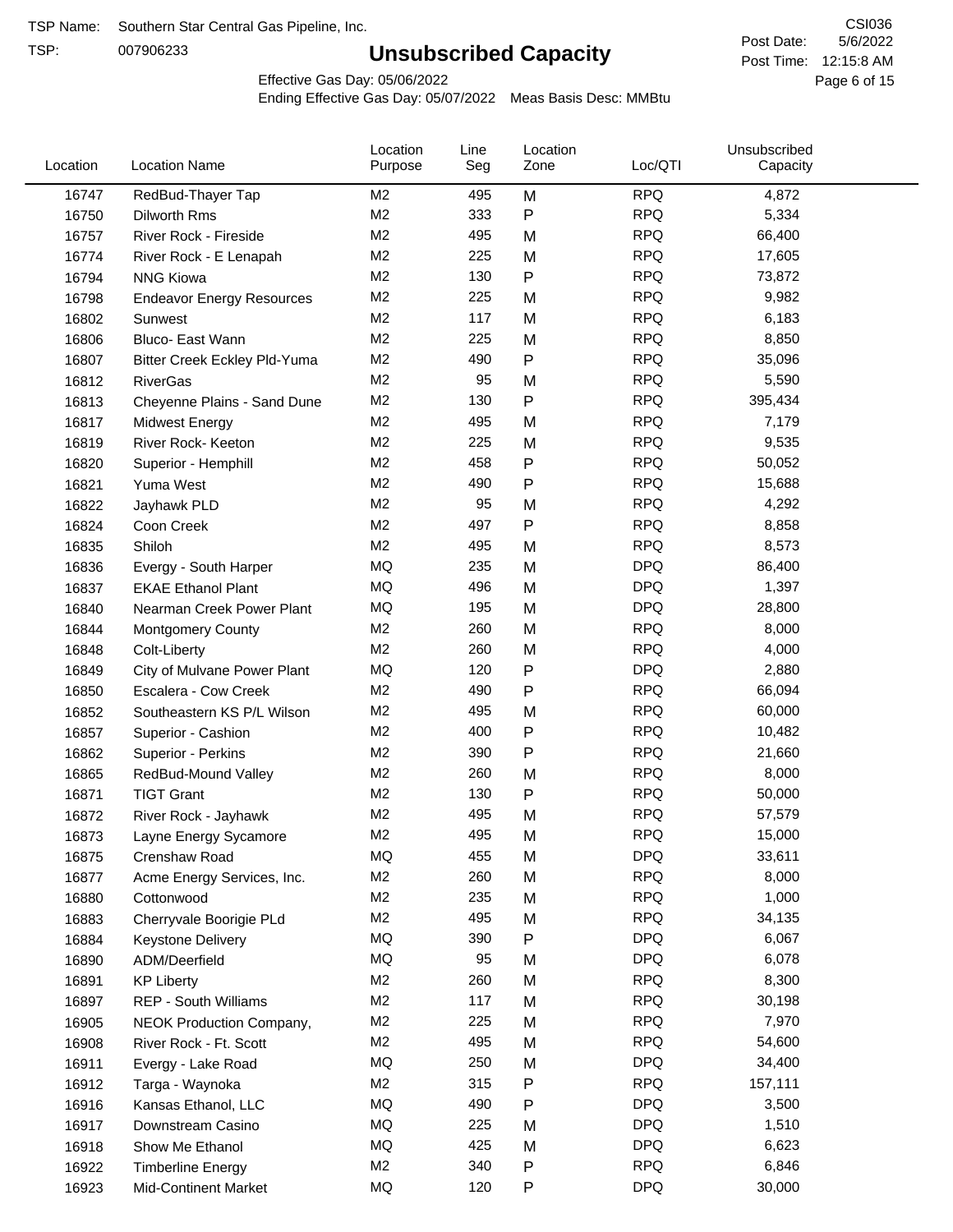TSP:

# **Unsubscribed Capacity**

5/6/2022 Page 7 of 15 Post Time: 12:15:8 AM CSI036 Post Date:

Effective Gas Day: 05/06/2022

| Location | <b>Location Name</b>                                    | Location<br>Purpose  | Line<br>Seg | Location<br>Zone | Loc/QTI                  | Unsubscribed<br>Capacity |  |
|----------|---------------------------------------------------------|----------------------|-------------|------------------|--------------------------|--------------------------|--|
| 16931    | Midwest Energy - Goodman                                | ΜQ                   | 490         | $\mathsf{P}$     | <b>DPQ</b>               | 8,000                    |  |
| 16933    | Westar Emporia Energy                                   | MQ                   | 140         | M                | <b>DPQ</b>               | 106,202                  |  |
| 16935    | River Rock - Graybill                                   | M <sub>2</sub>       | 260         | M                | <b>RPQ</b>               | 23,168                   |  |
| 16941    | REP - Independence CDP                                  | M <sub>2</sub>       | 117         | M                | <b>RPQ</b>               | 29,270                   |  |
| 16942    | <b>Big Timber</b>                                       | M <sub>2</sub>       | 490         | P                | <b>RPQ</b>               | 49,356                   |  |
| 16945    | <b>ETC Texas Pipeline Antelope</b>                      | M <sub>2</sub>       | 458         | P                | <b>RPQ</b>               | 110,000                  |  |
| 16949    | Summit Branson                                          | MQ                   | 455         | M                | <b>DPQ</b>               | 62,208                   |  |
| 16952    | <b>Overland Park</b>                                    | MQ                   | 115         | M                | <b>DPQ</b>               | 77,485                   |  |
| 16953    | Merriam                                                 | MQ                   | 115         | M                | <b>DPQ</b>               | 123,624                  |  |
| 16955    | Mustang Gas Products, LLC                               | M <sub>2</sub>       | 405         | P                | <b>RPQ</b>               | 25,550                   |  |
| 16956    | Superior - Ford                                         | M <sub>2</sub>       | 130         | P                | <b>RPQ</b>               | 17,375                   |  |
| 16962    | Summit Sedalia                                          | <b>MQ</b>            | 235         | M                | <b>DPQ</b>               | 0                        |  |
| 16967    | Noble Energy - Lilli                                    | M <sub>2</sub>       | 490         | P                | <b>RPQ</b>               | 40,863                   |  |
| 16972    | <b>ONG Norman</b>                                       | MQ                   | 385         | P                | <b>DPQ</b>               | 40                       |  |
| 16975    | Superior - Spring Creek                                 | M <sub>2</sub>       | 315         | $\mathsf{P}$     | <b>RPQ</b>               | 7,680                    |  |
| 16976    | Bettis Asphalt & Construction                           | MQ                   | 180         | M                | <b>DPQ</b>               | 3,216                    |  |
| 16977    | <b>KGS Kansas Star Casino</b>                           | MQ                   | 333         | P                | <b>DPQ</b>               | 144                      |  |
| 16980    | <b>Black Hills Colwich</b>                              | MQ                   | 120         | P                | <b>DPQ</b>               | 9,995                    |  |
| 16981    | Superior - Bellmon                                      | M <sub>2</sub>       | 380         | P                | <b>RPQ</b>               | 63,800                   |  |
| 16983    | DCP Midstream - Ellis                                   | MQ                   | 458         | P                | <b>DPQ</b>               | 6,702                    |  |
| 16988    | Atmos Energy - W. Lawrence                              | MQ                   | 180         | M                | <b>DPQ</b>               | 127                      |  |
| 16991    | Williams Midstream North Alva                           | MQ                   | 315         | P                | <b>DPQ</b>               | 1,992                    |  |
| 16992    | <b>ONG Ottawa</b>                                       | MQ                   | 225         | M                | <b>DPQ</b>               | 0                        |  |
| 16993    | Farmer's Gas                                            | MQ                   | 130         | P                | <b>DPQ</b>               | 9,000                    |  |
| 16996    |                                                         | MQ                   | 130         | P                | <b>DPQ</b>               | 100                      |  |
| 16997    | Scout Sublette Delivery<br>Devon Energy Medford Station | M <sub>2</sub>       | 315         | P                | <b>RPQ</b>               | 30,000                   |  |
| 16998    |                                                         | MQ                   | 490         | P                | <b>DPQ</b>               | 90,800                   |  |
| 16999    | Cheyenne Light, Fuel and<br>ETC - Crescent              | M <sub>2</sub>       | 400         | P                | <b>RPQ</b>               | 35,000                   |  |
|          | Bourbon County, KS -                                    | MQ                   | 95          | M                | <b>DPQ</b>               |                          |  |
| 17000    |                                                         | MQ                   | 130         |                  | <b>DPQ</b>               | 48,808                   |  |
| 17003    | Sunflower Electric Rubart                               | MQ                   | 315         | P                | <b>DPQ</b>               | 175,000                  |  |
| 17004    | <b>NGPL Beaver</b>                                      | MQ                   | 315         | Ρ                | <b>DPQ</b>               | 5,000                    |  |
| 17005    | ETC - Rose Valley (Delivery)                            |                      |             | P                |                          |                          |  |
| 17006    | ETC - Rose Valley                                       | M <sub>2</sub><br>MQ | 315<br>335  | P                | <b>RPQ</b><br><b>DPQ</b> | 195,226                  |  |
| 17008    | OMPA Lamb                                               | M <sub>2</sub>       |             | P                | <b>RPQ</b>               | 51,383                   |  |
| 17009    | <b>Grasslands Energy Centennial</b>                     |                      | 490         | P                |                          | 25,000                   |  |
| 17010    | Noble Keota Receipt                                     | M <sub>2</sub>       | 490         | P                | <b>RPQ</b>               | 52,200                   |  |
| 17011    | Noble Keota Delivery                                    | MQ                   | 490         | P                | <b>DPQ</b>               | 52,200                   |  |
| 17013    | Enlink - Battle Ridge                                   | M <sub>2</sub>       | 390         | P                | <b>RPQ</b>               | 31,824                   |  |
| 17021    | <b>TIGT Yuma</b>                                        | M <sub>2</sub>       | 490         | P                | <b>RPQ</b>               | 24,562                   |  |
| 17033    | Kickapoo Nation School                                  | MQ                   | 90          | M                | <b>DPQ</b>               | 300                      |  |
| 17034    | ENVIA Energy Oklahoma City,                             | MQ                   | 400         | P                | <b>DPQ</b>               | 3,888                    |  |
| 17035    | Ameren Columbia                                         | MQ                   | 235         | M                | <b>DPQ</b>               | 35,512                   |  |
| 17036    | <b>Coffeyville Resources</b>                            | MQ                   | 260         | M                | <b>DPQ</b>               | 39,992                   |  |
| 17050    | Atmos - Forest View                                     | MQ                   | 190         | M                | <b>DPQ</b>               | 4,058                    |  |
| 17052    | ONG NW Oklahoma City                                    | MQ                   | 340         | P                | <b>DPQ</b>               | 39,000                   |  |
| 17054    | <b>ONG Guthrie</b>                                      | MQ                   | 400         | P                | <b>DPQ</b>               | 4,799                    |  |
| 17055    | ETC Texas Pipeline Nash                                 | MQ                   | 458         | P                | <b>DPQ</b>               | 1,500                    |  |
| 17056    | Blue Mountain - Chisholm Trail                          | M <sub>2</sub>       | 340         | P                | <b>RPQ</b>               | 72,000                   |  |
| 17057    | City of Tonkawa                                         | MQ                   | 380         | ${\sf P}$        | <b>DPQ</b>               | 3,000                    |  |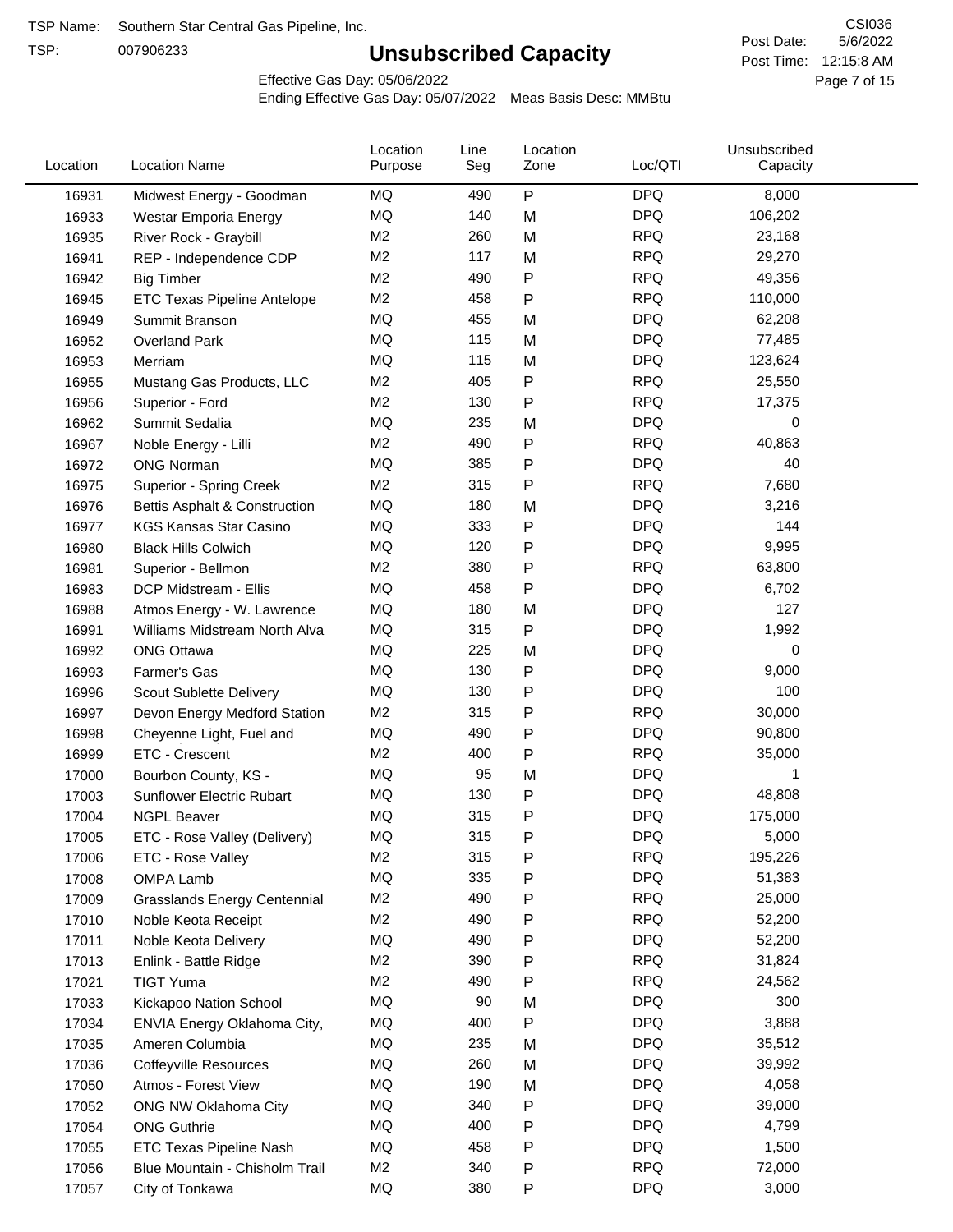TSP:

# **Unsubscribed Capacity**

5/6/2022 Page 8 of 15 Post Time: 12:15:8 AM CSI036 Post Date:

Effective Gas Day: 05/06/2022

| Location | <b>Location Name</b>           | Location<br>Purpose | Line<br>Seg | Location<br>Zone | Loc/QTI    | Unsubscribed<br>Capacity |  |
|----------|--------------------------------|---------------------|-------------|------------------|------------|--------------------------|--|
| 17058    | RPP - Hamm Landfill            | M <sub>2</sub>      | 195         | M                | <b>RPQ</b> | 2,500                    |  |
| 17060    | Atmos-Elk City                 | MQ                  | 87          | M                | <b>DPQ</b> | 216                      |  |
| 17064    | Koch - Enid                    | MQ                  | 405         | P                | <b>DPQ</b> | 0                        |  |
| 17065    | Canyon - Redcliff (Receipt)    | M <sub>2</sub>      | 458         | Ρ                | <b>RPQ</b> | 180,000                  |  |
| 17066    | Canyon - Redcliff (Delivery)   | MQ                  | 458         | Ρ                | <b>DPQ</b> | 6,175                    |  |
| 17067    | Blue Mountain - Chisholm Trail | M <sub>2</sub>      | 340         | P                | <b>RPQ</b> | 70,000                   |  |
| 17068    | <b>EOIT Alfalfa</b>            | M <sub>2</sub>      | 458         | Ρ                | <b>RPQ</b> | 200,000                  |  |
| 17069    | <b>NGPL Carter</b>             | MQ                  | 385         | P                | <b>DPQ</b> | 65,000                   |  |
| 17080    | <b>ONEOK Bakken Pipeline</b>   | MQ                  | 490         | Ρ                | <b>DPQ</b> | 360                      |  |
| 17086    | NGPL - Mutual                  | <b>MQ</b>           | 458         | P                | <b>DPQ</b> | 150,000                  |  |
| 17087    | REX-St.Joe                     | M <sub>2</sub>      | 250         | M                | <b>RPQ</b> | 78,606                   |  |
| 17091    | OGT - Maysville                | M <sub>2</sub>      | 385         | P                | <b>RPQ</b> | 110,000                  |  |
| 17096    | Northern Natural-Kiowa         | MQ                  | 130         | P                | <b>DPQ</b> | 100,000                  |  |
| 17104    | Black Hills - Plevna, KS TB    | MQ                  | 130         | Ρ                | <b>DPQ</b> | 480                      |  |
| 17105    | WIC - Cheyenne Hub             | M <sub>2</sub>      | 490         | P                | <b>RPQ</b> | 144,000                  |  |
| 17113    | NGPL - Ford County Receipt     | M <sub>2</sub>      | 130         | Ρ                | <b>RPQ</b> | 190,400                  |  |
| 17119    | Waste Mgmt RNG Receipt         | M <sub>2</sub>      | 400         | P                | <b>RPQ</b> | 2,976                    |  |
| 17404    | Anderson                       | MQ                  | 423         | M                | <b>DPQ</b> | 1,130                    |  |
| 17406    | Ash Grove, Walnut Grove & Wil  | MQ                  | 455         | M                | <b>DPQ</b> | 2,595                    |  |
| 17408    | Aurora                         | <b>MQ</b>           | 455         | M                | <b>DPQ</b> | 850                      |  |
| 17410    | <b>Billings Mo</b>             | MQ                  | 455         | M                | <b>DPQ</b> | 2,918                    |  |
| 17414    | Clever Mo                      | MQ                  | 455         | M                | <b>DPQ</b> | 738                      |  |
| 17416    | Crane Mo                       | MQ                  | 455         | M                | <b>DPQ</b> | 2,944                    |  |
| 17418    | Diamond                        | <b>MQ</b>           | 455         | M                | <b>DPQ</b> | 546                      |  |
| 17426    | Freistatt                      | MQ                  | 455         | M                | <b>DPQ</b> | 256                      |  |
| 17430    | Goodman                        | MQ                  | 423         | M                | <b>DPQ</b> | 625                      |  |
| 17448    | Lanagan                        | MQ                  | 423         | M                | <b>DPQ</b> | 337                      |  |
| 17452    | Marionville                    | MQ                  | 455         | M                | <b>DPQ</b> | 1,119                    |  |
| 17454    | Monett                         | MQ                  | 455         | M                | <b>DPQ</b> | 25,276                   |  |
| 17456    | Mt Vernon & Verona             | MQ                  | 455         | M                | <b>DPQ</b> | 4,407                    |  |
| 17458    | Neosho                         | <b>MQ</b>           | 455         | M                | <b>DPQ</b> | 8,597                    |  |
| 17460    | Noel & North Noel              | MQ                  | 423         | M                | <b>DPQ</b> | 19,472                   |  |
| 17462    | Nixa & Ozark                   | MQ                  | 455         | M                | <b>DPQ</b> | 5,340                    |  |
| 17464    | Pierce City                    | MQ                  | 455         | M                | <b>DPQ</b> | 3,281                    |  |
| 17466    | Pineville                      | MQ                  | 423         | M                | <b>DPQ</b> | 302                      |  |
| 17472    | Republic                       | MQ                  | 455         | M                | <b>DPQ</b> | 883                      |  |
| 17476    | Sarcoxie                       | MQ                  | 455         | M                | <b>DPQ</b> | 2,828                    |  |
| 17478    | Seneca                         | MQ                  | 225         | M                | <b>DPQ</b> | 9,873                    |  |
| 17492    | Wentworth                      | MQ                  | 455         | M                | <b>DPQ</b> | 193                      |  |
| 18328    | Goessel                        | MQ                  | 140         | M                | <b>DPQ</b> | 62                       |  |
| 18356    | Newton                         | MQ                  | 120         | P                | <b>DPQ</b> | 21,538                   |  |
| 19000    | Scout Jayhawk Delivery         | MQ                  | 130         | P                | <b>DPQ</b> | 185,442                  |  |
| 19548    | Lyndon                         | MQ                  | 140         | M                | <b>DPQ</b> | 655                      |  |
| 19552    | Melvern                        | MQ                  | 493         | M                | <b>DPQ</b> | 42                       |  |
| 19554    | Michigan Valley                | MQ                  | 140         | M                | <b>DPQ</b> | 339                      |  |
| 19564    | Pomona                         | MQ                  | 140         | M                | <b>DPQ</b> | 1,579                    |  |
| 19568    | Quenemo                        | MQ                  | 140         | M                | <b>DPQ</b> | 255                      |  |
| 19576    | Scranton                       | MQ                  | 140         | M                | <b>DPQ</b> | 632                      |  |
| 19608    | Baldwin                        | MQ                  | 180         | M                | <b>DPQ</b> | 2,754                    |  |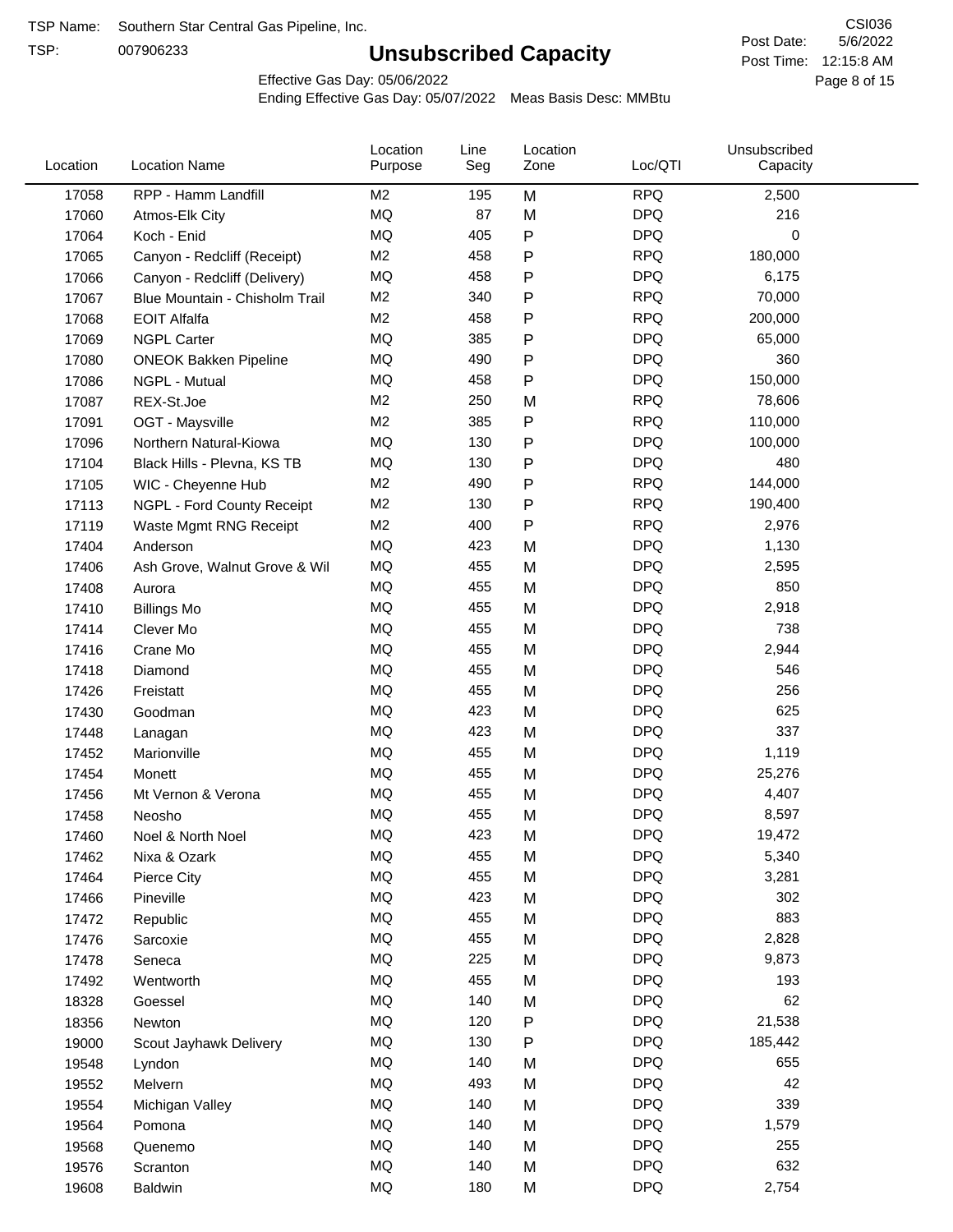TSP:

# **Unsubscribed Capacity**

5/6/2022 Page 9 of 15 Post Time: 12:15:8 AM CSI036 Post Date:

Effective Gas Day: 05/06/2022

| Location | <b>Location Name</b>  | Location<br>Purpose | Line<br>Seg | Location<br>Zone | Loc/QTI    | Unsubscribed<br>Capacity |  |
|----------|-----------------------|---------------------|-------------|------------------|------------|--------------------------|--|
| 19620    | Edgerton              | <b>MQ</b>           | 190         | M                | <b>DPQ</b> | 14                       |  |
| 19628    | Gardner               | <b>MQ</b>           | 190         | M                | <b>DPQ</b> | 2,755                    |  |
| 19648    | Lecompton             | <b>MQ</b>           | 180         | M                | <b>DPQ</b> | 109                      |  |
| 19650    | Le Loup               | <b>MQ</b>           | 190         | M                | <b>DPQ</b> | 37                       |  |
| 19660    | Ottawa                | <b>MQ</b>           | 493         | M                | <b>DPQ</b> | 6,129                    |  |
| 19664    | Perry                 | <b>MQ</b>           | 180         | M                | <b>DPQ</b> | 407                      |  |
| 19666    | Princeton             | <b>MQ</b>           | 496         | M                | <b>DPQ</b> | 130                      |  |
| 19672    | Richmond              | <b>MQ</b>           | 496         | M                | <b>DPQ</b> | 374                      |  |
| 19676    | Scipio                | <b>MQ</b>           | 496         | M                | <b>DPQ</b> | 27                       |  |
| 19678    | Somerset & Rural      | <b>MQ</b>           | 235         | M                | <b>DPQ</b> | 291                      |  |
| 19684    | Tonganoxie            | <b>MQ</b>           | 195         | M                | <b>DPQ</b> | 7,420                    |  |
| 19690    | Wellsville            | <b>MQ</b>           | 190         | M                | <b>DPQ</b> | 2,007                    |  |
| 20709    | <b>Bronson Etc</b>    | <b>MQ</b>           | 95          | M                | <b>DPQ</b> | 360                      |  |
| 20712    | Carlyle               | <b>MQ</b>           | 495         | M                | <b>DPQ</b> | 26                       |  |
| 20714    | Cherryvale            | <b>MQ</b>           | 495         | M                | <b>DPQ</b> | 586                      |  |
| 20716    | Colony                | <b>MQ</b>           | 50          | M                | <b>DPQ</b> | 2,347                    |  |
| 20720    | Dennis                | <b>MQ</b>           | 495         | M                | <b>DPQ</b> | 54                       |  |
| 20725    | Erie                  | <b>MQ</b>           | 495         | M                | <b>DPQ</b> | 409                      |  |
| 20730    | Gas City & La Harpe   | <b>MQ</b>           | 495         | M                | <b>DPQ</b> | 1,457                    |  |
| 20764    | Parsons               | <b>MQ</b>           | 495         | M                | <b>DPQ</b> | 19,497                   |  |
| 20766    | Petrolia              | <b>MQ</b>           | 495         | M                | <b>DPQ</b> | 18                       |  |
| 20768    | Piqua                 | <b>MQ</b>           | 220         | M                | <b>DPQ</b> | 84                       |  |
| 20775    | South Mound           | <b>MQ</b>           | 495         | M                | <b>DPQ</b> | 45                       |  |
| 20785    | Thayer                | <b>MQ</b>           | 495         | M                | <b>DPQ</b> | 88                       |  |
| 20788    | Walnut & St Paul      | <b>MQ</b>           | 95          | M                | <b>DPQ</b> | 658                      |  |
| 20792    | Welda                 | <b>MQ</b>           | 495         | M                | <b>DPQ</b> | 1,122                    |  |
| 21008    | <b>Baxter Springs</b> | <b>MQ</b>           | 225         | M                | <b>DPQ</b> | 1,830                    |  |
| 21015    | Columbus              | <b>MQ</b>           | 260         | M                | <b>DPQ</b> | 2,639                    |  |
| 21018    | Crestline             | <b>MQ</b>           | 260         | M                | <b>DPQ</b> | 156                      |  |
| 21021    | Fort Scott            | <b>MQ</b>           | 95          | M                | <b>DPQ</b> | 31,139                   |  |
| 21024    | Galena & Empire City  | MQ                  | 260         | M                | <b>DPQ</b> | 3,023                    |  |
| 21048    | Lowell                | <b>MQ</b>           | 225         | M                | <b>DPQ</b> | 52                       |  |
| 21055    | N Riverton            | MQ                  | 260         | M                | <b>DPQ</b> | 148                      |  |
| 21060    | Oswego                | <b>MQ</b>           | 260         | M                | <b>DPQ</b> | 2,588                    |  |
| 21080    | Treece                | <b>MQ</b>           | 225         | M                | <b>DPQ</b> | 473                      |  |
| 23576    | St Joseph             | MQ                  | 250         | M                | <b>DPQ</b> | 88,184                   |  |
| 24228    | Grantville            | <b>MQ</b>           | 180         | M                | <b>DPQ</b> | 207                      |  |
| 24252    | Meriden               | <b>MQ</b>           | 180         | M                | <b>DPQ</b> | 177                      |  |
| 24276    | Shawnee Heights       | <b>MQ</b>           | 180         | M                | <b>DPQ</b> | 696                      |  |
| 24280    | Topeka                | <b>MQ</b>           | 180         | M                | <b>DPQ</b> | 152,652                  |  |
| 26304    | Alma                  | <b>MQ</b>           | 425         | M                | <b>DPQ</b> | 95                       |  |
| 26308    | Blackburn             | <b>MQ</b>           | 425         | M                | <b>DPQ</b> | 163                      |  |
| 26312    | Carrollton            | <b>MQ</b>           | 425         | M                | <b>DPQ</b> | 2,523                    |  |
| 26314    | Concordia             | <b>MQ</b>           | 425         | M                | <b>DPQ</b> | 1,576                    |  |
| 26316    | Corder                | <b>MQ</b>           | 425         | M                | <b>DPQ</b> | 11                       |  |
| 26325    | Emma                  | <b>MQ</b>           | 425         | M                | <b>DPQ</b> | 206                      |  |
| 26332    | Higginsville          | <b>MQ</b>           | 425         | M                | <b>DPQ</b> | 28,860                   |  |
| 26344    | Knobnoster            | <b>MQ</b>           | 235         | M                | <b>DPQ</b> | 16,700                   |  |
| 26348    | La Monte              | <b>MQ</b>           | 235         | M                | <b>DPQ</b> | 111                      |  |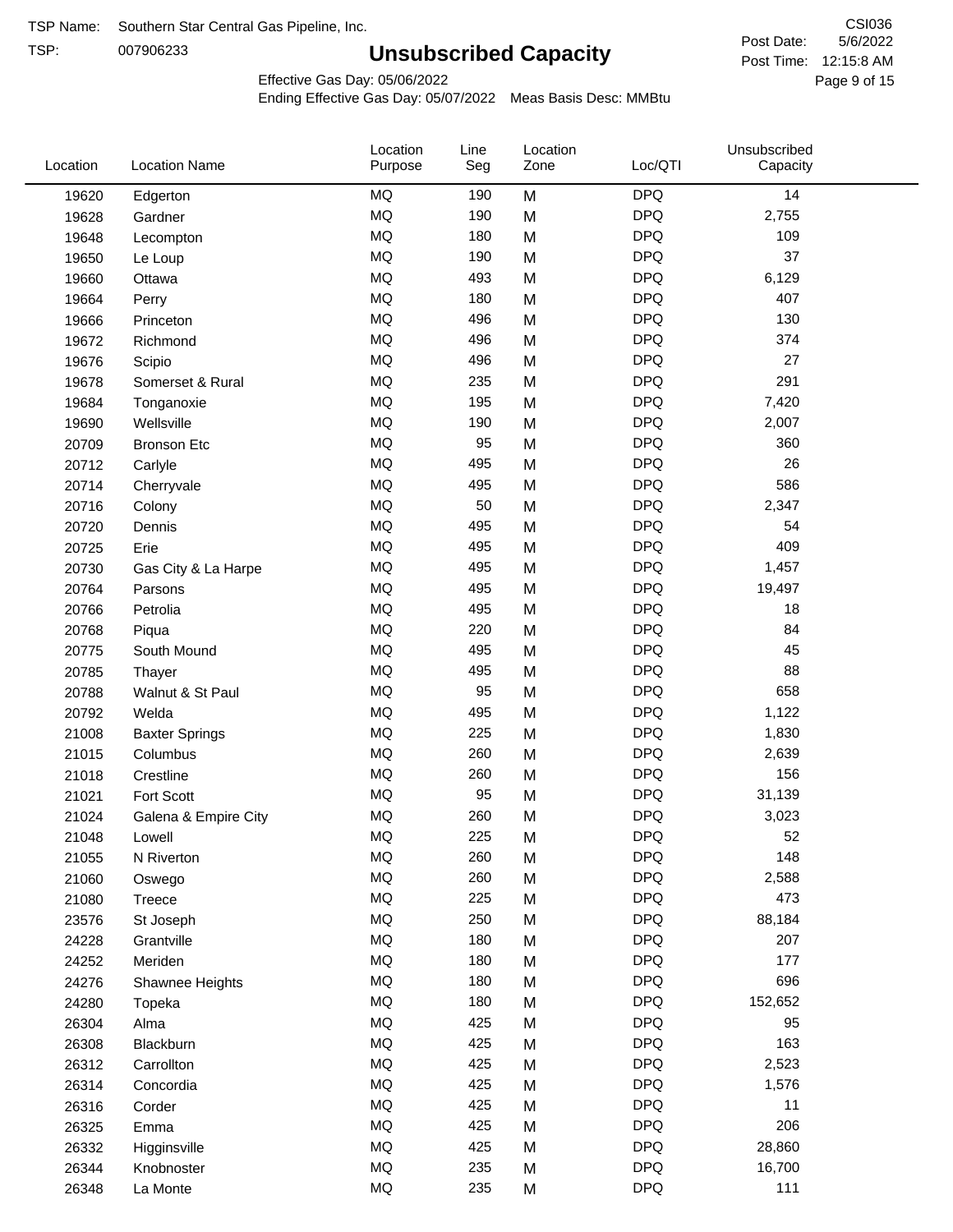TSP:

# **Unsubscribed Capacity**

5/6/2022 Page 10 of 15 Post Time: 12:15:8 AM CSI036 Post Date:

Unsubscribed

Effective Gas Day: 05/06/2022

Location

Ending Effective Gas Day: 05/07/2022 Meas Basis Desc: MMBtu

Line

Location

| <b>DPQ</b><br>MQ<br>167<br>26352<br>Mt Leonard<br>425<br>M<br>MQ<br><b>DPQ</b><br>425<br>M<br>1,901<br>26356<br>Norborne<br>MQ<br><b>DPQ</b><br>425<br>M<br>471<br>26376<br>Slater<br>MQ<br><b>DPQ</b><br>584<br>425<br>26378<br>M<br><b>Sweet Springs</b><br>MQ<br><b>DPQ</b><br>235<br>M<br>10,551<br>26392<br>Warrensburg<br>MQ<br><b>DPQ</b><br>425<br>378<br>26394<br>M<br>Waverly<br>MQ<br>P<br><b>DPQ</b><br>150<br>27015<br>333<br><b>Belle Plaine</b><br>MQ<br><b>DPQ</b><br>217<br>120<br>P<br>27020<br>Bentley<br>MQ<br><b>DPQ</b><br>120<br>7,759<br>Ρ<br>27035<br>Derby<br>MQ<br><b>DPQ</b><br>166<br>300<br>27040<br>M<br>Andover<br>MQ<br><b>DPQ</b><br>120<br>P<br>9,455<br>27050<br>Haysville<br>MQ<br>P<br><b>DPQ</b><br>9,778<br>120<br>27060<br>Mulvane<br>MQ<br><b>DPQ</b><br>295<br>P<br>5,386<br>27065<br>Rose Hill<br>MQ<br>120<br><b>DPQ</b><br>Ρ<br>27070<br>7,149<br>Sedgwick<br>MQ<br><b>DPQ</b><br>538<br>333<br>P<br>Udall<br>27080<br>MQ<br>P<br><b>DPQ</b><br>51,875<br>120<br>27085<br><b>Valley Center</b><br>MQ<br>$\sf P$<br><b>DPQ</b><br>120<br>259,947<br>27092<br>Wichita<br>MQ<br><b>DPQ</b><br>90<br>M<br>20,786<br>29001<br>Atchison<br>MQ<br><b>DPQ</b><br>140<br>15,524<br>29002<br>M<br>Emporia<br>MQ<br><b>DPQ</b><br>195<br>M<br>14,939<br>29003<br>Leavenworth<br>MQ<br>90<br><b>DPQ</b><br>269<br>M<br>29005<br>Effingham<br>MQ<br>${\sf P}$<br><b>DPQ</b><br>195<br>130<br>30804<br>Abbyville<br>MQ<br><b>DPQ</b><br>119<br>260<br>M<br>34612<br>Altamont<br>MQ<br><b>DPQ</b><br>31<br>140<br>M<br>35013<br>Americus<br>MQ<br>P<br><b>DPQ</b><br>490<br>135,571<br>35515<br><b>ANR Alden</b><br>MQ<br><b>DPQ</b><br>120<br>P<br>15<br>36918<br>Argonia<br>MQ<br>P<br><b>DPQ</b><br>$\mathbf 0$<br>334<br>37100<br>Wynona<br>MQ<br><b>DPQ</b><br>357<br>1,960<br>37118<br>Ρ<br>Hominy<br>MQ<br>P<br><b>DPQ</b><br>130<br>15,360<br>37172<br><b>Black Hills Hutchinson</b><br>MQ<br><b>DPQ</b><br>423<br>M<br>216,201<br>37175<br>EGT Jane - Delivery<br>MQ<br><b>DPQ</b><br>756<br>180<br>M<br>Auburn<br>38021<br><b>MQ</b><br>357<br><b>DPQ</b><br>157<br>P<br>38522<br><b>Avant Utilities</b><br>P<br><b>DPQ</b><br>MQ<br>380<br>2,032<br>41709<br><b>Billings</b><br>MQ<br><b>DPQ</b><br>698,615<br>455<br>M<br>42915<br>Springfield<br>MQ<br>140<br><b>DPQ</b><br>M<br>1,686<br>44021<br>Burlingame<br>MQ<br>315<br><b>DPQ</b><br>394<br>44121<br>P<br>Alfalfa City Ok<br>MQ<br><b>DPQ</b><br>140<br>0<br>45301<br>M<br>Cassoday<br>MQ<br><b>DPQ</b><br>495<br>M<br>51,665<br>Chanute<br>46608<br>MQ<br><b>DPQ</b><br>140<br>1,001<br>46809<br>M<br>Florence<br>MQ<br><b>DPQ</b><br>357<br>1,569<br>47412<br>Ρ<br>Cleveland<br>MQ<br><b>DPQ</b><br>490<br>47641<br>CIG Riner<br>Ρ<br>62,965<br>MQ<br><b>DPQ</b><br>95<br>4,627<br>48015<br>Bourbon County, KS<br>M<br>MQ<br><b>DPQ</b><br>497<br>P<br>358<br>48301<br>Copan<br>MQ<br><b>DPQ</b><br>120<br>P<br>166<br>55502<br>Danville<br>MQ<br><b>DPQ</b><br>79<br>90<br>M<br>56601<br>Denison<br>MQ<br><b>DPQ</b><br>390<br>P<br>4,485<br>58518<br>Drumright<br>MQ<br><b>DPQ</b><br>117<br>67<br>60706<br>M<br>Peckham<br>MQ<br><b>DPQ</b><br>990<br>130<br>P<br>62810<br>Black Hills - Enterprise TB<br>MQ<br><b>DPQ</b><br>820<br>140<br>63919<br>M<br>Eskridge | Location | <b>Location Name</b> | Purpose | Seg | Zone | Loc/QTI | Capacity |  |
|----------------------------------------------------------------------------------------------------------------------------------------------------------------------------------------------------------------------------------------------------------------------------------------------------------------------------------------------------------------------------------------------------------------------------------------------------------------------------------------------------------------------------------------------------------------------------------------------------------------------------------------------------------------------------------------------------------------------------------------------------------------------------------------------------------------------------------------------------------------------------------------------------------------------------------------------------------------------------------------------------------------------------------------------------------------------------------------------------------------------------------------------------------------------------------------------------------------------------------------------------------------------------------------------------------------------------------------------------------------------------------------------------------------------------------------------------------------------------------------------------------------------------------------------------------------------------------------------------------------------------------------------------------------------------------------------------------------------------------------------------------------------------------------------------------------------------------------------------------------------------------------------------------------------------------------------------------------------------------------------------------------------------------------------------------------------------------------------------------------------------------------------------------------------------------------------------------------------------------------------------------------------------------------------------------------------------------------------------------------------------------------------------------------------------------------------------------------------------------------------------------------------------------------------------------------------------------------------------------------------------------------------------------------------------------------------------------------------------------------------------------------------------------------------------------------------------------------------------------------------------------------------------------------------------------------------------------------------------------------------------------------------------------------------------------------------------------------------------------------------------------------------------------------------------------------------------------------------------------------------------------------------------|----------|----------------------|---------|-----|------|---------|----------|--|
|                                                                                                                                                                                                                                                                                                                                                                                                                                                                                                                                                                                                                                                                                                                                                                                                                                                                                                                                                                                                                                                                                                                                                                                                                                                                                                                                                                                                                                                                                                                                                                                                                                                                                                                                                                                                                                                                                                                                                                                                                                                                                                                                                                                                                                                                                                                                                                                                                                                                                                                                                                                                                                                                                                                                                                                                                                                                                                                                                                                                                                                                                                                                                                                                                                                                            |          |                      |         |     |      |         |          |  |
|                                                                                                                                                                                                                                                                                                                                                                                                                                                                                                                                                                                                                                                                                                                                                                                                                                                                                                                                                                                                                                                                                                                                                                                                                                                                                                                                                                                                                                                                                                                                                                                                                                                                                                                                                                                                                                                                                                                                                                                                                                                                                                                                                                                                                                                                                                                                                                                                                                                                                                                                                                                                                                                                                                                                                                                                                                                                                                                                                                                                                                                                                                                                                                                                                                                                            |          |                      |         |     |      |         |          |  |
|                                                                                                                                                                                                                                                                                                                                                                                                                                                                                                                                                                                                                                                                                                                                                                                                                                                                                                                                                                                                                                                                                                                                                                                                                                                                                                                                                                                                                                                                                                                                                                                                                                                                                                                                                                                                                                                                                                                                                                                                                                                                                                                                                                                                                                                                                                                                                                                                                                                                                                                                                                                                                                                                                                                                                                                                                                                                                                                                                                                                                                                                                                                                                                                                                                                                            |          |                      |         |     |      |         |          |  |
|                                                                                                                                                                                                                                                                                                                                                                                                                                                                                                                                                                                                                                                                                                                                                                                                                                                                                                                                                                                                                                                                                                                                                                                                                                                                                                                                                                                                                                                                                                                                                                                                                                                                                                                                                                                                                                                                                                                                                                                                                                                                                                                                                                                                                                                                                                                                                                                                                                                                                                                                                                                                                                                                                                                                                                                                                                                                                                                                                                                                                                                                                                                                                                                                                                                                            |          |                      |         |     |      |         |          |  |
|                                                                                                                                                                                                                                                                                                                                                                                                                                                                                                                                                                                                                                                                                                                                                                                                                                                                                                                                                                                                                                                                                                                                                                                                                                                                                                                                                                                                                                                                                                                                                                                                                                                                                                                                                                                                                                                                                                                                                                                                                                                                                                                                                                                                                                                                                                                                                                                                                                                                                                                                                                                                                                                                                                                                                                                                                                                                                                                                                                                                                                                                                                                                                                                                                                                                            |          |                      |         |     |      |         |          |  |
|                                                                                                                                                                                                                                                                                                                                                                                                                                                                                                                                                                                                                                                                                                                                                                                                                                                                                                                                                                                                                                                                                                                                                                                                                                                                                                                                                                                                                                                                                                                                                                                                                                                                                                                                                                                                                                                                                                                                                                                                                                                                                                                                                                                                                                                                                                                                                                                                                                                                                                                                                                                                                                                                                                                                                                                                                                                                                                                                                                                                                                                                                                                                                                                                                                                                            |          |                      |         |     |      |         |          |  |
|                                                                                                                                                                                                                                                                                                                                                                                                                                                                                                                                                                                                                                                                                                                                                                                                                                                                                                                                                                                                                                                                                                                                                                                                                                                                                                                                                                                                                                                                                                                                                                                                                                                                                                                                                                                                                                                                                                                                                                                                                                                                                                                                                                                                                                                                                                                                                                                                                                                                                                                                                                                                                                                                                                                                                                                                                                                                                                                                                                                                                                                                                                                                                                                                                                                                            |          |                      |         |     |      |         |          |  |
|                                                                                                                                                                                                                                                                                                                                                                                                                                                                                                                                                                                                                                                                                                                                                                                                                                                                                                                                                                                                                                                                                                                                                                                                                                                                                                                                                                                                                                                                                                                                                                                                                                                                                                                                                                                                                                                                                                                                                                                                                                                                                                                                                                                                                                                                                                                                                                                                                                                                                                                                                                                                                                                                                                                                                                                                                                                                                                                                                                                                                                                                                                                                                                                                                                                                            |          |                      |         |     |      |         |          |  |
|                                                                                                                                                                                                                                                                                                                                                                                                                                                                                                                                                                                                                                                                                                                                                                                                                                                                                                                                                                                                                                                                                                                                                                                                                                                                                                                                                                                                                                                                                                                                                                                                                                                                                                                                                                                                                                                                                                                                                                                                                                                                                                                                                                                                                                                                                                                                                                                                                                                                                                                                                                                                                                                                                                                                                                                                                                                                                                                                                                                                                                                                                                                                                                                                                                                                            |          |                      |         |     |      |         |          |  |
|                                                                                                                                                                                                                                                                                                                                                                                                                                                                                                                                                                                                                                                                                                                                                                                                                                                                                                                                                                                                                                                                                                                                                                                                                                                                                                                                                                                                                                                                                                                                                                                                                                                                                                                                                                                                                                                                                                                                                                                                                                                                                                                                                                                                                                                                                                                                                                                                                                                                                                                                                                                                                                                                                                                                                                                                                                                                                                                                                                                                                                                                                                                                                                                                                                                                            |          |                      |         |     |      |         |          |  |
|                                                                                                                                                                                                                                                                                                                                                                                                                                                                                                                                                                                                                                                                                                                                                                                                                                                                                                                                                                                                                                                                                                                                                                                                                                                                                                                                                                                                                                                                                                                                                                                                                                                                                                                                                                                                                                                                                                                                                                                                                                                                                                                                                                                                                                                                                                                                                                                                                                                                                                                                                                                                                                                                                                                                                                                                                                                                                                                                                                                                                                                                                                                                                                                                                                                                            |          |                      |         |     |      |         |          |  |
|                                                                                                                                                                                                                                                                                                                                                                                                                                                                                                                                                                                                                                                                                                                                                                                                                                                                                                                                                                                                                                                                                                                                                                                                                                                                                                                                                                                                                                                                                                                                                                                                                                                                                                                                                                                                                                                                                                                                                                                                                                                                                                                                                                                                                                                                                                                                                                                                                                                                                                                                                                                                                                                                                                                                                                                                                                                                                                                                                                                                                                                                                                                                                                                                                                                                            |          |                      |         |     |      |         |          |  |
|                                                                                                                                                                                                                                                                                                                                                                                                                                                                                                                                                                                                                                                                                                                                                                                                                                                                                                                                                                                                                                                                                                                                                                                                                                                                                                                                                                                                                                                                                                                                                                                                                                                                                                                                                                                                                                                                                                                                                                                                                                                                                                                                                                                                                                                                                                                                                                                                                                                                                                                                                                                                                                                                                                                                                                                                                                                                                                                                                                                                                                                                                                                                                                                                                                                                            |          |                      |         |     |      |         |          |  |
|                                                                                                                                                                                                                                                                                                                                                                                                                                                                                                                                                                                                                                                                                                                                                                                                                                                                                                                                                                                                                                                                                                                                                                                                                                                                                                                                                                                                                                                                                                                                                                                                                                                                                                                                                                                                                                                                                                                                                                                                                                                                                                                                                                                                                                                                                                                                                                                                                                                                                                                                                                                                                                                                                                                                                                                                                                                                                                                                                                                                                                                                                                                                                                                                                                                                            |          |                      |         |     |      |         |          |  |
|                                                                                                                                                                                                                                                                                                                                                                                                                                                                                                                                                                                                                                                                                                                                                                                                                                                                                                                                                                                                                                                                                                                                                                                                                                                                                                                                                                                                                                                                                                                                                                                                                                                                                                                                                                                                                                                                                                                                                                                                                                                                                                                                                                                                                                                                                                                                                                                                                                                                                                                                                                                                                                                                                                                                                                                                                                                                                                                                                                                                                                                                                                                                                                                                                                                                            |          |                      |         |     |      |         |          |  |
|                                                                                                                                                                                                                                                                                                                                                                                                                                                                                                                                                                                                                                                                                                                                                                                                                                                                                                                                                                                                                                                                                                                                                                                                                                                                                                                                                                                                                                                                                                                                                                                                                                                                                                                                                                                                                                                                                                                                                                                                                                                                                                                                                                                                                                                                                                                                                                                                                                                                                                                                                                                                                                                                                                                                                                                                                                                                                                                                                                                                                                                                                                                                                                                                                                                                            |          |                      |         |     |      |         |          |  |
|                                                                                                                                                                                                                                                                                                                                                                                                                                                                                                                                                                                                                                                                                                                                                                                                                                                                                                                                                                                                                                                                                                                                                                                                                                                                                                                                                                                                                                                                                                                                                                                                                                                                                                                                                                                                                                                                                                                                                                                                                                                                                                                                                                                                                                                                                                                                                                                                                                                                                                                                                                                                                                                                                                                                                                                                                                                                                                                                                                                                                                                                                                                                                                                                                                                                            |          |                      |         |     |      |         |          |  |
|                                                                                                                                                                                                                                                                                                                                                                                                                                                                                                                                                                                                                                                                                                                                                                                                                                                                                                                                                                                                                                                                                                                                                                                                                                                                                                                                                                                                                                                                                                                                                                                                                                                                                                                                                                                                                                                                                                                                                                                                                                                                                                                                                                                                                                                                                                                                                                                                                                                                                                                                                                                                                                                                                                                                                                                                                                                                                                                                                                                                                                                                                                                                                                                                                                                                            |          |                      |         |     |      |         |          |  |
|                                                                                                                                                                                                                                                                                                                                                                                                                                                                                                                                                                                                                                                                                                                                                                                                                                                                                                                                                                                                                                                                                                                                                                                                                                                                                                                                                                                                                                                                                                                                                                                                                                                                                                                                                                                                                                                                                                                                                                                                                                                                                                                                                                                                                                                                                                                                                                                                                                                                                                                                                                                                                                                                                                                                                                                                                                                                                                                                                                                                                                                                                                                                                                                                                                                                            |          |                      |         |     |      |         |          |  |
|                                                                                                                                                                                                                                                                                                                                                                                                                                                                                                                                                                                                                                                                                                                                                                                                                                                                                                                                                                                                                                                                                                                                                                                                                                                                                                                                                                                                                                                                                                                                                                                                                                                                                                                                                                                                                                                                                                                                                                                                                                                                                                                                                                                                                                                                                                                                                                                                                                                                                                                                                                                                                                                                                                                                                                                                                                                                                                                                                                                                                                                                                                                                                                                                                                                                            |          |                      |         |     |      |         |          |  |
|                                                                                                                                                                                                                                                                                                                                                                                                                                                                                                                                                                                                                                                                                                                                                                                                                                                                                                                                                                                                                                                                                                                                                                                                                                                                                                                                                                                                                                                                                                                                                                                                                                                                                                                                                                                                                                                                                                                                                                                                                                                                                                                                                                                                                                                                                                                                                                                                                                                                                                                                                                                                                                                                                                                                                                                                                                                                                                                                                                                                                                                                                                                                                                                                                                                                            |          |                      |         |     |      |         |          |  |
|                                                                                                                                                                                                                                                                                                                                                                                                                                                                                                                                                                                                                                                                                                                                                                                                                                                                                                                                                                                                                                                                                                                                                                                                                                                                                                                                                                                                                                                                                                                                                                                                                                                                                                                                                                                                                                                                                                                                                                                                                                                                                                                                                                                                                                                                                                                                                                                                                                                                                                                                                                                                                                                                                                                                                                                                                                                                                                                                                                                                                                                                                                                                                                                                                                                                            |          |                      |         |     |      |         |          |  |
|                                                                                                                                                                                                                                                                                                                                                                                                                                                                                                                                                                                                                                                                                                                                                                                                                                                                                                                                                                                                                                                                                                                                                                                                                                                                                                                                                                                                                                                                                                                                                                                                                                                                                                                                                                                                                                                                                                                                                                                                                                                                                                                                                                                                                                                                                                                                                                                                                                                                                                                                                                                                                                                                                                                                                                                                                                                                                                                                                                                                                                                                                                                                                                                                                                                                            |          |                      |         |     |      |         |          |  |
|                                                                                                                                                                                                                                                                                                                                                                                                                                                                                                                                                                                                                                                                                                                                                                                                                                                                                                                                                                                                                                                                                                                                                                                                                                                                                                                                                                                                                                                                                                                                                                                                                                                                                                                                                                                                                                                                                                                                                                                                                                                                                                                                                                                                                                                                                                                                                                                                                                                                                                                                                                                                                                                                                                                                                                                                                                                                                                                                                                                                                                                                                                                                                                                                                                                                            |          |                      |         |     |      |         |          |  |
|                                                                                                                                                                                                                                                                                                                                                                                                                                                                                                                                                                                                                                                                                                                                                                                                                                                                                                                                                                                                                                                                                                                                                                                                                                                                                                                                                                                                                                                                                                                                                                                                                                                                                                                                                                                                                                                                                                                                                                                                                                                                                                                                                                                                                                                                                                                                                                                                                                                                                                                                                                                                                                                                                                                                                                                                                                                                                                                                                                                                                                                                                                                                                                                                                                                                            |          |                      |         |     |      |         |          |  |
|                                                                                                                                                                                                                                                                                                                                                                                                                                                                                                                                                                                                                                                                                                                                                                                                                                                                                                                                                                                                                                                                                                                                                                                                                                                                                                                                                                                                                                                                                                                                                                                                                                                                                                                                                                                                                                                                                                                                                                                                                                                                                                                                                                                                                                                                                                                                                                                                                                                                                                                                                                                                                                                                                                                                                                                                                                                                                                                                                                                                                                                                                                                                                                                                                                                                            |          |                      |         |     |      |         |          |  |
|                                                                                                                                                                                                                                                                                                                                                                                                                                                                                                                                                                                                                                                                                                                                                                                                                                                                                                                                                                                                                                                                                                                                                                                                                                                                                                                                                                                                                                                                                                                                                                                                                                                                                                                                                                                                                                                                                                                                                                                                                                                                                                                                                                                                                                                                                                                                                                                                                                                                                                                                                                                                                                                                                                                                                                                                                                                                                                                                                                                                                                                                                                                                                                                                                                                                            |          |                      |         |     |      |         |          |  |
|                                                                                                                                                                                                                                                                                                                                                                                                                                                                                                                                                                                                                                                                                                                                                                                                                                                                                                                                                                                                                                                                                                                                                                                                                                                                                                                                                                                                                                                                                                                                                                                                                                                                                                                                                                                                                                                                                                                                                                                                                                                                                                                                                                                                                                                                                                                                                                                                                                                                                                                                                                                                                                                                                                                                                                                                                                                                                                                                                                                                                                                                                                                                                                                                                                                                            |          |                      |         |     |      |         |          |  |
|                                                                                                                                                                                                                                                                                                                                                                                                                                                                                                                                                                                                                                                                                                                                                                                                                                                                                                                                                                                                                                                                                                                                                                                                                                                                                                                                                                                                                                                                                                                                                                                                                                                                                                                                                                                                                                                                                                                                                                                                                                                                                                                                                                                                                                                                                                                                                                                                                                                                                                                                                                                                                                                                                                                                                                                                                                                                                                                                                                                                                                                                                                                                                                                                                                                                            |          |                      |         |     |      |         |          |  |
|                                                                                                                                                                                                                                                                                                                                                                                                                                                                                                                                                                                                                                                                                                                                                                                                                                                                                                                                                                                                                                                                                                                                                                                                                                                                                                                                                                                                                                                                                                                                                                                                                                                                                                                                                                                                                                                                                                                                                                                                                                                                                                                                                                                                                                                                                                                                                                                                                                                                                                                                                                                                                                                                                                                                                                                                                                                                                                                                                                                                                                                                                                                                                                                                                                                                            |          |                      |         |     |      |         |          |  |
|                                                                                                                                                                                                                                                                                                                                                                                                                                                                                                                                                                                                                                                                                                                                                                                                                                                                                                                                                                                                                                                                                                                                                                                                                                                                                                                                                                                                                                                                                                                                                                                                                                                                                                                                                                                                                                                                                                                                                                                                                                                                                                                                                                                                                                                                                                                                                                                                                                                                                                                                                                                                                                                                                                                                                                                                                                                                                                                                                                                                                                                                                                                                                                                                                                                                            |          |                      |         |     |      |         |          |  |
|                                                                                                                                                                                                                                                                                                                                                                                                                                                                                                                                                                                                                                                                                                                                                                                                                                                                                                                                                                                                                                                                                                                                                                                                                                                                                                                                                                                                                                                                                                                                                                                                                                                                                                                                                                                                                                                                                                                                                                                                                                                                                                                                                                                                                                                                                                                                                                                                                                                                                                                                                                                                                                                                                                                                                                                                                                                                                                                                                                                                                                                                                                                                                                                                                                                                            |          |                      |         |     |      |         |          |  |
|                                                                                                                                                                                                                                                                                                                                                                                                                                                                                                                                                                                                                                                                                                                                                                                                                                                                                                                                                                                                                                                                                                                                                                                                                                                                                                                                                                                                                                                                                                                                                                                                                                                                                                                                                                                                                                                                                                                                                                                                                                                                                                                                                                                                                                                                                                                                                                                                                                                                                                                                                                                                                                                                                                                                                                                                                                                                                                                                                                                                                                                                                                                                                                                                                                                                            |          |                      |         |     |      |         |          |  |
|                                                                                                                                                                                                                                                                                                                                                                                                                                                                                                                                                                                                                                                                                                                                                                                                                                                                                                                                                                                                                                                                                                                                                                                                                                                                                                                                                                                                                                                                                                                                                                                                                                                                                                                                                                                                                                                                                                                                                                                                                                                                                                                                                                                                                                                                                                                                                                                                                                                                                                                                                                                                                                                                                                                                                                                                                                                                                                                                                                                                                                                                                                                                                                                                                                                                            |          |                      |         |     |      |         |          |  |
|                                                                                                                                                                                                                                                                                                                                                                                                                                                                                                                                                                                                                                                                                                                                                                                                                                                                                                                                                                                                                                                                                                                                                                                                                                                                                                                                                                                                                                                                                                                                                                                                                                                                                                                                                                                                                                                                                                                                                                                                                                                                                                                                                                                                                                                                                                                                                                                                                                                                                                                                                                                                                                                                                                                                                                                                                                                                                                                                                                                                                                                                                                                                                                                                                                                                            |          |                      |         |     |      |         |          |  |
|                                                                                                                                                                                                                                                                                                                                                                                                                                                                                                                                                                                                                                                                                                                                                                                                                                                                                                                                                                                                                                                                                                                                                                                                                                                                                                                                                                                                                                                                                                                                                                                                                                                                                                                                                                                                                                                                                                                                                                                                                                                                                                                                                                                                                                                                                                                                                                                                                                                                                                                                                                                                                                                                                                                                                                                                                                                                                                                                                                                                                                                                                                                                                                                                                                                                            |          |                      |         |     |      |         |          |  |
|                                                                                                                                                                                                                                                                                                                                                                                                                                                                                                                                                                                                                                                                                                                                                                                                                                                                                                                                                                                                                                                                                                                                                                                                                                                                                                                                                                                                                                                                                                                                                                                                                                                                                                                                                                                                                                                                                                                                                                                                                                                                                                                                                                                                                                                                                                                                                                                                                                                                                                                                                                                                                                                                                                                                                                                                                                                                                                                                                                                                                                                                                                                                                                                                                                                                            |          |                      |         |     |      |         |          |  |
|                                                                                                                                                                                                                                                                                                                                                                                                                                                                                                                                                                                                                                                                                                                                                                                                                                                                                                                                                                                                                                                                                                                                                                                                                                                                                                                                                                                                                                                                                                                                                                                                                                                                                                                                                                                                                                                                                                                                                                                                                                                                                                                                                                                                                                                                                                                                                                                                                                                                                                                                                                                                                                                                                                                                                                                                                                                                                                                                                                                                                                                                                                                                                                                                                                                                            |          |                      |         |     |      |         |          |  |
|                                                                                                                                                                                                                                                                                                                                                                                                                                                                                                                                                                                                                                                                                                                                                                                                                                                                                                                                                                                                                                                                                                                                                                                                                                                                                                                                                                                                                                                                                                                                                                                                                                                                                                                                                                                                                                                                                                                                                                                                                                                                                                                                                                                                                                                                                                                                                                                                                                                                                                                                                                                                                                                                                                                                                                                                                                                                                                                                                                                                                                                                                                                                                                                                                                                                            |          |                      |         |     |      |         |          |  |
|                                                                                                                                                                                                                                                                                                                                                                                                                                                                                                                                                                                                                                                                                                                                                                                                                                                                                                                                                                                                                                                                                                                                                                                                                                                                                                                                                                                                                                                                                                                                                                                                                                                                                                                                                                                                                                                                                                                                                                                                                                                                                                                                                                                                                                                                                                                                                                                                                                                                                                                                                                                                                                                                                                                                                                                                                                                                                                                                                                                                                                                                                                                                                                                                                                                                            |          |                      |         |     |      |         |          |  |
|                                                                                                                                                                                                                                                                                                                                                                                                                                                                                                                                                                                                                                                                                                                                                                                                                                                                                                                                                                                                                                                                                                                                                                                                                                                                                                                                                                                                                                                                                                                                                                                                                                                                                                                                                                                                                                                                                                                                                                                                                                                                                                                                                                                                                                                                                                                                                                                                                                                                                                                                                                                                                                                                                                                                                                                                                                                                                                                                                                                                                                                                                                                                                                                                                                                                            |          |                      |         |     |      |         |          |  |
|                                                                                                                                                                                                                                                                                                                                                                                                                                                                                                                                                                                                                                                                                                                                                                                                                                                                                                                                                                                                                                                                                                                                                                                                                                                                                                                                                                                                                                                                                                                                                                                                                                                                                                                                                                                                                                                                                                                                                                                                                                                                                                                                                                                                                                                                                                                                                                                                                                                                                                                                                                                                                                                                                                                                                                                                                                                                                                                                                                                                                                                                                                                                                                                                                                                                            |          |                      |         |     |      |         |          |  |
|                                                                                                                                                                                                                                                                                                                                                                                                                                                                                                                                                                                                                                                                                                                                                                                                                                                                                                                                                                                                                                                                                                                                                                                                                                                                                                                                                                                                                                                                                                                                                                                                                                                                                                                                                                                                                                                                                                                                                                                                                                                                                                                                                                                                                                                                                                                                                                                                                                                                                                                                                                                                                                                                                                                                                                                                                                                                                                                                                                                                                                                                                                                                                                                                                                                                            |          |                      |         |     |      |         |          |  |
|                                                                                                                                                                                                                                                                                                                                                                                                                                                                                                                                                                                                                                                                                                                                                                                                                                                                                                                                                                                                                                                                                                                                                                                                                                                                                                                                                                                                                                                                                                                                                                                                                                                                                                                                                                                                                                                                                                                                                                                                                                                                                                                                                                                                                                                                                                                                                                                                                                                                                                                                                                                                                                                                                                                                                                                                                                                                                                                                                                                                                                                                                                                                                                                                                                                                            |          |                      |         |     |      |         |          |  |
|                                                                                                                                                                                                                                                                                                                                                                                                                                                                                                                                                                                                                                                                                                                                                                                                                                                                                                                                                                                                                                                                                                                                                                                                                                                                                                                                                                                                                                                                                                                                                                                                                                                                                                                                                                                                                                                                                                                                                                                                                                                                                                                                                                                                                                                                                                                                                                                                                                                                                                                                                                                                                                                                                                                                                                                                                                                                                                                                                                                                                                                                                                                                                                                                                                                                            |          |                      |         |     |      |         |          |  |
|                                                                                                                                                                                                                                                                                                                                                                                                                                                                                                                                                                                                                                                                                                                                                                                                                                                                                                                                                                                                                                                                                                                                                                                                                                                                                                                                                                                                                                                                                                                                                                                                                                                                                                                                                                                                                                                                                                                                                                                                                                                                                                                                                                                                                                                                                                                                                                                                                                                                                                                                                                                                                                                                                                                                                                                                                                                                                                                                                                                                                                                                                                                                                                                                                                                                            |          |                      |         |     |      |         |          |  |
|                                                                                                                                                                                                                                                                                                                                                                                                                                                                                                                                                                                                                                                                                                                                                                                                                                                                                                                                                                                                                                                                                                                                                                                                                                                                                                                                                                                                                                                                                                                                                                                                                                                                                                                                                                                                                                                                                                                                                                                                                                                                                                                                                                                                                                                                                                                                                                                                                                                                                                                                                                                                                                                                                                                                                                                                                                                                                                                                                                                                                                                                                                                                                                                                                                                                            |          |                      |         |     |      |         |          |  |
|                                                                                                                                                                                                                                                                                                                                                                                                                                                                                                                                                                                                                                                                                                                                                                                                                                                                                                                                                                                                                                                                                                                                                                                                                                                                                                                                                                                                                                                                                                                                                                                                                                                                                                                                                                                                                                                                                                                                                                                                                                                                                                                                                                                                                                                                                                                                                                                                                                                                                                                                                                                                                                                                                                                                                                                                                                                                                                                                                                                                                                                                                                                                                                                                                                                                            |          |                      |         |     |      |         |          |  |
|                                                                                                                                                                                                                                                                                                                                                                                                                                                                                                                                                                                                                                                                                                                                                                                                                                                                                                                                                                                                                                                                                                                                                                                                                                                                                                                                                                                                                                                                                                                                                                                                                                                                                                                                                                                                                                                                                                                                                                                                                                                                                                                                                                                                                                                                                                                                                                                                                                                                                                                                                                                                                                                                                                                                                                                                                                                                                                                                                                                                                                                                                                                                                                                                                                                                            |          |                      |         |     |      |         |          |  |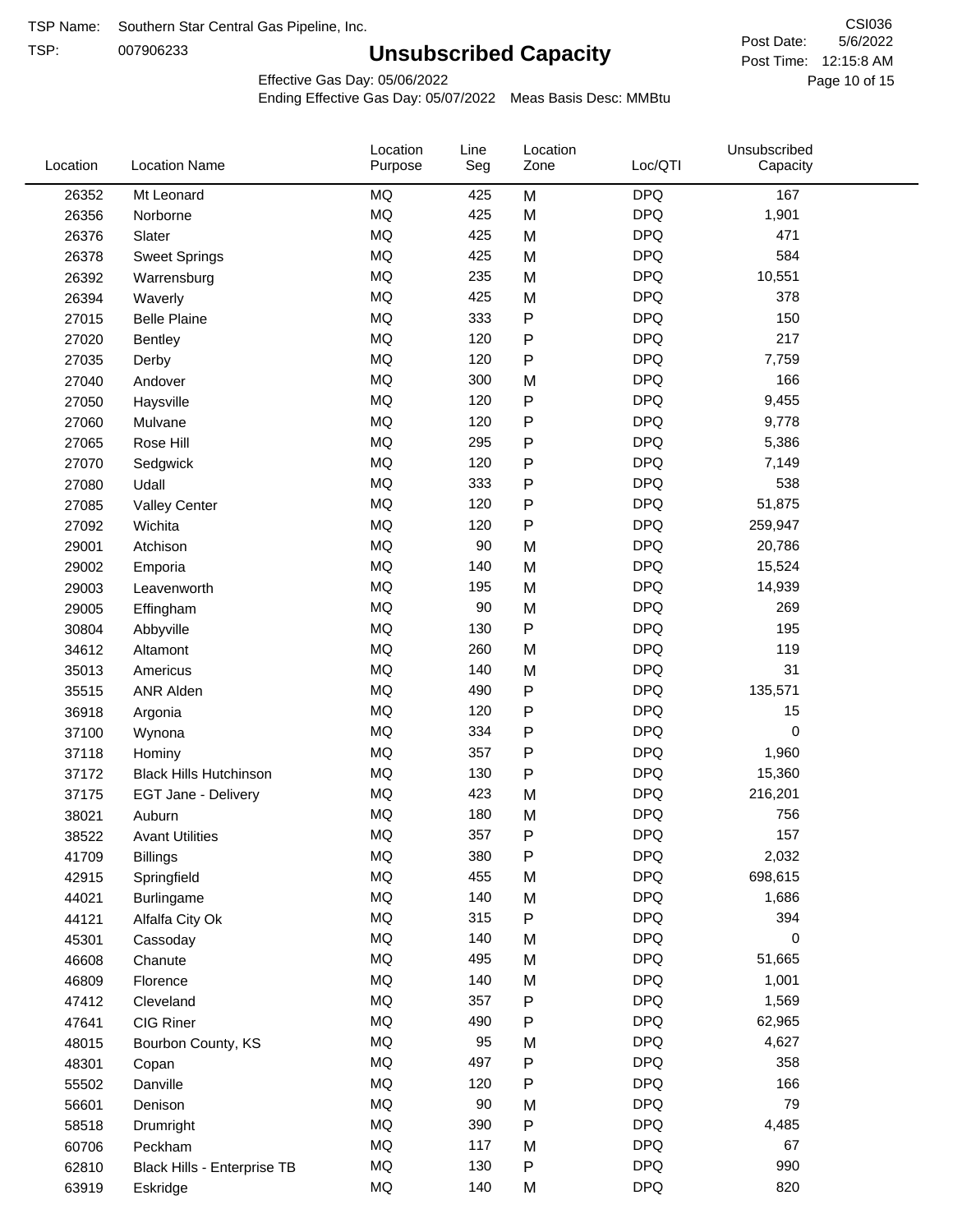TSP:

# **Unsubscribed Capacity**

5/6/2022 Page 11 of 15 Post Time: 12:15:8 AM CSI036 Post Date:

Unsubscribed

Effective Gas Day: 05/06/2022

Location

Ending Effective Gas Day: 05/07/2022 Meas Basis Desc: MMBtu

Line

Location

| Location | <b>Location Name</b>         | Purpose   | Seg | Zone      | Loc/QTI    | Capacity |  |
|----------|------------------------------|-----------|-----|-----------|------------|----------|--|
| 68015    | Ford                         | <b>MQ</b> | 130 | P         | <b>DPQ</b> | 424      |  |
| 68518    | Freedom                      | MQ        | 315 | P         | <b>DPQ</b> | 12       |  |
| 70408    | Garnett KS                   | MQ        | 496 | M         | <b>DPQ</b> | 15,099   |  |
| 70610    | Gate                         | MQ        | 315 | ${\sf P}$ | <b>DPQ</b> | 63       |  |
| 74416    | Pocasset                     | MQ        | 340 | P         | <b>DPQ</b> | 96       |  |
| 77118    | Granby                       | MQ        | 455 | M         | <b>DPQ</b> | 816      |  |
| 77308    | <b>Bonner Springs Ks</b>     | MQ        | 190 | M         | <b>DPQ</b> | 7,104    |  |
| 77512    | Eureka, Toronto & Neal       | MQ        | 140 | M         | <b>DPQ</b> | 2,306    |  |
| 77705    | Anthony                      | <b>MQ</b> | 120 | P         | <b>DPQ</b> | 26,858   |  |
| 80312    | Hamilton Ks                  | MQ        | 140 | M         | <b>DPQ</b> | 445      |  |
| 80515    | Atmos - Strong Cty &         | MQ        | 140 | M         | <b>DPQ</b> | 27       |  |
| 83418    | Howard Ks                    | MQ        | 498 | M         | <b>DPQ</b> | 3,629    |  |
| 84021    | Humboldt Ks                  | <b>MQ</b> | 495 | M         | <b>DPQ</b> | 4,390    |  |
| 86717    | Iola Ks                      | <b>MQ</b> | 495 | M         | <b>DPQ</b> | 10,749   |  |
| 96108    | Black Hills - Lawrence       | MQ        | 180 | M         | <b>DPQ</b> | 45,466   |  |
| 96912    | Kechi Ks                     | <b>MQ</b> | 120 | P         | <b>DPQ</b> | 150      |  |
| 97112    | Copeland                     | MQ        | 130 | P         | <b>DPQ</b> | 15,628   |  |
| 102512   | Lebo                         | MQ        | 493 | M         | <b>DPQ</b> | 273      |  |
| 103101   | Lenapah                      | MQ        | 225 | M         | <b>DPQ</b> | 249      |  |
| 104615   | Liberal                      | MQ        | 260 | M         | <b>DPQ</b> | 204      |  |
| 108119   | Ochelata                     | MQ        | 357 | P         | <b>DPQ</b> | 168      |  |
| 108221   | Washington                   | <b>MQ</b> | 497 | Ρ         | <b>DPQ</b> | 395      |  |
| 110412   | McLouth                      | <b>MQ</b> | 170 | M         | <b>DPQ</b> | 113      |  |
| 110908   | Mannford                     | <b>MQ</b> | 357 | P         | <b>DPQ</b> | 456      |  |
| 113612   | Webb City, OK TB             | MQ        | 335 | P         | <b>DPQ</b> | 317      |  |
| 113713   | Osage City Ok                | MQ        | 357 | Ρ         | <b>DPQ</b> | 239      |  |
| 113812   | Clinton & Leeton             | MQ        | 235 | M         | <b>DPQ</b> | 21,928   |  |
| 113852   | Marshall                     | MQ        | 425 | M         | <b>DPQ</b> | 14,581   |  |
| 113856   | Nevada                       | MQ        | 95  | M         | <b>DPQ</b> | 9,333    |  |
| 113864   | <b>Platte City</b>           | MQ        | 250 | M         | <b>DPQ</b> | 2,890    |  |
| 113872   | Lexington-Richmond-Henrietta | MQ        | 425 | M         | <b>DPQ</b> | 3,022    |  |
| 113876   | Sedalia                      | MQ        | 235 | M         | <b>DPQ</b> | 26,188   |  |
| 113880   | Tracy                        | $\sf{MQ}$ | 250 | M         | <b>DPQ</b> | 135      |  |
| 113892   | Weston                       | MQ        | 250 | M         | <b>DPQ</b> | 1,140    |  |
| 118121   | Mulberry                     | MQ        | 260 | M         | <b>DPQ</b> | 239      |  |
| 118321   | Mulhall                      | MQ        | 400 | P         | <b>DPQ</b> | 150      |  |
| 120000   | Spire                        | MQ        | 235 | M         | <b>DPQ</b> | 13,115   |  |
| 121110   | Neodesha                     | MQ        | 495 | M         | <b>DPQ</b> | 6,410    |  |
| 121315   | Neosho Rapids                | MQ        | 493 | M         | <b>DPQ</b> | 289      |  |
| 121415   | <b>NGPL Barton</b>           | MQ        | 490 | P         | <b>DPQ</b> | 184,224  |  |
| 121515   | <b>NGPL Ford</b>             | MQ        | 130 | P         | <b>DPQ</b> | 269,500  |  |
| 122715   | Afton-Fairland-Grove-Jay     | MQ        | 225 | M         | <b>DPQ</b> | 6,793    |  |
| 122915   | Norwich                      | $\sf{MQ}$ | 120 | P         | <b>DPQ</b> | 124      |  |
| 125315   | Oilton                       | MQ        | 357 | P         | <b>DPQ</b> | 1,130    |  |
| 129311   | <b>ONG Harper County</b>     | MQ        | 315 | P         | <b>DPQ</b> | 7,083    |  |
| 129712   | Olivet                       | MQ        | 493 | M         | <b>DPQ</b> | 24       |  |
| 130001   | Orlando                      | MQ        | 400 | P         | <b>DPQ</b> | 219      |  |
| 132018   | Oronogo                      | MQ        | 450 | M         | <b>DPQ</b> | 256      |  |
| 132519   | Osage City Ks                | MQ        | 140 | M         | <b>DPQ</b> | 3,551    |  |
|          |                              |           |     |           |            |          |  |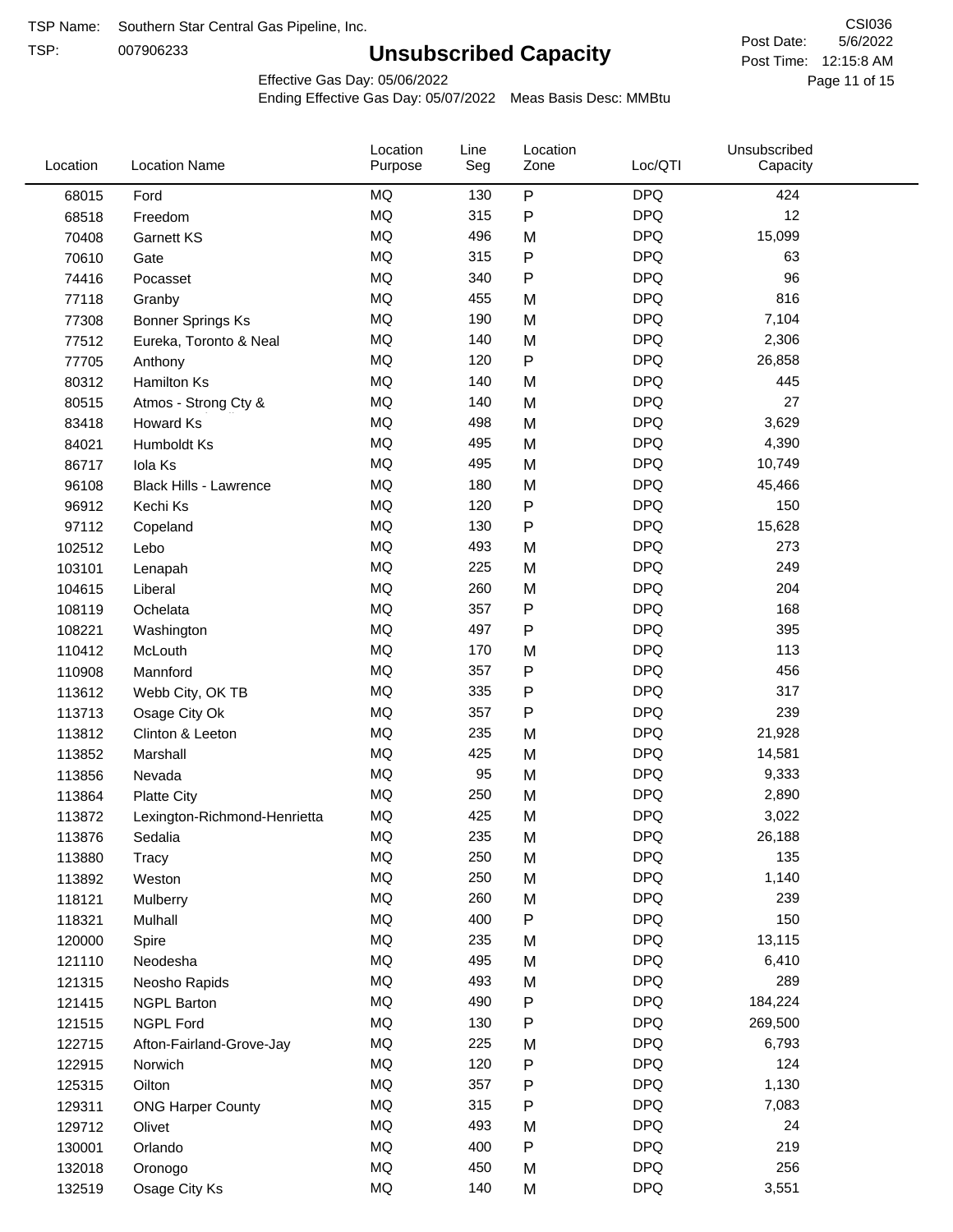TSP:

# **Unsubscribed Capacity**

5/6/2022 Page 12 of 15 Post Time: 12:15:8 AM CSI036 Post Date:

Effective Gas Day: 05/06/2022

| <b>DPQ</b><br>135533<br>PEPL Princeton<br>MQ<br>M<br>106,178<br>496<br>MQ<br><b>DPQ</b><br>130<br>P<br>134<br>135808<br>Partridge<br>P<br>MQ<br>130<br><b>DPQ</b><br>12,912<br>136701<br><b>Black Hills Reno</b><br><b>MQ</b><br>120<br>P<br><b>DPQ</b><br>18,975<br>137550<br><b>Black Hills South Wichita</b><br>MQ<br><b>DPQ</b><br>250<br>1,764<br>M<br>139712<br>Plattsburg<br>MQ<br><b>DPQ</b><br>490<br>P<br>156<br>145950<br>Merino<br>MQ<br><b>DPQ</b><br>396<br>357<br>P<br>150418<br>Ramona<br>MQ<br><b>DPQ</b><br>20<br>140<br>M<br>151525<br>Reading<br>MQ<br>334<br>P<br><b>DPQ</b><br>179<br>154501<br>Nelagoney<br>MQ<br><b>DPQ</b><br>498<br>M<br>142<br>157025<br>Severy<br>MQ<br><b>DPQ</b><br>336<br>265<br>M<br>163100<br>Superior<br>MQ<br>141<br>P<br><b>DPQ</b><br>130<br>164725<br>Sylvia<br>MQ<br><b>DPQ</b><br>458<br>P<br>230,000<br>168112<br>Transwestern Canadian - Del.<br>MQ<br><b>DPQ</b><br>678<br>260<br>M<br>168612<br>Chetopa & Rural<br>MQ<br><b>DPQ</b><br>248<br>260<br>M<br>168620<br>Edna & Bartlett<br>MQ<br><b>DPQ</b><br>139<br>195<br>M<br>172812<br>Conner Area<br><b>DPQ</b><br>MQ<br>195<br>223<br>M<br>172820<br>Easton & Lowemont<br><b>DPQ</b><br>MQ<br>95<br>M<br>600<br>172822<br>Savonburg & Elsmore<br>MQ<br><b>DPQ</b><br>378<br>498<br>M<br>172828<br><b>Fall River</b><br>MQ<br><b>DPQ</b><br>191<br>495<br>M<br>172832<br>Galesburg<br>MQ<br>190<br><b>DPQ</b><br>23,240<br>M<br>172834<br>Atmos Energy - Olathe<br>MQ<br><b>DPQ</b><br>54<br>117<br>M<br>172836<br>Havana<br>MQ<br><b>DPQ</b><br>202<br>235<br>M<br>172838<br>Hillsdale<br><b>MQ</b><br><b>DPQ</b><br>170<br>146<br>M<br>172844<br>Jarbalo<br><b>MQ</b><br><b>DPQ</b><br>241<br>250<br>M<br>172848<br>Kickapoo<br>MQ<br><b>DPQ</b><br>260<br>M<br>2,880<br>172855<br>Liberty<br>MQ<br><b>DPQ</b><br>195<br>330<br>M<br>172857<br>Linwood<br>MQ<br><b>DPQ</b><br>260<br>242<br>Mc Cune<br>172860<br>M<br>MQ<br><b>DPQ</b><br>32<br>495<br>M<br>172862<br>Moorehead<br>MQ<br>495<br><b>DPQ</b><br>1,014<br>M<br>172864<br>Moorehead Rural<br>MQ<br><b>DPQ</b><br>101<br>260<br>M<br>172866<br>Mound Valley<br>MQ<br><b>DPQ</b><br>117<br>351<br>172870<br>M<br>Niotaze<br>MQ<br>180<br><b>DPQ</b><br>24<br>M<br>172880<br><b>Pleasant Valley</b><br>$\sf{MQ}$<br><b>DPQ</b><br>36<br>195<br>M<br>172885<br>Reno Area<br>MQ<br><b>DPQ</b><br>10,018<br>190<br>M<br>172892<br>Wyandotte<br>$\sf{MQ}$<br>260<br><b>DPQ</b><br>138,016<br>172944<br>Coffeyville Area<br>M<br>MQ<br>95<br><b>DPQ</b><br>276<br>M<br>173214<br>Uniontown<br>MQ<br>P<br><b>DPQ</b><br>120<br>120<br>176819<br>Viola<br>MQ<br>315<br><b>DPQ</b><br>74<br>P<br>180311<br>Wakita<br>MQ<br>140<br><b>DPQ</b><br>138<br>181013<br>Walton<br>M<br>65<br>MQ<br><b>DPQ</b><br>225<br>181715<br>Wann<br>M<br>MQ<br><b>DPQ</b><br>137<br>90<br>M<br>223001<br>Atchison Eng Defense Ind Plt<br>$\sf{MQ}$<br><b>DPQ</b><br>450<br>1,880<br>224501<br><b>ICI Chemical Plant</b><br>M<br>MQ<br>295<br>P<br><b>DPQ</b><br>63<br>225001<br>Augusta Sewage Plant<br><b>DPQ</b><br>MQ<br>120<br>P<br>5,725<br>243501<br><b>Beech Aircraft Plant</b><br>MQ<br>130<br>P<br><b>DPQ</b><br>107<br>253001<br>Roenbaugh Lease Irrigation<br><b>DPQ</b><br>MQ<br>120<br>P<br>16,419<br>266001<br>Boeing No 2 Plant<br><b>DPQ</b><br>MQ<br>130<br>P<br>233<br>274001<br>Pleasant Valley Irr.<br><b>DPQ</b><br>MQ<br>250<br>8,075<br><b>Buildex Haydite Plant</b><br>285501<br>M | Location | <b>Location Name</b> | Location<br>Purpose | Line<br>Seg | Location<br>Zone | Loc/QTI | Unsubscribed<br>Capacity |  |
|------------------------------------------------------------------------------------------------------------------------------------------------------------------------------------------------------------------------------------------------------------------------------------------------------------------------------------------------------------------------------------------------------------------------------------------------------------------------------------------------------------------------------------------------------------------------------------------------------------------------------------------------------------------------------------------------------------------------------------------------------------------------------------------------------------------------------------------------------------------------------------------------------------------------------------------------------------------------------------------------------------------------------------------------------------------------------------------------------------------------------------------------------------------------------------------------------------------------------------------------------------------------------------------------------------------------------------------------------------------------------------------------------------------------------------------------------------------------------------------------------------------------------------------------------------------------------------------------------------------------------------------------------------------------------------------------------------------------------------------------------------------------------------------------------------------------------------------------------------------------------------------------------------------------------------------------------------------------------------------------------------------------------------------------------------------------------------------------------------------------------------------------------------------------------------------------------------------------------------------------------------------------------------------------------------------------------------------------------------------------------------------------------------------------------------------------------------------------------------------------------------------------------------------------------------------------------------------------------------------------------------------------------------------------------------------------------------------------------------------------------------------------------------------------------------------------------------------------------------------------------------------------------------------------------------------------------------------------------------------------------------------------------------------------------------------------------------------------------------------------------------------------------------------------------------------------------------------------------------------------------------------------------------------------------------------------------------------------------------------------------------------------------------------------------------------------------------|----------|----------------------|---------------------|-------------|------------------|---------|--------------------------|--|
|                                                                                                                                                                                                                                                                                                                                                                                                                                                                                                                                                                                                                                                                                                                                                                                                                                                                                                                                                                                                                                                                                                                                                                                                                                                                                                                                                                                                                                                                                                                                                                                                                                                                                                                                                                                                                                                                                                                                                                                                                                                                                                                                                                                                                                                                                                                                                                                                                                                                                                                                                                                                                                                                                                                                                                                                                                                                                                                                                                                                                                                                                                                                                                                                                                                                                                                                                                                                                                                            |          |                      |                     |             |                  |         |                          |  |
|                                                                                                                                                                                                                                                                                                                                                                                                                                                                                                                                                                                                                                                                                                                                                                                                                                                                                                                                                                                                                                                                                                                                                                                                                                                                                                                                                                                                                                                                                                                                                                                                                                                                                                                                                                                                                                                                                                                                                                                                                                                                                                                                                                                                                                                                                                                                                                                                                                                                                                                                                                                                                                                                                                                                                                                                                                                                                                                                                                                                                                                                                                                                                                                                                                                                                                                                                                                                                                                            |          |                      |                     |             |                  |         |                          |  |
|                                                                                                                                                                                                                                                                                                                                                                                                                                                                                                                                                                                                                                                                                                                                                                                                                                                                                                                                                                                                                                                                                                                                                                                                                                                                                                                                                                                                                                                                                                                                                                                                                                                                                                                                                                                                                                                                                                                                                                                                                                                                                                                                                                                                                                                                                                                                                                                                                                                                                                                                                                                                                                                                                                                                                                                                                                                                                                                                                                                                                                                                                                                                                                                                                                                                                                                                                                                                                                                            |          |                      |                     |             |                  |         |                          |  |
|                                                                                                                                                                                                                                                                                                                                                                                                                                                                                                                                                                                                                                                                                                                                                                                                                                                                                                                                                                                                                                                                                                                                                                                                                                                                                                                                                                                                                                                                                                                                                                                                                                                                                                                                                                                                                                                                                                                                                                                                                                                                                                                                                                                                                                                                                                                                                                                                                                                                                                                                                                                                                                                                                                                                                                                                                                                                                                                                                                                                                                                                                                                                                                                                                                                                                                                                                                                                                                                            |          |                      |                     |             |                  |         |                          |  |
|                                                                                                                                                                                                                                                                                                                                                                                                                                                                                                                                                                                                                                                                                                                                                                                                                                                                                                                                                                                                                                                                                                                                                                                                                                                                                                                                                                                                                                                                                                                                                                                                                                                                                                                                                                                                                                                                                                                                                                                                                                                                                                                                                                                                                                                                                                                                                                                                                                                                                                                                                                                                                                                                                                                                                                                                                                                                                                                                                                                                                                                                                                                                                                                                                                                                                                                                                                                                                                                            |          |                      |                     |             |                  |         |                          |  |
|                                                                                                                                                                                                                                                                                                                                                                                                                                                                                                                                                                                                                                                                                                                                                                                                                                                                                                                                                                                                                                                                                                                                                                                                                                                                                                                                                                                                                                                                                                                                                                                                                                                                                                                                                                                                                                                                                                                                                                                                                                                                                                                                                                                                                                                                                                                                                                                                                                                                                                                                                                                                                                                                                                                                                                                                                                                                                                                                                                                                                                                                                                                                                                                                                                                                                                                                                                                                                                                            |          |                      |                     |             |                  |         |                          |  |
|                                                                                                                                                                                                                                                                                                                                                                                                                                                                                                                                                                                                                                                                                                                                                                                                                                                                                                                                                                                                                                                                                                                                                                                                                                                                                                                                                                                                                                                                                                                                                                                                                                                                                                                                                                                                                                                                                                                                                                                                                                                                                                                                                                                                                                                                                                                                                                                                                                                                                                                                                                                                                                                                                                                                                                                                                                                                                                                                                                                                                                                                                                                                                                                                                                                                                                                                                                                                                                                            |          |                      |                     |             |                  |         |                          |  |
|                                                                                                                                                                                                                                                                                                                                                                                                                                                                                                                                                                                                                                                                                                                                                                                                                                                                                                                                                                                                                                                                                                                                                                                                                                                                                                                                                                                                                                                                                                                                                                                                                                                                                                                                                                                                                                                                                                                                                                                                                                                                                                                                                                                                                                                                                                                                                                                                                                                                                                                                                                                                                                                                                                                                                                                                                                                                                                                                                                                                                                                                                                                                                                                                                                                                                                                                                                                                                                                            |          |                      |                     |             |                  |         |                          |  |
|                                                                                                                                                                                                                                                                                                                                                                                                                                                                                                                                                                                                                                                                                                                                                                                                                                                                                                                                                                                                                                                                                                                                                                                                                                                                                                                                                                                                                                                                                                                                                                                                                                                                                                                                                                                                                                                                                                                                                                                                                                                                                                                                                                                                                                                                                                                                                                                                                                                                                                                                                                                                                                                                                                                                                                                                                                                                                                                                                                                                                                                                                                                                                                                                                                                                                                                                                                                                                                                            |          |                      |                     |             |                  |         |                          |  |
|                                                                                                                                                                                                                                                                                                                                                                                                                                                                                                                                                                                                                                                                                                                                                                                                                                                                                                                                                                                                                                                                                                                                                                                                                                                                                                                                                                                                                                                                                                                                                                                                                                                                                                                                                                                                                                                                                                                                                                                                                                                                                                                                                                                                                                                                                                                                                                                                                                                                                                                                                                                                                                                                                                                                                                                                                                                                                                                                                                                                                                                                                                                                                                                                                                                                                                                                                                                                                                                            |          |                      |                     |             |                  |         |                          |  |
|                                                                                                                                                                                                                                                                                                                                                                                                                                                                                                                                                                                                                                                                                                                                                                                                                                                                                                                                                                                                                                                                                                                                                                                                                                                                                                                                                                                                                                                                                                                                                                                                                                                                                                                                                                                                                                                                                                                                                                                                                                                                                                                                                                                                                                                                                                                                                                                                                                                                                                                                                                                                                                                                                                                                                                                                                                                                                                                                                                                                                                                                                                                                                                                                                                                                                                                                                                                                                                                            |          |                      |                     |             |                  |         |                          |  |
|                                                                                                                                                                                                                                                                                                                                                                                                                                                                                                                                                                                                                                                                                                                                                                                                                                                                                                                                                                                                                                                                                                                                                                                                                                                                                                                                                                                                                                                                                                                                                                                                                                                                                                                                                                                                                                                                                                                                                                                                                                                                                                                                                                                                                                                                                                                                                                                                                                                                                                                                                                                                                                                                                                                                                                                                                                                                                                                                                                                                                                                                                                                                                                                                                                                                                                                                                                                                                                                            |          |                      |                     |             |                  |         |                          |  |
|                                                                                                                                                                                                                                                                                                                                                                                                                                                                                                                                                                                                                                                                                                                                                                                                                                                                                                                                                                                                                                                                                                                                                                                                                                                                                                                                                                                                                                                                                                                                                                                                                                                                                                                                                                                                                                                                                                                                                                                                                                                                                                                                                                                                                                                                                                                                                                                                                                                                                                                                                                                                                                                                                                                                                                                                                                                                                                                                                                                                                                                                                                                                                                                                                                                                                                                                                                                                                                                            |          |                      |                     |             |                  |         |                          |  |
|                                                                                                                                                                                                                                                                                                                                                                                                                                                                                                                                                                                                                                                                                                                                                                                                                                                                                                                                                                                                                                                                                                                                                                                                                                                                                                                                                                                                                                                                                                                                                                                                                                                                                                                                                                                                                                                                                                                                                                                                                                                                                                                                                                                                                                                                                                                                                                                                                                                                                                                                                                                                                                                                                                                                                                                                                                                                                                                                                                                                                                                                                                                                                                                                                                                                                                                                                                                                                                                            |          |                      |                     |             |                  |         |                          |  |
|                                                                                                                                                                                                                                                                                                                                                                                                                                                                                                                                                                                                                                                                                                                                                                                                                                                                                                                                                                                                                                                                                                                                                                                                                                                                                                                                                                                                                                                                                                                                                                                                                                                                                                                                                                                                                                                                                                                                                                                                                                                                                                                                                                                                                                                                                                                                                                                                                                                                                                                                                                                                                                                                                                                                                                                                                                                                                                                                                                                                                                                                                                                                                                                                                                                                                                                                                                                                                                                            |          |                      |                     |             |                  |         |                          |  |
|                                                                                                                                                                                                                                                                                                                                                                                                                                                                                                                                                                                                                                                                                                                                                                                                                                                                                                                                                                                                                                                                                                                                                                                                                                                                                                                                                                                                                                                                                                                                                                                                                                                                                                                                                                                                                                                                                                                                                                                                                                                                                                                                                                                                                                                                                                                                                                                                                                                                                                                                                                                                                                                                                                                                                                                                                                                                                                                                                                                                                                                                                                                                                                                                                                                                                                                                                                                                                                                            |          |                      |                     |             |                  |         |                          |  |
|                                                                                                                                                                                                                                                                                                                                                                                                                                                                                                                                                                                                                                                                                                                                                                                                                                                                                                                                                                                                                                                                                                                                                                                                                                                                                                                                                                                                                                                                                                                                                                                                                                                                                                                                                                                                                                                                                                                                                                                                                                                                                                                                                                                                                                                                                                                                                                                                                                                                                                                                                                                                                                                                                                                                                                                                                                                                                                                                                                                                                                                                                                                                                                                                                                                                                                                                                                                                                                                            |          |                      |                     |             |                  |         |                          |  |
|                                                                                                                                                                                                                                                                                                                                                                                                                                                                                                                                                                                                                                                                                                                                                                                                                                                                                                                                                                                                                                                                                                                                                                                                                                                                                                                                                                                                                                                                                                                                                                                                                                                                                                                                                                                                                                                                                                                                                                                                                                                                                                                                                                                                                                                                                                                                                                                                                                                                                                                                                                                                                                                                                                                                                                                                                                                                                                                                                                                                                                                                                                                                                                                                                                                                                                                                                                                                                                                            |          |                      |                     |             |                  |         |                          |  |
|                                                                                                                                                                                                                                                                                                                                                                                                                                                                                                                                                                                                                                                                                                                                                                                                                                                                                                                                                                                                                                                                                                                                                                                                                                                                                                                                                                                                                                                                                                                                                                                                                                                                                                                                                                                                                                                                                                                                                                                                                                                                                                                                                                                                                                                                                                                                                                                                                                                                                                                                                                                                                                                                                                                                                                                                                                                                                                                                                                                                                                                                                                                                                                                                                                                                                                                                                                                                                                                            |          |                      |                     |             |                  |         |                          |  |
|                                                                                                                                                                                                                                                                                                                                                                                                                                                                                                                                                                                                                                                                                                                                                                                                                                                                                                                                                                                                                                                                                                                                                                                                                                                                                                                                                                                                                                                                                                                                                                                                                                                                                                                                                                                                                                                                                                                                                                                                                                                                                                                                                                                                                                                                                                                                                                                                                                                                                                                                                                                                                                                                                                                                                                                                                                                                                                                                                                                                                                                                                                                                                                                                                                                                                                                                                                                                                                                            |          |                      |                     |             |                  |         |                          |  |
|                                                                                                                                                                                                                                                                                                                                                                                                                                                                                                                                                                                                                                                                                                                                                                                                                                                                                                                                                                                                                                                                                                                                                                                                                                                                                                                                                                                                                                                                                                                                                                                                                                                                                                                                                                                                                                                                                                                                                                                                                                                                                                                                                                                                                                                                                                                                                                                                                                                                                                                                                                                                                                                                                                                                                                                                                                                                                                                                                                                                                                                                                                                                                                                                                                                                                                                                                                                                                                                            |          |                      |                     |             |                  |         |                          |  |
|                                                                                                                                                                                                                                                                                                                                                                                                                                                                                                                                                                                                                                                                                                                                                                                                                                                                                                                                                                                                                                                                                                                                                                                                                                                                                                                                                                                                                                                                                                                                                                                                                                                                                                                                                                                                                                                                                                                                                                                                                                                                                                                                                                                                                                                                                                                                                                                                                                                                                                                                                                                                                                                                                                                                                                                                                                                                                                                                                                                                                                                                                                                                                                                                                                                                                                                                                                                                                                                            |          |                      |                     |             |                  |         |                          |  |
|                                                                                                                                                                                                                                                                                                                                                                                                                                                                                                                                                                                                                                                                                                                                                                                                                                                                                                                                                                                                                                                                                                                                                                                                                                                                                                                                                                                                                                                                                                                                                                                                                                                                                                                                                                                                                                                                                                                                                                                                                                                                                                                                                                                                                                                                                                                                                                                                                                                                                                                                                                                                                                                                                                                                                                                                                                                                                                                                                                                                                                                                                                                                                                                                                                                                                                                                                                                                                                                            |          |                      |                     |             |                  |         |                          |  |
|                                                                                                                                                                                                                                                                                                                                                                                                                                                                                                                                                                                                                                                                                                                                                                                                                                                                                                                                                                                                                                                                                                                                                                                                                                                                                                                                                                                                                                                                                                                                                                                                                                                                                                                                                                                                                                                                                                                                                                                                                                                                                                                                                                                                                                                                                                                                                                                                                                                                                                                                                                                                                                                                                                                                                                                                                                                                                                                                                                                                                                                                                                                                                                                                                                                                                                                                                                                                                                                            |          |                      |                     |             |                  |         |                          |  |
|                                                                                                                                                                                                                                                                                                                                                                                                                                                                                                                                                                                                                                                                                                                                                                                                                                                                                                                                                                                                                                                                                                                                                                                                                                                                                                                                                                                                                                                                                                                                                                                                                                                                                                                                                                                                                                                                                                                                                                                                                                                                                                                                                                                                                                                                                                                                                                                                                                                                                                                                                                                                                                                                                                                                                                                                                                                                                                                                                                                                                                                                                                                                                                                                                                                                                                                                                                                                                                                            |          |                      |                     |             |                  |         |                          |  |
|                                                                                                                                                                                                                                                                                                                                                                                                                                                                                                                                                                                                                                                                                                                                                                                                                                                                                                                                                                                                                                                                                                                                                                                                                                                                                                                                                                                                                                                                                                                                                                                                                                                                                                                                                                                                                                                                                                                                                                                                                                                                                                                                                                                                                                                                                                                                                                                                                                                                                                                                                                                                                                                                                                                                                                                                                                                                                                                                                                                                                                                                                                                                                                                                                                                                                                                                                                                                                                                            |          |                      |                     |             |                  |         |                          |  |
|                                                                                                                                                                                                                                                                                                                                                                                                                                                                                                                                                                                                                                                                                                                                                                                                                                                                                                                                                                                                                                                                                                                                                                                                                                                                                                                                                                                                                                                                                                                                                                                                                                                                                                                                                                                                                                                                                                                                                                                                                                                                                                                                                                                                                                                                                                                                                                                                                                                                                                                                                                                                                                                                                                                                                                                                                                                                                                                                                                                                                                                                                                                                                                                                                                                                                                                                                                                                                                                            |          |                      |                     |             |                  |         |                          |  |
|                                                                                                                                                                                                                                                                                                                                                                                                                                                                                                                                                                                                                                                                                                                                                                                                                                                                                                                                                                                                                                                                                                                                                                                                                                                                                                                                                                                                                                                                                                                                                                                                                                                                                                                                                                                                                                                                                                                                                                                                                                                                                                                                                                                                                                                                                                                                                                                                                                                                                                                                                                                                                                                                                                                                                                                                                                                                                                                                                                                                                                                                                                                                                                                                                                                                                                                                                                                                                                                            |          |                      |                     |             |                  |         |                          |  |
|                                                                                                                                                                                                                                                                                                                                                                                                                                                                                                                                                                                                                                                                                                                                                                                                                                                                                                                                                                                                                                                                                                                                                                                                                                                                                                                                                                                                                                                                                                                                                                                                                                                                                                                                                                                                                                                                                                                                                                                                                                                                                                                                                                                                                                                                                                                                                                                                                                                                                                                                                                                                                                                                                                                                                                                                                                                                                                                                                                                                                                                                                                                                                                                                                                                                                                                                                                                                                                                            |          |                      |                     |             |                  |         |                          |  |
|                                                                                                                                                                                                                                                                                                                                                                                                                                                                                                                                                                                                                                                                                                                                                                                                                                                                                                                                                                                                                                                                                                                                                                                                                                                                                                                                                                                                                                                                                                                                                                                                                                                                                                                                                                                                                                                                                                                                                                                                                                                                                                                                                                                                                                                                                                                                                                                                                                                                                                                                                                                                                                                                                                                                                                                                                                                                                                                                                                                                                                                                                                                                                                                                                                                                                                                                                                                                                                                            |          |                      |                     |             |                  |         |                          |  |
|                                                                                                                                                                                                                                                                                                                                                                                                                                                                                                                                                                                                                                                                                                                                                                                                                                                                                                                                                                                                                                                                                                                                                                                                                                                                                                                                                                                                                                                                                                                                                                                                                                                                                                                                                                                                                                                                                                                                                                                                                                                                                                                                                                                                                                                                                                                                                                                                                                                                                                                                                                                                                                                                                                                                                                                                                                                                                                                                                                                                                                                                                                                                                                                                                                                                                                                                                                                                                                                            |          |                      |                     |             |                  |         |                          |  |
|                                                                                                                                                                                                                                                                                                                                                                                                                                                                                                                                                                                                                                                                                                                                                                                                                                                                                                                                                                                                                                                                                                                                                                                                                                                                                                                                                                                                                                                                                                                                                                                                                                                                                                                                                                                                                                                                                                                                                                                                                                                                                                                                                                                                                                                                                                                                                                                                                                                                                                                                                                                                                                                                                                                                                                                                                                                                                                                                                                                                                                                                                                                                                                                                                                                                                                                                                                                                                                                            |          |                      |                     |             |                  |         |                          |  |
|                                                                                                                                                                                                                                                                                                                                                                                                                                                                                                                                                                                                                                                                                                                                                                                                                                                                                                                                                                                                                                                                                                                                                                                                                                                                                                                                                                                                                                                                                                                                                                                                                                                                                                                                                                                                                                                                                                                                                                                                                                                                                                                                                                                                                                                                                                                                                                                                                                                                                                                                                                                                                                                                                                                                                                                                                                                                                                                                                                                                                                                                                                                                                                                                                                                                                                                                                                                                                                                            |          |                      |                     |             |                  |         |                          |  |
|                                                                                                                                                                                                                                                                                                                                                                                                                                                                                                                                                                                                                                                                                                                                                                                                                                                                                                                                                                                                                                                                                                                                                                                                                                                                                                                                                                                                                                                                                                                                                                                                                                                                                                                                                                                                                                                                                                                                                                                                                                                                                                                                                                                                                                                                                                                                                                                                                                                                                                                                                                                                                                                                                                                                                                                                                                                                                                                                                                                                                                                                                                                                                                                                                                                                                                                                                                                                                                                            |          |                      |                     |             |                  |         |                          |  |
|                                                                                                                                                                                                                                                                                                                                                                                                                                                                                                                                                                                                                                                                                                                                                                                                                                                                                                                                                                                                                                                                                                                                                                                                                                                                                                                                                                                                                                                                                                                                                                                                                                                                                                                                                                                                                                                                                                                                                                                                                                                                                                                                                                                                                                                                                                                                                                                                                                                                                                                                                                                                                                                                                                                                                                                                                                                                                                                                                                                                                                                                                                                                                                                                                                                                                                                                                                                                                                                            |          |                      |                     |             |                  |         |                          |  |
|                                                                                                                                                                                                                                                                                                                                                                                                                                                                                                                                                                                                                                                                                                                                                                                                                                                                                                                                                                                                                                                                                                                                                                                                                                                                                                                                                                                                                                                                                                                                                                                                                                                                                                                                                                                                                                                                                                                                                                                                                                                                                                                                                                                                                                                                                                                                                                                                                                                                                                                                                                                                                                                                                                                                                                                                                                                                                                                                                                                                                                                                                                                                                                                                                                                                                                                                                                                                                                                            |          |                      |                     |             |                  |         |                          |  |
|                                                                                                                                                                                                                                                                                                                                                                                                                                                                                                                                                                                                                                                                                                                                                                                                                                                                                                                                                                                                                                                                                                                                                                                                                                                                                                                                                                                                                                                                                                                                                                                                                                                                                                                                                                                                                                                                                                                                                                                                                                                                                                                                                                                                                                                                                                                                                                                                                                                                                                                                                                                                                                                                                                                                                                                                                                                                                                                                                                                                                                                                                                                                                                                                                                                                                                                                                                                                                                                            |          |                      |                     |             |                  |         |                          |  |
|                                                                                                                                                                                                                                                                                                                                                                                                                                                                                                                                                                                                                                                                                                                                                                                                                                                                                                                                                                                                                                                                                                                                                                                                                                                                                                                                                                                                                                                                                                                                                                                                                                                                                                                                                                                                                                                                                                                                                                                                                                                                                                                                                                                                                                                                                                                                                                                                                                                                                                                                                                                                                                                                                                                                                                                                                                                                                                                                                                                                                                                                                                                                                                                                                                                                                                                                                                                                                                                            |          |                      |                     |             |                  |         |                          |  |
|                                                                                                                                                                                                                                                                                                                                                                                                                                                                                                                                                                                                                                                                                                                                                                                                                                                                                                                                                                                                                                                                                                                                                                                                                                                                                                                                                                                                                                                                                                                                                                                                                                                                                                                                                                                                                                                                                                                                                                                                                                                                                                                                                                                                                                                                                                                                                                                                                                                                                                                                                                                                                                                                                                                                                                                                                                                                                                                                                                                                                                                                                                                                                                                                                                                                                                                                                                                                                                                            |          |                      |                     |             |                  |         |                          |  |
|                                                                                                                                                                                                                                                                                                                                                                                                                                                                                                                                                                                                                                                                                                                                                                                                                                                                                                                                                                                                                                                                                                                                                                                                                                                                                                                                                                                                                                                                                                                                                                                                                                                                                                                                                                                                                                                                                                                                                                                                                                                                                                                                                                                                                                                                                                                                                                                                                                                                                                                                                                                                                                                                                                                                                                                                                                                                                                                                                                                                                                                                                                                                                                                                                                                                                                                                                                                                                                                            |          |                      |                     |             |                  |         |                          |  |
|                                                                                                                                                                                                                                                                                                                                                                                                                                                                                                                                                                                                                                                                                                                                                                                                                                                                                                                                                                                                                                                                                                                                                                                                                                                                                                                                                                                                                                                                                                                                                                                                                                                                                                                                                                                                                                                                                                                                                                                                                                                                                                                                                                                                                                                                                                                                                                                                                                                                                                                                                                                                                                                                                                                                                                                                                                                                                                                                                                                                                                                                                                                                                                                                                                                                                                                                                                                                                                                            |          |                      |                     |             |                  |         |                          |  |
|                                                                                                                                                                                                                                                                                                                                                                                                                                                                                                                                                                                                                                                                                                                                                                                                                                                                                                                                                                                                                                                                                                                                                                                                                                                                                                                                                                                                                                                                                                                                                                                                                                                                                                                                                                                                                                                                                                                                                                                                                                                                                                                                                                                                                                                                                                                                                                                                                                                                                                                                                                                                                                                                                                                                                                                                                                                                                                                                                                                                                                                                                                                                                                                                                                                                                                                                                                                                                                                            |          |                      |                     |             |                  |         |                          |  |
|                                                                                                                                                                                                                                                                                                                                                                                                                                                                                                                                                                                                                                                                                                                                                                                                                                                                                                                                                                                                                                                                                                                                                                                                                                                                                                                                                                                                                                                                                                                                                                                                                                                                                                                                                                                                                                                                                                                                                                                                                                                                                                                                                                                                                                                                                                                                                                                                                                                                                                                                                                                                                                                                                                                                                                                                                                                                                                                                                                                                                                                                                                                                                                                                                                                                                                                                                                                                                                                            |          |                      |                     |             |                  |         |                          |  |
|                                                                                                                                                                                                                                                                                                                                                                                                                                                                                                                                                                                                                                                                                                                                                                                                                                                                                                                                                                                                                                                                                                                                                                                                                                                                                                                                                                                                                                                                                                                                                                                                                                                                                                                                                                                                                                                                                                                                                                                                                                                                                                                                                                                                                                                                                                                                                                                                                                                                                                                                                                                                                                                                                                                                                                                                                                                                                                                                                                                                                                                                                                                                                                                                                                                                                                                                                                                                                                                            |          |                      |                     |             |                  |         |                          |  |
|                                                                                                                                                                                                                                                                                                                                                                                                                                                                                                                                                                                                                                                                                                                                                                                                                                                                                                                                                                                                                                                                                                                                                                                                                                                                                                                                                                                                                                                                                                                                                                                                                                                                                                                                                                                                                                                                                                                                                                                                                                                                                                                                                                                                                                                                                                                                                                                                                                                                                                                                                                                                                                                                                                                                                                                                                                                                                                                                                                                                                                                                                                                                                                                                                                                                                                                                                                                                                                                            |          |                      |                     |             |                  |         |                          |  |
|                                                                                                                                                                                                                                                                                                                                                                                                                                                                                                                                                                                                                                                                                                                                                                                                                                                                                                                                                                                                                                                                                                                                                                                                                                                                                                                                                                                                                                                                                                                                                                                                                                                                                                                                                                                                                                                                                                                                                                                                                                                                                                                                                                                                                                                                                                                                                                                                                                                                                                                                                                                                                                                                                                                                                                                                                                                                                                                                                                                                                                                                                                                                                                                                                                                                                                                                                                                                                                                            |          |                      |                     |             |                  |         |                          |  |
|                                                                                                                                                                                                                                                                                                                                                                                                                                                                                                                                                                                                                                                                                                                                                                                                                                                                                                                                                                                                                                                                                                                                                                                                                                                                                                                                                                                                                                                                                                                                                                                                                                                                                                                                                                                                                                                                                                                                                                                                                                                                                                                                                                                                                                                                                                                                                                                                                                                                                                                                                                                                                                                                                                                                                                                                                                                                                                                                                                                                                                                                                                                                                                                                                                                                                                                                                                                                                                                            |          |                      |                     |             |                  |         |                          |  |
|                                                                                                                                                                                                                                                                                                                                                                                                                                                                                                                                                                                                                                                                                                                                                                                                                                                                                                                                                                                                                                                                                                                                                                                                                                                                                                                                                                                                                                                                                                                                                                                                                                                                                                                                                                                                                                                                                                                                                                                                                                                                                                                                                                                                                                                                                                                                                                                                                                                                                                                                                                                                                                                                                                                                                                                                                                                                                                                                                                                                                                                                                                                                                                                                                                                                                                                                                                                                                                                            |          |                      |                     |             |                  |         |                          |  |
|                                                                                                                                                                                                                                                                                                                                                                                                                                                                                                                                                                                                                                                                                                                                                                                                                                                                                                                                                                                                                                                                                                                                                                                                                                                                                                                                                                                                                                                                                                                                                                                                                                                                                                                                                                                                                                                                                                                                                                                                                                                                                                                                                                                                                                                                                                                                                                                                                                                                                                                                                                                                                                                                                                                                                                                                                                                                                                                                                                                                                                                                                                                                                                                                                                                                                                                                                                                                                                                            |          |                      |                     |             |                  |         |                          |  |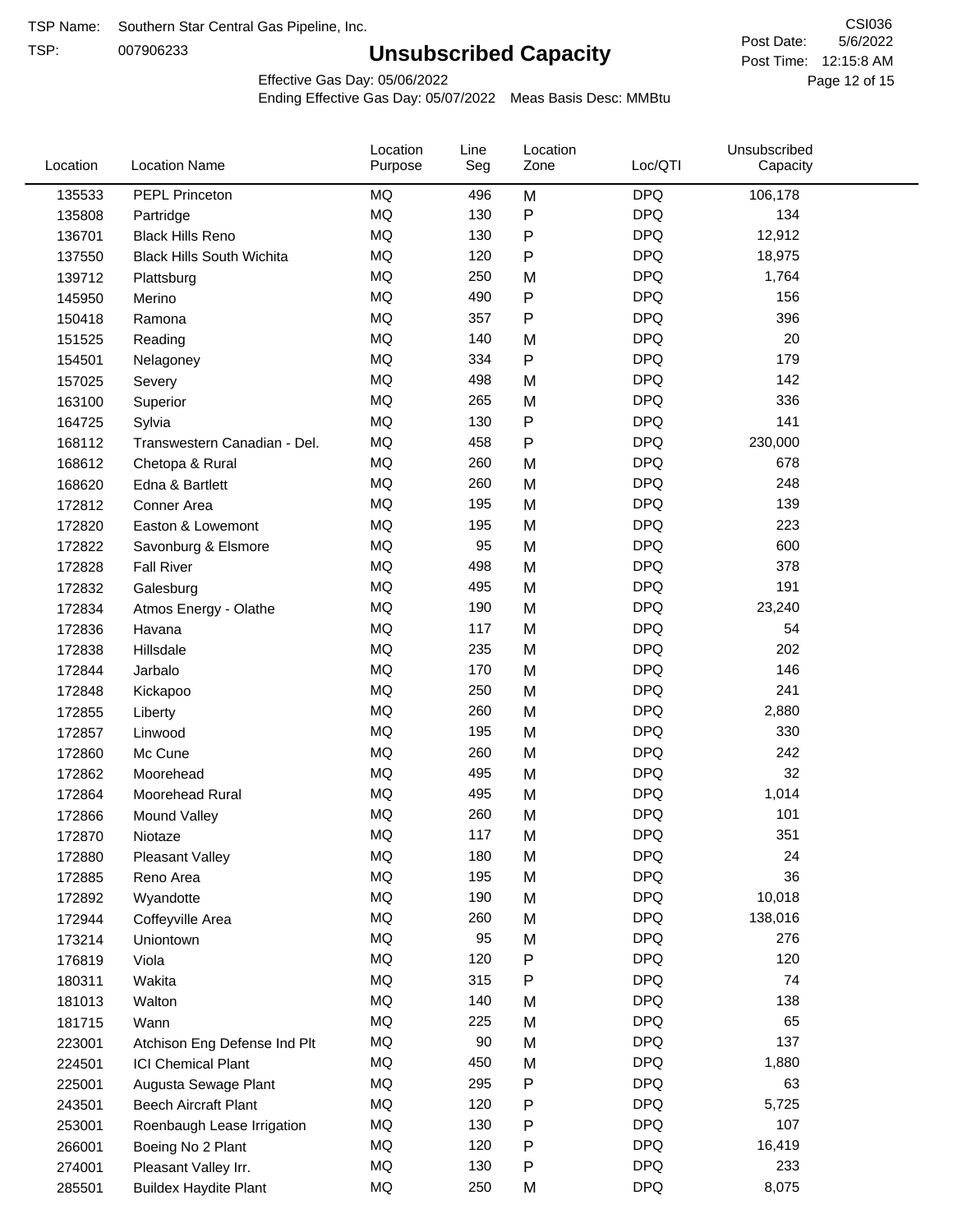TSP:

# **Unsubscribed Capacity**

5/6/2022 Page 13 of 15 Post Time: 12:15:8 AM CSI036 Post Date:

Effective Gas Day: 05/06/2022

| Location | <b>Location Name</b>            | Location<br>Purpose | Line<br>Seg | Location<br>Zone | Loc/QTI    | Unsubscribed<br>Capacity |  |
|----------|---------------------------------|---------------------|-------------|------------------|------------|--------------------------|--|
| 290301   | So Ks & Ok Rr Depot Store &     | MQ                  | 177         | M                | <b>DPQ</b> | $\overline{c}$           |  |
| 297501   | Cargill Salt                    | MQ                  | 315         | Ρ                | <b>DPQ</b> | 639                      |  |
| 298001   | Carlson Prodts Mfg Plant        | <b>MQ</b>           | 120         | P                | <b>DPQ</b> | 185                      |  |
| 303701   | Central Plain Feedyard          | MQ                  | 315         | Ρ                | <b>DPQ</b> | 151                      |  |
| 310001   | Church SW Irrigation            | <b>MQ</b>           | 130         | Ρ                | <b>DPQ</b> | 60                       |  |
| 329401   | Phillips 66 Ponca City Refinery | MQ                  | 335         | Ρ                | <b>DPQ</b> | 10,000                   |  |
| 332501   | Lawrence Plt Atmos              | MQ                  | 195         | M                | <b>DPQ</b> | 64,427                   |  |
| 334101   | Copeland RE Irrigation          | MQ                  | 130         | Ρ                | <b>DPQ</b> | 60                       |  |
| 354001   | Derstein Irrigation             | MQ                  | 130         | Ρ                | <b>DPQ</b> | 60                       |  |
| 355001   | Detrixhe S Irrigation           | <b>MQ</b>           | 458         | Ρ                | <b>DPQ</b> | 66                       |  |
| 363001   | Wilroads Irrigation             | MQ                  | 130         | P                | <b>DPQ</b> | 534                      |  |
| 378501   | <b>Empire Riverton</b>          | MQ                  | 260         | M                | <b>DPQ</b> | 32,727                   |  |
| 378502   | <b>Empire Energy Center</b>     | MQ                  | 455         | M                | <b>DPQ</b> | 99,068                   |  |
| 378503   | <b>Empire Stateline South</b>   | MQ                  | 260         | M                | <b>DPQ</b> | 35,000                   |  |
| 378504   | <b>Empire Stateline North</b>   | MQ                  | 260         | M                | <b>DPQ</b> | 61,589                   |  |
| 383501   | <b>FMC Chemical Plant</b>       | MQ                  | 195         | M                | <b>DPQ</b> | 4,709                    |  |
| 385001   | Farley Machine Shop             | MQ                  | 45          | Ρ                | <b>DPQ</b> | 61                       |  |
| 387001   | PCS Phosphate                   | MQ                  | 260         | M                | <b>DPQ</b> | 1,255                    |  |
| 388001   | Dodge City Plt Koch Nitrogen    | MQ                  | 130         | P                | <b>DPQ</b> | 53,235                   |  |
| 411501   | Gaines FD Burkett Lease         | MQ                  | 140         | M                | <b>DPQ</b> | 262                      |  |
| 428601   | Glacier Mckee-Miller-Thrall-Ma  | MQ                  | 140         | M                | <b>DPQ</b> | 126                      |  |
| 433001   | Goodyear Topeka Tire Plant      | MQ                  | 180         | M                | <b>DPQ</b> | 5,724                    |  |
| 435501   | <b>Gospel Church Building</b>   | <b>MQ</b>           | 195         | M                | <b>DPQ</b> | $\overline{c}$           |  |
| 441300   | Kansas Hugoton                  | 7S                  | 130         | P                | SGQ        | 54,555                   |  |
| 442350   | Sedalia @ Ottawa                | 7S                  | 235         | M                | SGQ        | 904                      |  |
| 442351   | Little Mo                       | 7S                  | 235         | M                | SGQ        | 0                        |  |
| 443150   | Straight Blackwell              | 7S                  | 315         | Ρ                | SGQ        | 0                        |  |
| 443151   | Waynoka Lateral                 | 7S                  | 315         | Ρ                | SGQ        | 102,337                  |  |
| 443152   | Straight Blackwell @ Beaver     | 7S                  | 315         | Ρ                | SGQ        | 47,725                   |  |
| 443800   | <b>Edmond Blackwell</b>         | 7S                  | 380         | P                | SGQ        | 284                      |  |
| 443851   | LS385 Delivery Constraint       | 7S                  | 385         | Ρ                | SGQ        | 134,541                  |  |
| 444001   | West Edmond                     | 7S                  | 400         | P                | SGQ        | 2,440                    |  |
| 444003   | South Maysville Delivery        | 7S                  | 400         | Ρ                | SGQ        | 105,412                  |  |
| 444550   | Saginaw CS Area Deliveries      | 7S                  | 455         | M                | SGQ        | 71,239                   |  |
| 444580   | Canadian Blackwell              | 7S                  | 458         | Ρ                | SGQ        | 0                        |  |
| 444581   | Canadian Blackwell @            | 7S                  | 458         | Ρ                | SGQ        | 104,611                  |  |
| 444582   | Canadian Blackwell @ Mutual     | 7S                  | 458         | Ρ                | SGQ        | 0                        |  |
| 444901   | Rawlins Hesston Delivery        | 7S                  | 490         | Ρ                | SGQ        | 121,424                  |  |
| 444902   | <b>Riner Delivery</b>           | 7S                  | 490         | Ρ                | SGQ        | 184,693                  |  |
| 445538   | Montezuma CS                    | MV                  | 130         | Ρ                | <b>MLQ</b> | 56,201                   |  |
| 445569   | <b>Riner CS</b>                 | MV                  | 490         | Ρ                | <b>MLQ</b> | 1,000                    |  |
| 445577   | Levant CS                       | MV                  | 490         | Ρ                | <b>MLQ</b> | 1,384                    |  |
| 449003   | Edmond CS w/o OK                | MV                  | 400         | Ρ                | <b>MLQ</b> | 1,763                    |  |
| 462001   | <b>Heartland Cement Plant</b>   | MQ                  | 495         | M                | <b>DPQ</b> | 1,046                    |  |
| 465001   | Herzog Cont                     | MQ                  | 250         | M                | <b>DPQ</b> | 3,000                    |  |
| 495501   | Kanopolis Salt Plt Independent  | MQ                  | 265         | M                | <b>DPQ</b> | 61                       |  |
| 519501   | Richie/Ripley                   | MQ                  | 120         | Ρ                | <b>DPQ</b> | 448                      |  |
| 522502   | Lawrence Power Plt              | MQ                  | 180         | M                | <b>DPQ</b> | 138,069                  |  |
| 526001   | Ks Pen Boiler                   | MQ                  | 195         | M                | <b>DPQ</b> | 805                      |  |
|          |                                 |                     |             |                  |            |                          |  |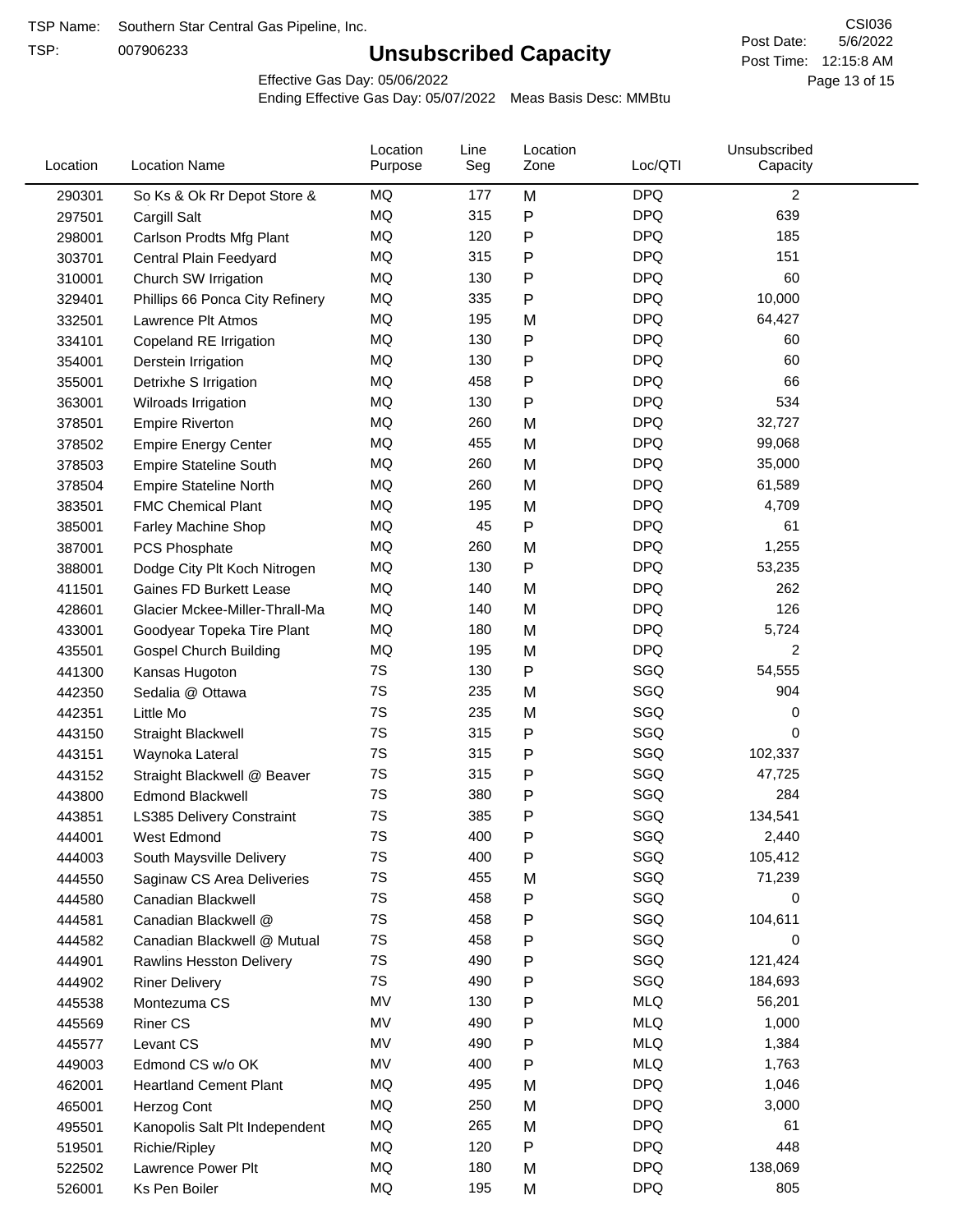TSP:

# **Unsubscribed Capacity**

5/6/2022 Page 14 of 15 Post Time: 12:15:8 AM CSI036 Post Date:

Effective Gas Day: 05/06/2022

| Location | <b>Location Name</b>                     | Location<br>Purpose | Line<br>Seg | Location<br>Zone | Loc/QTI    | Unsubscribed<br>Capacity |  |
|----------|------------------------------------------|---------------------|-------------|------------------|------------|--------------------------|--|
| 526201   | Ks Pen Kitchen                           | <b>MQ</b>           | 195         | M                | <b>DPQ</b> | 626                      |  |
| 527502   | <b>Black Hills- Lawrence Service</b>     | MQ                  | 195         | M                | <b>DPQ</b> | 46                       |  |
| 527701   | <b>Black Hills- Matfield Green</b>       | MQ                  | 140         | M                | <b>DPQ</b> | 61                       |  |
| 527702   | <b>Black Hills- Towanda Service</b>      | MQ                  | 300         | M                | <b>DPQ</b> | 48                       |  |
| 527704   | <b>Black Hills-Wellington</b>            | <b>MQ</b>           | 333         | ${\sf P}$        | <b>DPQ</b> | 48                       |  |
| 527705   | <b>Black Hills- Belle Plaine Service</b> | MQ                  | 333         | P                | <b>DPQ</b> | 84                       |  |
| 527706   | <b>Black Hills- S Wichita</b>            | <b>MQ</b>           | 120         | $\mathsf{P}$     | <b>DPQ</b> | 5                        |  |
| 541001   | L&S Beckerview, Inc                      | MQ                  | 90          | M                | <b>DPQ</b> | 137                      |  |
| 544101   | Knight Feedlot                           | MQ                  | 265         | M                | <b>DPQ</b> | 138                      |  |
| 545801   | Jayhawk Chemical Plant                   | MQ                  | 260         | M                | <b>DPQ</b> | 2,313                    |  |
| 560001   | Leavenworth Co Shop Heating              | MQ                  | 195         | M                | <b>DPQ</b> | 10                       |  |
| 571001   | <b>Bunge Milling Grain Dryer</b>         | MQ                  | 90          | M                | <b>DPQ</b> | 2,354                    |  |
| 588701   | Lyons Wtr Pump Station                   | <b>MQ</b>           | 45          | P                | <b>DPQ</b> | 61                       |  |
| 592501   | <b>MEC Machine Shop</b>                  | <b>MQ</b>           | 177         | M                | <b>DPQ</b> | 186                      |  |
| 620001   | Langdon Pump Station                     | MQ                  | 130         | $\mathsf{P}$     | <b>DPQ</b> | 1,000                    |  |
| 630204   | Ralph Green Powerplant                   | MQ                  | 235         | M                | <b>DPQ</b> | 19,500                   |  |
| 633001   | Mo State School Higginsville             | MQ                  | 425         | M                | <b>DPQ</b> | 164                      |  |
| 640001   | Monarch Humboldt Cem Plt                 | MQ                  | 495         | M                | <b>DPQ</b> | 8,127                    |  |
| 654101   | Mull Farms Irrigation                    | MQ                  | 130         | ${\sf P}$        | <b>DPQ</b> | 186                      |  |
| 707001   | Oxford Alfala Dehy Plant                 | MQ                  | 333         | ${\sf P}$        | <b>DPQ</b> | 647                      |  |
| 709501   | <b>ONEOK Hutchinson Frac Plt</b>         | MQ                  | 130         | P                | <b>DPQ</b> | 11,186                   |  |
| 719001   | Petrolite Wax Refinery                   | MQ                  | 357         | P                | <b>DPQ</b> | 4,930                    |  |
| 720001   | Woolaroc Lodge Phillips F                | <b>MQ</b>           | 357         | $\mathsf{P}$     | <b>DPQ</b> | 168                      |  |
| 725001   | Harrisonville Prod Phillips Pp           | MQ                  | 235         | M                | <b>DPQ</b> | 1,414                    |  |
| 725602   | Wichita Pump Sta Phillips Ppl            | MQ                  | 120         | P                | <b>DPQ</b> | 641                      |  |
| 731001   | Pines Int'l Dehy Plant                   | MQ                  | 195         | M                | <b>DPQ</b> | 273                      |  |
| 739001   | Danny D. & Susan J. Post                 | MQ                  | 130         | P                | <b>DPQ</b> | 60                       |  |
| 753501   | Quivira Country Club House               | MQ                  | 190         | M                | <b>DPQ</b> | 121                      |  |
| 753701   | <b>ONEOK Medford</b>                     | MQ                  | 458         | P                | <b>DPQ</b> | 44,700                   |  |
| 813001   | Wineteer School 260                      | MQ                  | 295         | P                | <b>DPQ</b> | 203                      |  |
| 813401   | Grant School 497                         | MQ                  | 195         | M                | <b>DPQ</b> | 45                       |  |
| 815401   | Minneha Grade School 259                 | ΜQ                  | 120         | Ρ                | <b>DPQ</b> | 185                      |  |
| 846001   | Smith D Irrigation                       | ΜQ                  | 265         | M                | <b>DPQ</b> | 61                       |  |
| 850001   | Snook M Irrigation                       | MQ                  | 130         | ${\sf P}$        | <b>DPQ</b> | 44                       |  |
| 865001   | Southwest Elect Mfg Plant                | MQ                  | 400         | P                | <b>DPQ</b> | 394                      |  |
| 875001   | Stahl Spec Aluminum Alloy                | MQ                  | 235         | M                | <b>DPQ</b> | 4,936                    |  |
| 877001   | St Dept Boys Indust School               | MQ                  | 180         | M                | <b>DPQ</b> | 407                      |  |
| 910001   | <b>Total Ark City Oil Refinery</b>       | MQ                  | 333         | M                | <b>DPQ</b> | 203                      |  |
| 926501   | Urschel DR Irrigation                    | MQ                  | 458         | P                | <b>DPQ</b> | 256                      |  |
| 928001   | Mcconnell Air Force Base                 | MQ                  | 295         | P                | <b>DPQ</b> | 7,803                    |  |
| 929201   | Ft. Leavenworth Army Base                | MQ                  | 250         | M                | <b>DPQ</b> | 18,888                   |  |
| 932001   | Leavenworth Penitentiary                 | MQ                  | 250         | M                | <b>DPQ</b> | 3,206                    |  |
| 934201   | Va Admin Center                          | MQ                  | 195         | M                | <b>DPQ</b> | 6,827                    |  |
| 962001   | Sunflower Electric - Judson              | MQ                  | 130         | P                | <b>DPQ</b> | 70,924                   |  |
| 990001   | Yost LM Irrigation                       | MQ                  | 265         | M                | <b>DPQ</b> | 61                       |  |
| 999000   | PMI - Prod to Mkt Interface              | MQ                  | 909         | ${\sf P}$        | <b>DPQ</b> | 0                        |  |
| 999000   | PMI - Prod to Mkt Interface              | M <sub>2</sub>      | 909         | M                | <b>RPQ</b> | 0                        |  |
| 999001   | Rawlins-Hesston P/M Interface            | MQ                  | 490         | P                | <b>DPQ</b> | 180,938                  |  |
| 999001   | Rawlins-Hesston P/M Interface            | M <sub>2</sub>      | 490         | M                | <b>RPQ</b> | 180,938                  |  |